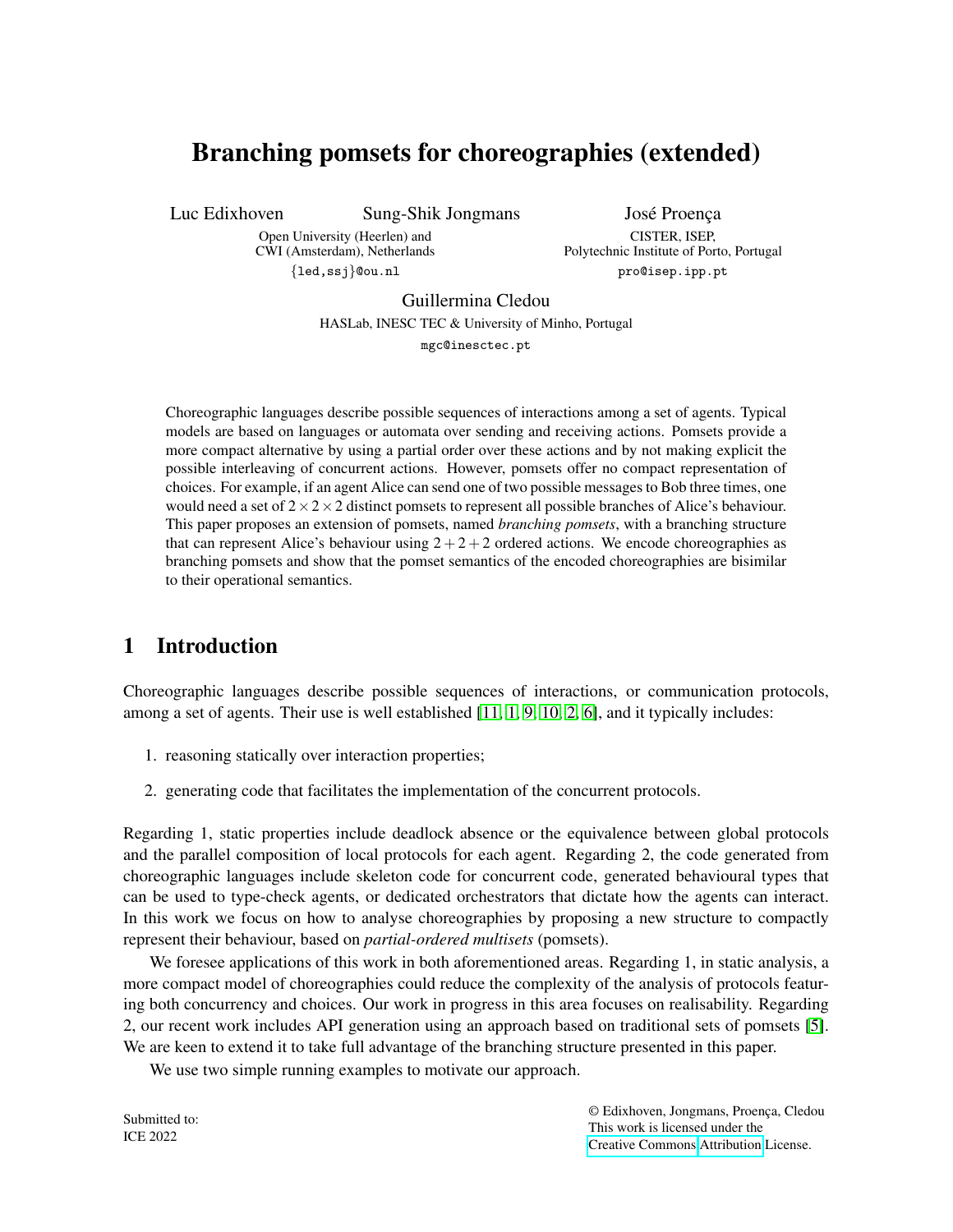<span id="page-1-0"></span>

| $m w_1! t \longrightarrow m w_1? t \longrightarrow w_1 m! d \longrightarrow w_1 m? d$ |
|---------------------------------------------------------------------------------------|
| $mw_2!t \longrightarrow mw_2?t \longrightarrow w_2m!d \longrightarrow w_2m?d$         |
|                                                                                       |

Figure 1: An automaton (left) and a pomset (right) representing the master-workers protocol.

**1. Master-workers (MW) protocol [\[13\]](#page-15-5).** A *master* (m) concurrently sends *tasks* ( $\pm$ ) to a number of *workers*  $(w_1, \ldots, w_n)$ . Once workers finish their task, they inform the master that they are *done* (d). This protocol is expressed in our choreographic language as follows for the case of two workers.

 $(m \rightarrow w_1:t$ ;  $w_1 \rightarrow m:d)$   $\parallel$   $(m \rightarrow w_2:t$ ;  $w_2 \rightarrow m:d)$ .

Here,  $m \rightarrow w_1$ : t represents an asynchronous communication from m to  $w_1$  of a message of type t, ';' represents sequential composition and '∥' represents parallel composition.

2. Distributed voting (DV) protocol. Three participants – Alice (a), Bob (b) and Carol (c) – send their vote (*yes* (y) or *no* (n)) to every other participant in parallel. This is expressed as follows, where  $+$  indicates nondeterministic choice.

$$
\left(\begin{array}{c} (a\rightarrow b:y\parallel a\rightarrow c:y)+ \\ (a\rightarrow b:n\parallel a\rightarrow c:n) \end{array}\right)\parallel \left(\begin{array}{c} (b\rightarrow a:y\parallel b\rightarrow c:y)+ \\ (b\rightarrow a:n\parallel b\rightarrow c:n) \end{array}\right)\parallel \left(\begin{array}{c} (c\rightarrow a:y\parallel c\rightarrow b:y)+ \\ (c\rightarrow a:n\parallel c\rightarrow b:n) \end{array}\right)
$$

A protocol can evolve by performing sequences of sending and receiving actions. E.g.,  $ab!x$  denotes a sending action from a to b with a message of type x, and  $ab$ ?x denotes the dual receiving action on b. Protocols with parallel interactions can have an explosion of states, such as our MW protocol, whose full state machine can be found on the left of Figure [1.](#page-1-0) To avoid this explosion, the state space can be represented more compactly using so-called *partially ordered multisets*, or simply pomsets [\[12,](#page-15-6) [8\]](#page-15-7). The right of Figure [1](#page-1-0) shows a graphical pomset representation of the same MW protocol. The pomset contains eight events, whose labels are shown. The arrows visualise the partial order: an event precedes any other event to which it has an outgoing arrow, either directly or transitively. In this example, the event with label  $m_{1}!$ : precedes the event with label  $m_{1}$ ? directly and the events with labels  $w_{1}$ m!d and  $w_1m$ ?d transitively. However, it is independent of the events involving  $w_2$ .

The behaviour represented by a pomset is the set of all its linearisations, i.e., all sequences of the labels of its events that respect their partial order. The set of linearisations of the pomset in Figure [1](#page-1-0) consists of all interleavings of the two threads  $m_{1}!$ t mw<sub>1</sub>?t w<sub>1</sub>m!d w<sub>1</sub>m?d and mw<sub>2</sub>!t mw<sub>2</sub>?t w<sub>2</sub>m!d w<sub>2</sub>m?d. This explicit concurrency yields a compact representation of the possible interleavings using just  $4+4$ events, whereas the state machine needs  $5 \times 5$  states to represent all interleavings. If we were to add a third worker, the automaton would grow by another factor 5, while the pomset would expand by just four additional events.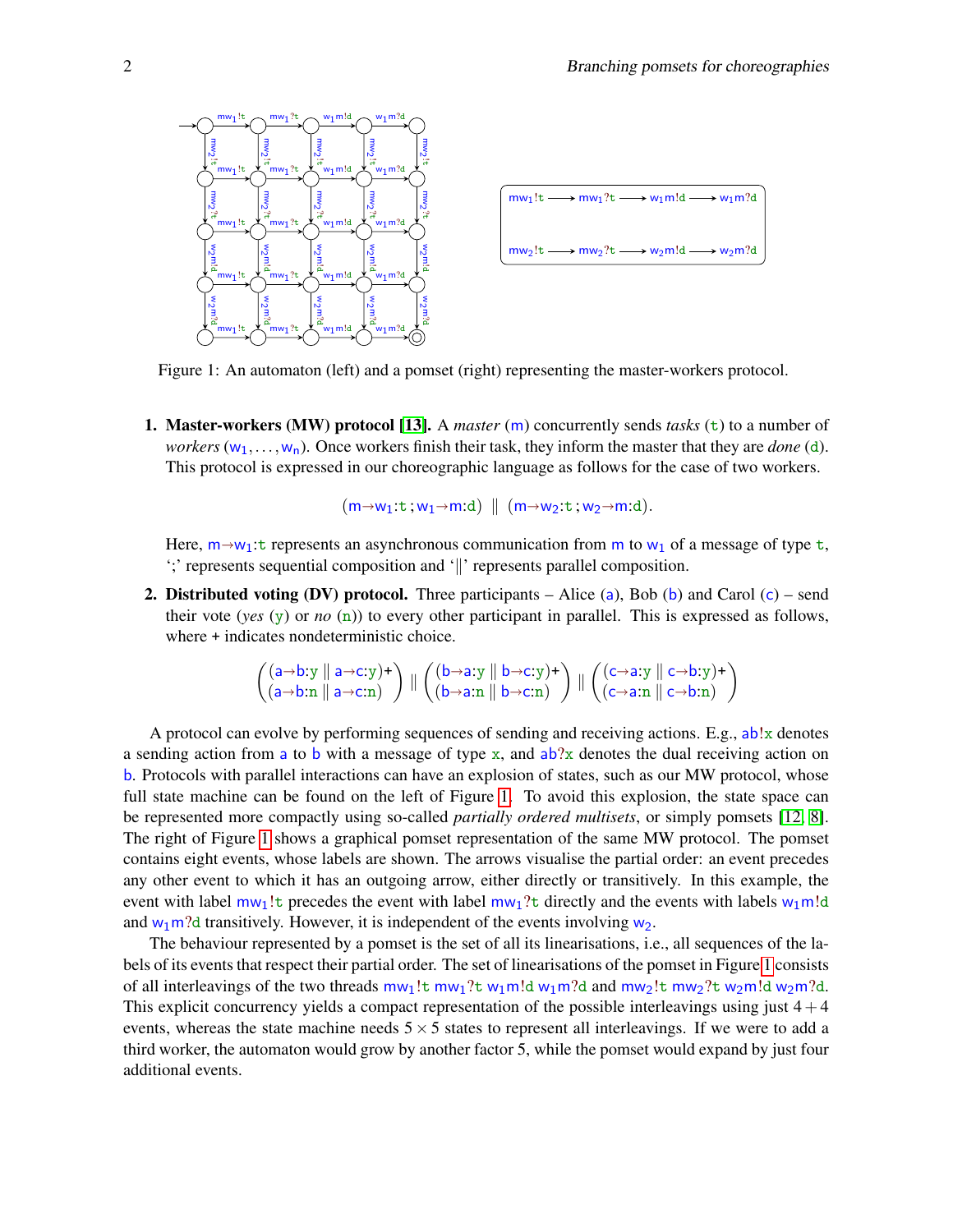<span id="page-2-0"></span>

Figure 2: A set of pomsets (left) and a branching pomset (right) representing a three-participant distributed vote.

While pomsets can compactly represent concurrent behaviour, choices need to be represented as *sets* of pomsets: one for every branch. As a consequence, one might need an exponential number of pomsets to represent a protocol with many choices. The exponential growth is visible in our DV protocol with three participants, depicted on the left side of Figure [2.](#page-2-0) This diagram represents a set of pomsets that capture the protocol's possible behaviour, counting  $2 \times 2 \times 2$  different pomsets. If we were to add a fourth participant, the set would grow by another factor 2.

This paper proposes an extension to pomsets, named *branching pomsets*, with a branching structure that can compactly represent choices. A branching pomset initially contains all branches of choices, and discards non-chosen branches when firing events that require resolving a choice. The right side of Figure [2](#page-2-0) depicts an example of a branching pomset for our DV protocol: where we would traditionally need  $2 \times 2 \times 2$  pomsets (with six pairs of events each), we can represent the same behaviour as a single branching pomset with  $2+2+2$  choices (with four pairs of events each). Adding an additional participant would double the number of pomsets in the set of pomsets, while it would add a single choice to the branching pomset.

To aid in the understanding of branching pomsets and their semantics, we provide a prototype tool to visualise them, available at <https://arca.di.uminho.pt/b-pomset/>. The tool provides a web interface where one can submit an input choreography, which is then visualised as a branching pomset and can be simulated. The examples and figures in the paper are already available as preset inputs. We note that the pomset simulation in our prototype currently does not support loops, for reasons which will become apparent later in the paper; however, all other operators are supported and we are most interested in (combinations of) choice and parallel composition.

Contribution This paper provides three core contributions: (1) an extension of pomsets with a branching structure, named branching pomsets, (2) an encoding from a choreographic language into branching pomsets, and (3) a formal proof that the operational semantics of a choreography and of its encoded branching pomset are equivalent, i.e., bisimilar.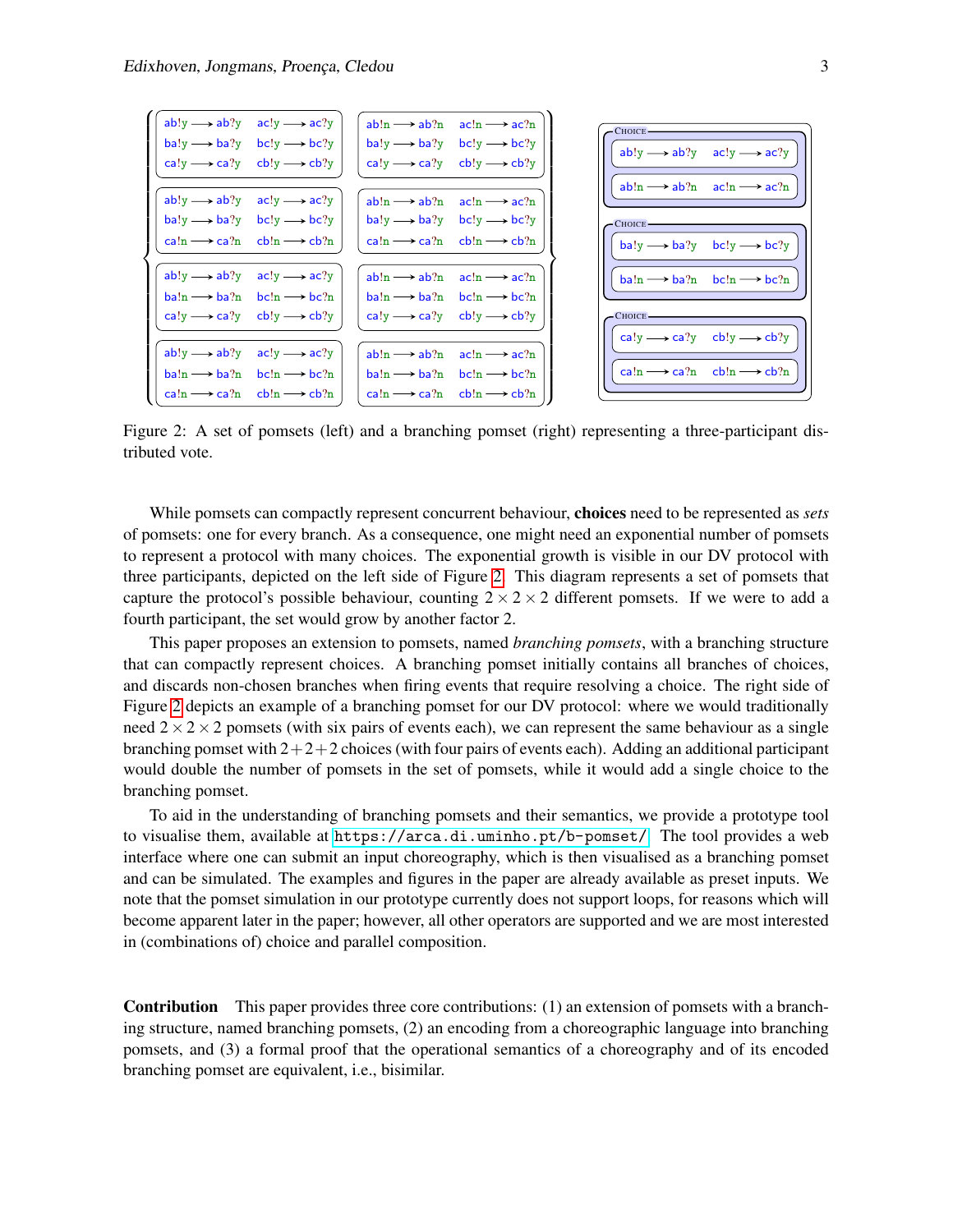$$
c ::= \mathbf{0} \mid \mathbf{a} \rightarrow \mathbf{b} \mathbf{x} \mid \boxed{\mathbf{ab} \mathbf{2x}} \mid c ; c \mid c + c \mid c \parallel c \mid c^*
$$

<span id="page-3-1"></span>Figure 3: Syntax of choreographies, where a and b are participants ( $a \neq b$ ) and x is a message type.

Structure of the paper Section [2](#page-3-0) presents the syntax of our choreography language and its operational semantics. Section [3](#page-5-0) formalises branching pomsets and their semantics. Section [4](#page-9-0) formalises how to obtain a branching pomset from a choreography and shows that a choreography and its derived branching pomset are behaviourally equivalent. Finally, Section [5](#page-12-0) presents our conclusions and a brief discussion about future work and related work.

#### <span id="page-3-0"></span>2 Choreographies

In this section, we formally define the syntax and semantics of our choreographic language, examples of which have been shown in the previous section.

Let A be the set of all participants  $a, b, \ldots$  Let X be the set of all message types  $x, y, \ldots$  Let  $\mathcal{L} = \bigcup_{a,b \in \mathcal{A}, x \in \mathcal{X}} \{ab!x, ab?x\}$  be the set of actions  $\{ab!x, ab?x\}$  for all participants  $a \neq b$  and message types x. For all actions the *subject* of the action is its active participant: the subject of a send action  $ab!x$ is a, written  $\frac{subj(\text{ab}!x)}{=}$  a, and the subject of a receive action  $\frac{ab?x}{}$  is b.

The syntax is formally defined in Figure [3.](#page-3-1) Its components are standard: '0' is the empty choreography; 'a $\rightarrow$ b:x' is the asynchronous communication from a to b of a message of type x; the boxed term 'ab?x' represents a pending receive on b from a of a message of type  $\bf{x}$  (it is boxed in Figure [3](#page-3-1) to indicate that it is only used internally to formalise behaviour but the box is not part of the syntax); ' $c_1$ ;  $c_2$ ', ' $c_1 + c_2$ ' and ' $c_1 \parallel c_2$ ' are respectively the weak sequential composition, nondeterministic choice and parallel composition of choreographies  $c_1$  and  $c_2$ ; finally,  $c^*$  is the finite repetition (or, more informally, loop) of choreography *c*. The semantics for choice, parallel composition and loop are standard. We note that our sequential composition is weak. More traditionally, when sequencing  $c_1$  and  $c_2$ , the choreography *c*<sup>1</sup> must fully terminate before proceeding to *c*2. With weak sequential composition, however, actions in  $c_2$  can already be executed as long as they do not interfere with  $c_1$ . For example, in  $a\rightarrow b:x$ ;  $c\rightarrow d:x$  we can execute the action cd!x as it does not affect the participants of  $a\rightarrow b:x$ : there is no dependency and thus no need to wait for  $a \rightarrow b:x$  to go first. However, in  $a \rightarrow b:x$ ;  $a \rightarrow c:x$  the action  $ac!x$ cannot be executed first as its subject (a) must first execute  $ab!x$ . This is the common interpretation of sequential composition in the context of message sequence charts [\[12\]](#page-15-6), multiparty session types [\[9\]](#page-15-1) and choreographic programming [\[2\]](#page-14-1).

The reduction rules of our choreographic language are formally defined in Figure [4a](#page-4-0) and its termination rules in Figure [4b.](#page-4-0) To formalise the reduction of weak sequential composition, we follow Rensink and Wehrheim [\[15\]](#page-15-8), who define a notion of *partial termination*.

**Partial termination** In a weak sequential composition  $c_1$ ;  $c_2$ , an action  $\ell$  in  $c_2$  can be executed if  $c_1$ can *partially terminate* for the subject of ℓ. Conceptually, a choreography *c*<sup>1</sup> can partially terminate for the subject of  $\ell$  by discarding all branches of its behaviour which would conflict with it, i.e., in which the subject of  $\ell$  occurs. This is written  $c_1 \stackrel{\ell}{\rightarrow} c'_1$ , where  $c'_1$  is the remainder of  $c_1$  after discarding all branches involving the subject of  $\ell$ . For example, if  $c_1 = a \rightarrow b: x + a \rightarrow c: x$  then  $c_1 \xrightarrow{*d*dx \rightarrow c} a \rightarrow b: x$ , as this branch does not contain c. An exception is when the subject of  $\ell$  occurs in *every* branch of  $c_1$ , in which case  $c_1$  cannot partially terminate for the subject of  $\ell$ , i.e.,  $c_1 \neq 0$ . In the above example,  $c_1 \neq 0$ .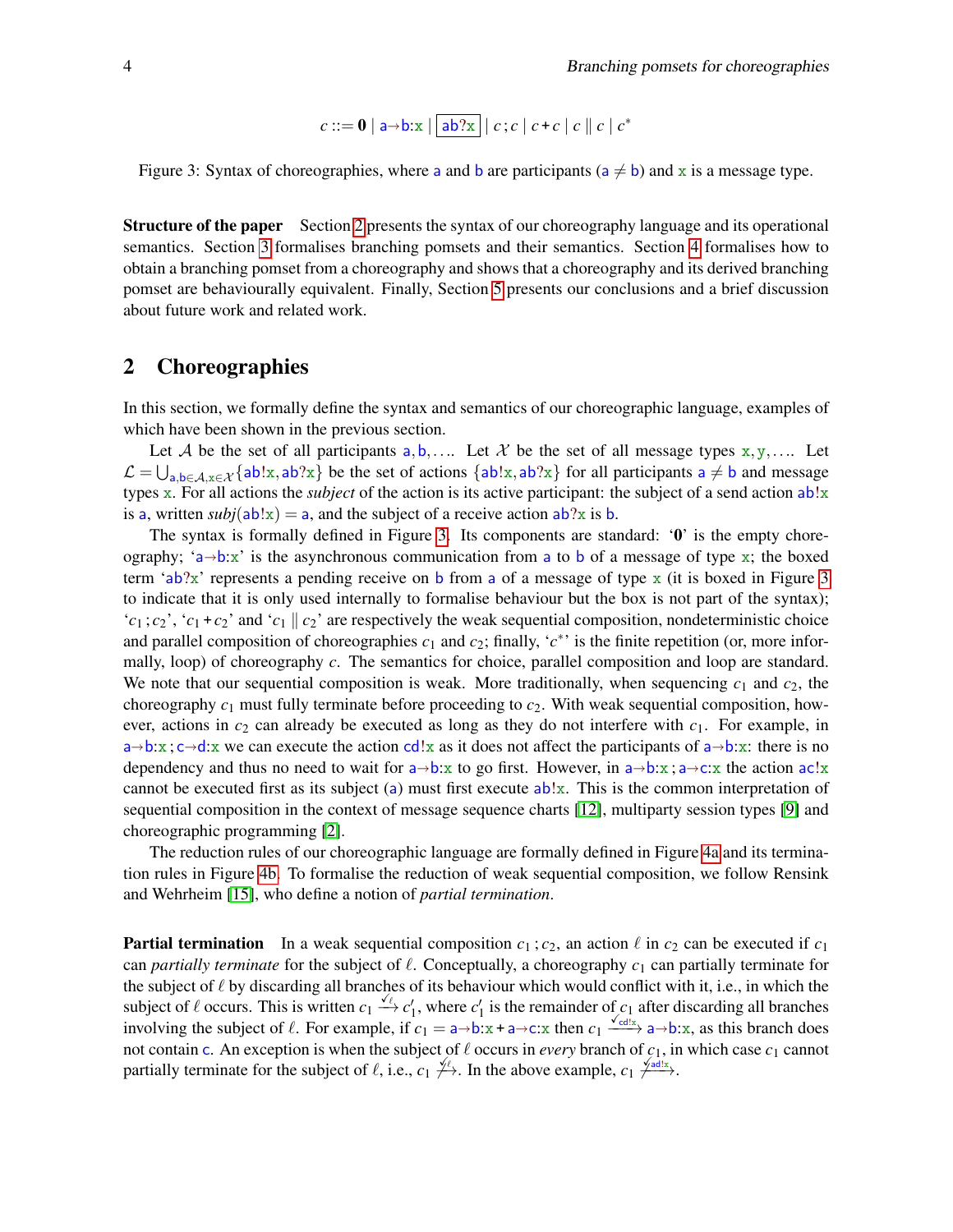<span id="page-4-0"></span>
$$
\frac{c_1 \xrightarrow{\ell} c'_1}{a \rightarrow b: x \xrightarrow{\text{ab}!x} \text{ab} ?x} \quad \frac{c_1 \xrightarrow{\ell} c'_1}{a b ?x \xrightarrow{\text{ab}!x} 0} \quad \frac{c_1 \xrightarrow{\ell} c'_1}{c_1; c_2 \xrightarrow{\ell} c'_1; c_2} \quad \frac{c_1 \xrightarrow{\text{ab}!c'_1} c_2 \xrightarrow{\text{ab}!c'_2}{c_1; c_2 \xrightarrow{\text{ab}!c'_1; c'_2}}
$$
\n
$$
\frac{c_1 \xrightarrow{\ell} c'_1}{c_1 || c_2 \xrightarrow{\text{ab}!c_2} c_1 || c_2 \xrightarrow{\text{ab}!c_2} c_1 || c'_2} \quad \frac{c_1 \xrightarrow{\text{ab}!c'_1} c'_1}{c_1 + c_2 \xrightarrow{\text{ab}!c'_1} c_1 + c_2 \xrightarrow{\text{ab}!c'_2} c'_2} \quad \frac{c_2 \xrightarrow{\text{ab}!c'_2}{c_1 + c_2 \xrightarrow{\text{ab}!c'_2} c'_2} \quad \frac{c_2 \xrightarrow{\text{ab}!c'_2}{c_2 + c'_2}}{c_2 + c'_1; c'_2}
$$

(a) Reduction rules.

$$
\overline{0\downarrow} \quad \overline{c^*\downarrow} \quad \frac{c_1\downarrow \quad c_2\downarrow \quad \uparrow \in \{;,\parallel\}}{c_1\uparrow c_2\downarrow} \quad \frac{c_i\downarrow \quad i\in \{1,2\}}{c_1+c_2\downarrow}
$$

(b) Termination rules.

$$
\frac{c \xrightarrow{\checkmark}_{\ell} c}{\mathbf{0} \xrightarrow{\checkmark}_{\ell} \mathbf{0}} \frac{c \xrightarrow{\checkmark}_{\ell} c}{c^* \xrightarrow{\checkmark}_{\ell} c^*} \frac{c \xrightarrow{\checkmark}_{\ell} c}{c^* \xrightarrow{\checkmark}_{\ell} \mathbf{0}} \frac{c_1 \xrightarrow{\checkmark}_{\ell} c'_1}{c_1 + c_2 \xrightarrow{\checkmark}_{\ell} c'_1} + \frac{c_2 \xrightarrow{\checkmark}_{\ell} c'_2}{c_1 + c_2 \xrightarrow{\checkmark}_{\ell} c'_1}
$$
\n
$$
\frac{c_1 \xrightarrow{\checkmark}_{\ell} c'_1}{c_1 + c_2 \xrightarrow{\checkmark}_{\ell} c'_1} \frac{c_1 \xrightarrow{\checkmark}_{\ell} c_2}{c_1 + c_2 \xrightarrow{\checkmark}_{\ell} c'_2} \frac{c_2 \xrightarrow{\checkmark}_{\ell} c'_2}{\mathbf{a} \rightarrow \mathbf{b}: \mathbf{x}} \frac{\text{subj}(\ell) \notin \{a, b\}}{\mathbf{a} \rightarrow \mathbf{b}: \mathbf{x}} \frac{\text{subj}(\ell) \neq \mathbf{b}}{\mathbf{a} \mathbf{b}: \mathbf{x}} \frac{\text{subj}(\ell) \neq \mathbf{b}}{\mathbf{a} \mathbf{b}: \mathbf{x}} \frac{\text{obj}(\ell) \neq \mathbf{b}}{\mathbf{b}: \mathbf{x}} \frac{\text{obj}(\ell) \neq \mathbf{b}}{\mathbf{b}: \mathbf{x}} \frac{\text{obj}(\ell) \neq \mathbf{b}}{\mathbf{b}: \mathbf{x}} \frac{\text{obj}(\ell) \neq \mathbf{b}}{\mathbf{b}: \mathbf{x}} \frac{\text{obj}(\ell) \neq \mathbf{b}}{\mathbf{b}: \mathbf{x}} \frac{\text{obj}(\ell) \neq \mathbf{b}: \mathbf{x}}{\mathbf{b}: \mathbf{x}} \frac{\text{obj}(\ell) \neq \mathbf{b}: \mathbf{x}}{\mathbf{b}: \mathbf{x}} \frac{\text{obj}(\ell) \neq \mathbf{b}: \mathbf{x}}{\mathbf{b}: \mathbf{x}} \frac{\text{obj}(\ell) \neq \mathbf{b}: \mathbf{x}}{\mathbf{b}: \mathbf{x}} \frac{\text{obj}(\ell) \neq \mathbf{b}: \mathbf{x}}{\mathbf{b}: \mathbf{x}} \frac{\text{obj}
$$

(c) Partial termination rules.

Figure 4: Operational semantics of choreographies.

The rules for partial termination are deterministic and only discard the absolutely necessary. In the example above,  $c_1 \xrightarrow{\sqrt{\text{dalx}}} c_1$  since the subject d does not occur in either branch: dropping one of the branches would be unnecessary and is thus not allowed. The rules for partial termination are defined in Figure [4c.](#page-4-0) We highlight the rules for operators:

- Sequential composition  $c_1$ ;  $c_2$  and parallel composition  $c_1 \parallel c_2$  can partially terminate if both  $c_1$ and  $c_2$  can.
- A choice  $c_1 + c_2$  can partially terminate if at least one of its branches can. If both branches can partially terminate then both are kept, otherwise only the partially terminated one is kept.
- Following Rensink and Wehrheim, a loop *c* ∗ can partially terminate if its body (*c*) can partially terminate without discarding any branches, i.e., if  $c \xrightarrow{f} c$ . In that case also  $c^* \xrightarrow{f} c^*$ . Otherwise we allow  $c^*$  to be skipped entirely, represented as partial termination to 0, i.e.,  $c^* \xrightarrow{\sqrt{\ell}} 0$ . This can happen either if *c* can partially terminate to  $c'$  but  $c' \neq c$ , or if *c* cannot partially terminate at all. We use  $c \neq^{\ell_+} c$  as a shorthand to cover both these cases. Skipping a loop is necessary, for example, in a modified master-workers protocol where the master can send an arbitrary number of tasks to the workers, followed by an end message to indicate termination. With one worker, this protocol is expressed as  $(m \rightarrow w_1:t;w_1 \rightarrow m:d)^*$ ;  $m \rightarrow w_1$ :end. In this choreography, the loop has to eventually partially terminate to  $\theta$  to allow for the action  $m_{\nu_1}$ ! end.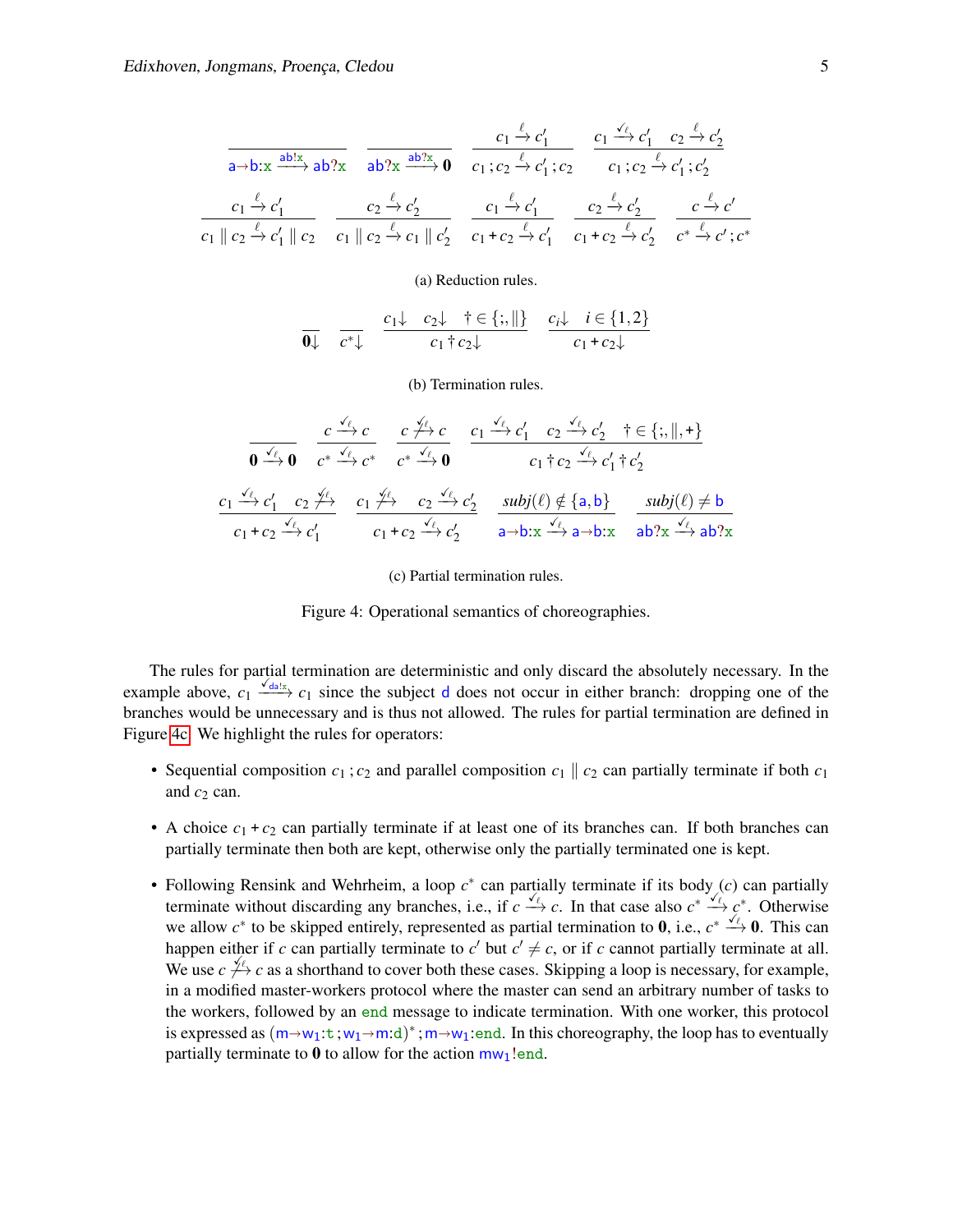Example 1. Let  $c_1 = (a \rightarrow b:x + a \rightarrow c:x); (d \rightarrow b:x + d \rightarrow e:x)$ . Let  $c_2 = (a \rightarrow b:x + c \rightarrow b:x)^* \parallel (c \rightarrow a:x + c \rightarrow b:x)$ .

- $c_1 \xrightarrow{\sqrt{\text{bel}_x}} a \rightarrow c:x; d \rightarrow e:x$ . The subject b of be!x occurs in one branch of each of both choices. While the recipient e also occurs in the second branch of the second choice, since it is not the actual subject it does not create a conflict.
- $c_1 \frac{\sqrt{ab!x}}{\sqrt{ab!x}}$ . While the second choice can partially terminate without reducing, the first choice contains the subject a of ab!x in both of its branches. Since one of the choices cannot reduce, neither can their sequential composition.
- $c_2 \xrightarrow{\sqrt{ad!x}} 0 \parallel c \rightarrow b:x$ . The subject a of ad!x only occurs in one branch of the loop body, but the loop can only reduce to 0. On the right hand side of the parallel composition, a occurs only in the first branch.
- $c_2 \frac{\sqrt{cd!}x}{\sqrt{cd!}}$ . While the loop can again reduce to 0, the subject c of cd!x occurs in both branches of the right hand side of the parallel composition. Since its right hand side cannot partially terminate, neither can it as a whole.

As already discovered by Rensink and Wehrheim [\[15\]](#page-15-8), an unwanted consequence of these rules for partial termination is that unfolding iterations of loops no longer preserves behaviour. We would like  $c^*$  and  $(c; c^*)$  + 0 to behave the same, but this is not the case. For example, if  $c = a \rightarrow b : x + c \rightarrow d : x$ , then  $c^* \xrightarrow{Q_{ab}} 0$  but  $(c; c^*)$  + 0  $\xrightarrow{Q_{ab}} (c \rightarrow d : x; 0)$  + 0. Then  $c^*$ ;  $c \xrightarrow{ab \ x} ab?x$  by skipping the loop; howev  $((c; c^*) + 0)$ ; *c* has no way to match this as it can skip the loop but it can only reduce the already unfolded iteration *c* to  $c \rightarrow d: x \rightarrow i$  cannot discard it entirely. We borrow the solution that Rensink and Wehrheim offer, which is the concept *dependent guardedness*.

**Dependent guardedness** A loop  $c^*$  is *dependently guarded* if, for all actions  $\ell$ , the loop body  $c$  can only partially terminate for the subject of  $\ell$  if it does not occur in c at all. In other words: any participant that occurs in some branch of *c* must also occur in every other branch of *c*. It then follows that *c* can either partially terminate for the subject of  $\ell$  without having to reduce, or it cannot partially terminate at all. Formally: if  $c \xrightarrow{\sqrt{\ell}} c'$  then  $c' = c$ . A choreography  $\hat{c}$  is then dependently guarded if all of its loops are.

As a consequence, we avoid the problem above: if  $c^* \xrightarrow{f} 0$  then  $c \xrightarrow{f+}$  and  $(c; c^*) + 0$  is also forced to reduce to the second branch of the choice, which is 0. More precisely, let *c* <sup>∗</sup> be some dependently guarded expression. If  $c \xrightarrow{\sqrt{\ell}} c'$  for some  $\ell, c'$ , then  $c' = c$ . It follows that  $c^* \xrightarrow{\sqrt{\ell}} c^*$  and  $(c; c^*) + 0 \xrightarrow{\sqrt{\ell}} (c; c^*) + 0$ . Similarly, if  $c \not\stackrel{\checkmark}{\longleftrightarrow}$  then  $c^* \xrightarrow{\checkmark} 0$  and  $(c; c^*) + 0 \xrightarrow{\checkmark} 0$ .

**Example 2.** Let  $c_1 = a \rightarrow b: x + a \rightarrow c: x$ . Let  $c_2 = a \rightarrow b: x + b \rightarrow a: x$ .

- $c_1^*$  is not dependently guarded as  $c_1 \xrightarrow{\sqrt{c}d!x} a \rightarrow b: x \neq c_1$ . However,  $c_1$  itself *is* dependently guarded as it does not contain any loop.
- $c_2^*$  is dependently guarded since both a and b occur in both branches of  $c_2$ . However,  $(c_2^*)^*$  is *not* 2 dependently guarded, since  $c_2^* \xrightarrow{\checkmark_{\text{abs}}}} 0$ .

### <span id="page-5-0"></span>3 Branching pomsets

In this section, we formally define the syntax and semantics of branching pomsets. Additionally, we define a pomset interpretation of expressions in our choreographic language and we show this interpretation to be faithful by proving that it is bisimilar to the original choreography.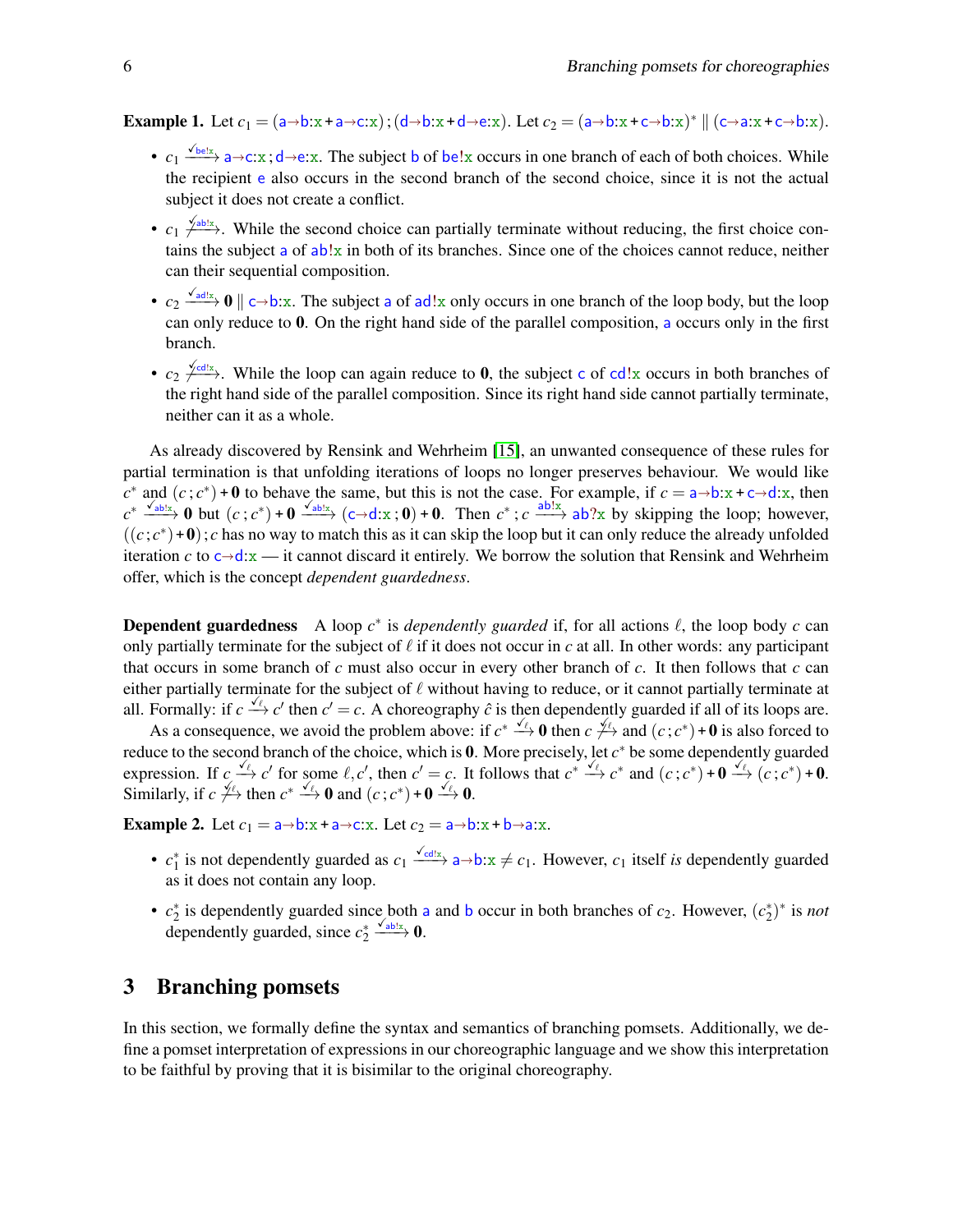<span id="page-6-0"></span>

Figure 5: A branching pomset representing the choreography  $a \rightarrow b:x$ ;  $(b \rightarrow c:x + b \rightarrow d:x)$ ;  $c \rightarrow d:x$ .

A partially ordered multiset [\[14\]](#page-15-9), or pomset for short, consist of a set of nodes *E* (events), a labelling function  $\lambda$  to map events to some set of labels (e.g., send and receive actions), and a partial order  $\leq$ to define dependencies between pairs of events (e.g., an event, or rather its corresponding action, can only fire if all events preceding it in the partial order have already fired). Its behaviour is the set of all sequences of the labels of its events that abide by  $\leq$ .

For example, for the pomset in Figure [1,](#page-1-0)  $E = \{e_1, \ldots, e_8\}$ ,  $\lambda = \{e_1 \mapsto \text{mw}_1! t, e_2 \mapsto \text{mw}_1?t, e_3 \mapsto$  $w_1$ m!d,  $e_4 \mapsto w_1$ m?d,  $e_5 \mapsto$  mw $_2$ !t,  $e_6 \mapsto$  mw $_2$ ?t,  $e_7 \mapsto w_2$ m!d,  $e_8 \mapsto w_2$ m?d}, and  $\leq$   $=$   $\{(e_i,e_j)\mid (i,j \in I)$  $[1,4] ∨ i, j ∈ [5,8]) ∧ i ≤ j$ . Its behaviour consists of all interleavings of mw<sub>1</sub>!tmw<sub>1</sub>?tw<sub>1</sub>m!dw<sub>1</sub>m?d and mw2!tmw2?tw2m!dw2m?d.

As illustrated in Figure [2,](#page-2-0) however, traditional pomsets suffer from the same problem when representing choices that automata suffer from when representing concurrency: there is no explicit representation of choices in pomsets, and they are represented only implicitly as a set of possible pomsets. We tackle this by extending pomsets with an explicit representation of choices: a branching structure on events.

Branching structure The general idea of a branching pomset is that all possible events are initially part of the pomset, but some are defined as being part of a choice. To fire these, all relevant choices must first be resolved by replacing the choice with one of its branches, thereby discarding the other branch. This same idea governs the operational semantics of choreographies (Figure [4\)](#page-4-0): both branches of a choice are initially part of the choreography but, to proceed in one of them, the other must be dropped.

The branching structure does not interrupt the partial order and all events still participate in it, as shown in Figure [5,](#page-6-0) where arrows flow both into and out of the branches of the choice. As such, a choice can also be resolved to fire an event which is only preceded by one of the branches, reminiscent of the partial termination of choices (Figure [4c\)](#page-4-0). For example, in Figure [5](#page-6-0) the upper branch ( $b \rightarrow c:x$ ) can be discarded to fire the event labelled  $cd!x$ , as it is not dependent on the lower branch. As shown in Figure [6,](#page-7-0) nested choices are supported as well.

Formally, the branching structure is defined below as a tree with root node  $\mathcal{B}$ , whose children are either a single event *e* or a choice node C with children (branches)  $B_1, B_2$ . All leaves are events.

$$
\mathcal{B} ::= \{ \mathcal{C}_1, \ldots, \mathcal{C}_n \}
$$
  

$$
\mathcal{C} ::= e \mid \{ \mathcal{B}_1, \mathcal{B}_2 \}
$$

For example, for the pomset in Figure [5,](#page-6-0) if  $E = \{e_1, \ldots, e_8\}$  and  $\lambda = \{e_1 \mapsto ab!x, e_2 \mapsto ab?x, e_3 \mapsto b'x, e_4 \mapsto b'x, e_5 \mapsto b'x, e_6 \mapsto b'x, e_7 \mapsto b'x, e_8 \mapsto b'x, e_9 \mapsto b'x, e_1 \mapsto b'x, e_2 \mapsto b'x, e_3 \mapsto b'x, e_4 \mapsto b'x, e_5 \mapsto b'x, e_7 \mapsto b$  $cd!x, e_4 \mapsto cd?x, e_5 \mapsto bc!x, e_6 \mapsto bc?x, e_7 \mapsto bd!x, e_8 \mapsto bd?x$ , then its branching structure is  $\{e_1, e_2, e_3, e_4 \mapsto bd!x, e_6 \mapsto bd!x, e_7 \mapsto bd!x, e_8 \mapsto bd?x\}$  $e_4, \{\{e_5, e_6\}, \{e_7, e_8\}\}\}\.$  For the pomset in Figure [6,](#page-7-0) if  $E = \{e_1, \ldots, e_{14}\}\$  and  $\lambda = \{e_1 \mapsto ab!x, e_2 \mapsto b!x, e_4 \mapsto b!x, e_5 \mapsto b!x, e_6 \mapsto b!x, e_7 \mapsto b!x, e_8 \mapsto b!x, e_9 \mapsto b!x, e_1 \mapsto b!x, e_2 \mapsto b!x, e_4 \mapsto b!x, e_6 \mapsto b!x, e_7 \mapsto$  $ab$ ?x,  $e_3 \mapsto ba!x, e_4 \mapsto ba?x, e_5 \mapsto bd!x, e_6 \mapsto bd?x, e_7 \mapsto ac!x, e_8 \mapsto ac?x, e_9 \mapsto ca!x, e_{10} \mapsto ca?x, e_{11} \mapsto$  $\text{cd}!\{x,e_{12}\mapsto \text{cd}?\{x,e_{13}\mapsto \text{da}!\{x,e_{14}\mapsto \text{da}?\{x\}}\}$ , then its branching structure is  $\{e_{13},e_{14}, \{e_{1},e_{2}, \{e_{3},e_{4}\}\}$  ${e_5, e_6}$ }},  ${e_7, e_8, {e_9, e_{10}}$ ,  ${e_{11}, e_{12}}$ }}}. By resolving the outer choice and picking its upper branch  $(a \rightarrow b:x)$ , we drop events  $e_7, \ldots, e_{12}$  and obtain the middle branching pomset in Figure [8,](#page-9-1) with events  $e_1, \ldots, e_6, e_{13}, e_{14}$  and branching structure  $\{e_1, e_2, e_{13}, e_{14}, \{\{e_3, e_4\}, \{e_5, e_6\}\}\}.$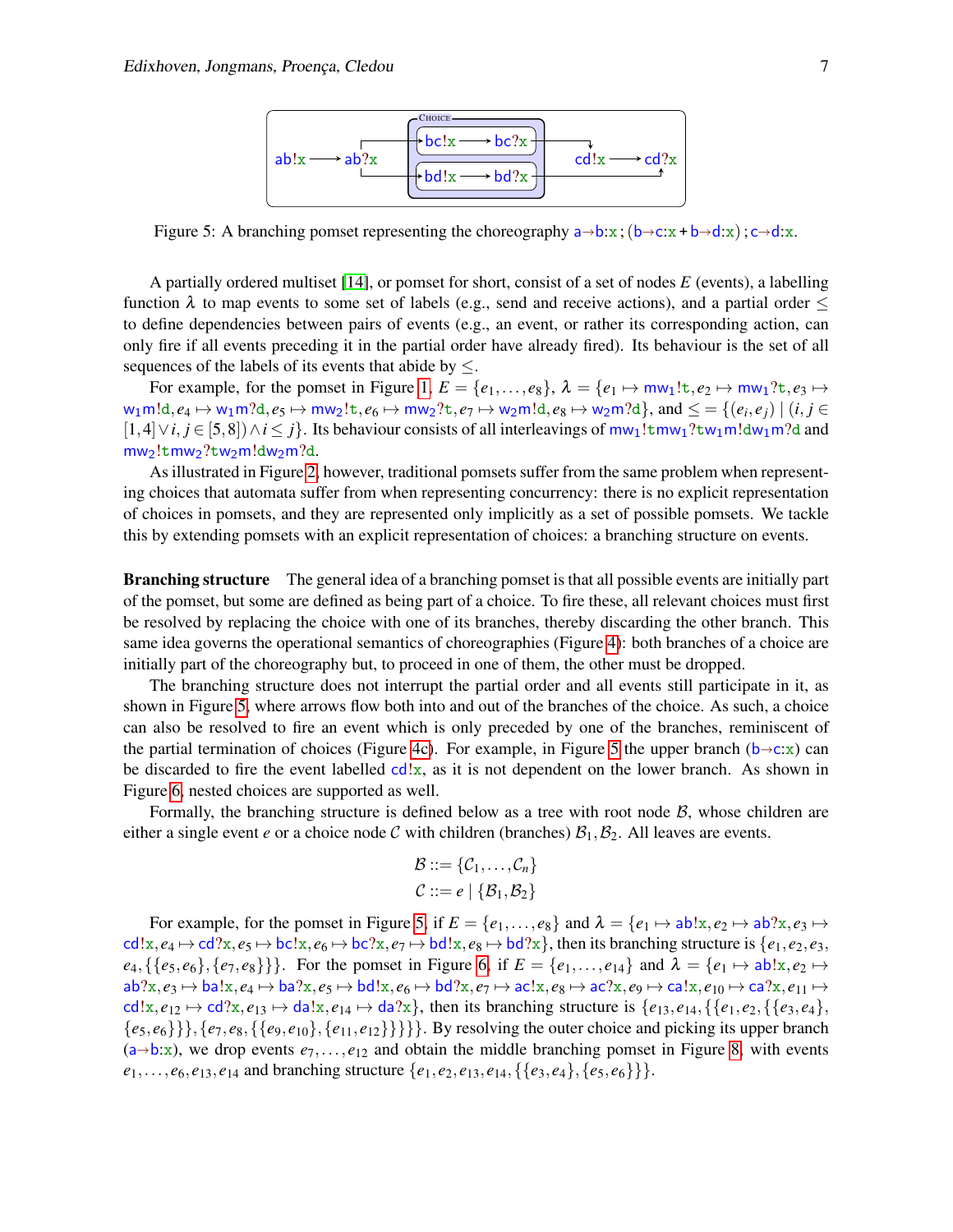<span id="page-7-0"></span>

Figure 6: A branching pomset representing the choreography  $((a\rightarrow b:x ; (b\rightarrow a:x + b\rightarrow d:x)) + (a\rightarrow c:x ;$  $(c \rightarrow a: x + c \rightarrow d: x))$ ;  $d \rightarrow a: x$ .

We now formally define branching pomsets.

<span id="page-7-1"></span>**Definition 1** (Branching pomset). A branching pomset is a four-tuple  $R = \langle E, \leq, \lambda, \mathcal{B} \rangle$ , where *E* is a set of events,  $\leq \subseteq E \times E$  is such that  $\leq^*($  the transitive closure of  $\leq$ ) is a partial order on events,  $\lambda : E \mapsto \mathcal{L}$ is a labelling function assigning an action to every event, and  $\beta$  is a branching structure such that the set of leaves of B is E and no event in E occurs in B more than once. We use  $R.E, R \leq R.\lambda$  and  $R.B$  to refer to the components of *R*.

Semantics To fire an event in a branching pomset, on top of being minimal it must also be *active*, i.e., it must not be inside any choice. In other words: it must be a child of the branching structure's root node. We thus define a set of refinement rules in Figure [7a,](#page-8-0) written  $R \sqsupseteq R'$ , which can be used to resolve choices and move events upwards in the branching structure.

The first two rules, REFL and TRANS, are straightforward. The third rule, CHOICE, resolves choices. It states that we can replace a choice with one of its branches. This rule serves a dual purpose: by applying it to the outer choice of the pomset in Figure [6](#page-7-0) we can fire the event  $ab!x$  in its first branch; alternatively, by applying it to the pomset in Figure [5](#page-6-0) we can discard one branch of the choice and then fire the event  $\text{cd}!x$ , which is now minimal. The latter use corresponds with the partial termination rules for choreographies. The fourth rule, CONGR is used for more fine-grained partial termination. To make the event  $da!x$  minimal in Figure [6](#page-7-0) we could resolve two choices with CHOICE (and TRANS). However, as the rules for partial termination tell us, it is unnecessary to resolve the outer choice. Instead, we can apply CHOICE to both inner choices and apply CONGR to the outer choice to update it without unnecessarily resolving it. Finally, the fifth rule overloads the refinement notation to also apply to branching pomsets themselves: if  $R.B$  can refine to some  $B'$ , then  $R$  itself can refine to a derived branching pomset with branching structure  $\mathcal{B}'$ , whose events are restricted to those occurring in  $\mathcal{B}'$  and likewise for  $\leq$  and  $\lambda$ .

The reduction and termination rules are defined in Figure [7b.](#page-8-0) The first rule simply states that a pomset can terminate if its branching structure can reduce to the empty set. The second rule defines the conditions for *enabling* an event *e*, written  $R \xrightarrow{\check{\ell}_e} R'$ . A branching pomset *R* can enable *e* by refining to *R*<sup>'</sup> if *e* is both minimal and active in *R*<sup>'</sup> ( $e \in \text{a-min}(R')$ ), and if there is no other refinement in between in which *e* is already minimal and active. In other words, *R* may only refine as far as strictly necessary to enable *e*. This rule implements the same idea as partial termination, with the subtle difference that, whereas partial termination tries to remove any occurrence of a participant, in this case *e* is actually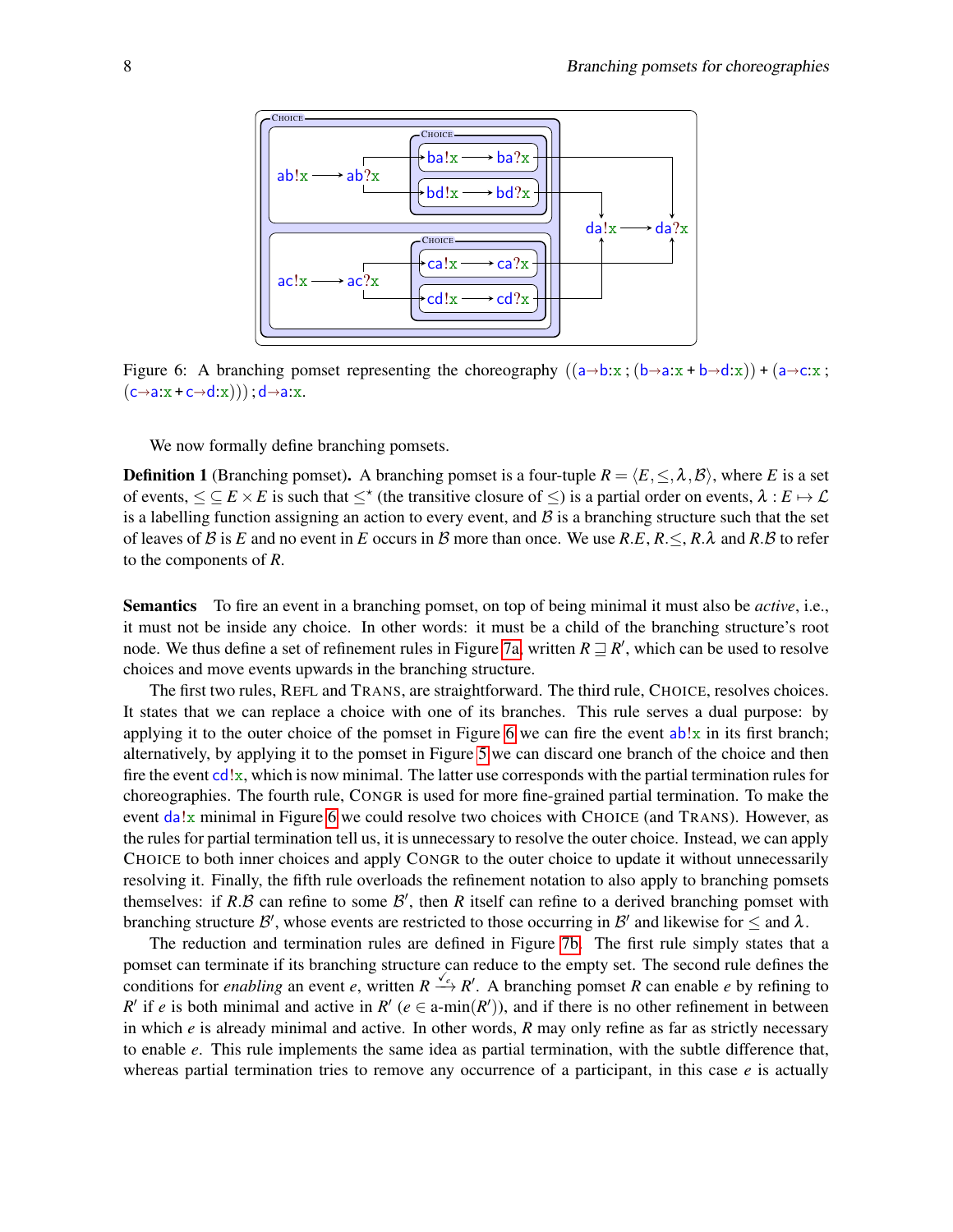<span id="page-8-0"></span>
$$
\frac{\mathcal{B}\sqsupseteq\mathcal{B}}{|\mathcal{B}\sqsupseteq\mathcal{B}|}\frac{\mathcal{B}\sqsupseteq\mathcal{B}'}{\mathcal{B}\sqsupseteq\mathcal{B}'}[\text{Trans}] \quad \frac{i\in\{1,2\}}{\{\{\mathcal{B}_1,\mathcal{B}_2\}\}\cup\mathcal{B}\sqsupseteq\mathcal{B}_i\cup\mathcal{B}}[\text{Choose}] \n\frac{\mathcal{B}_1\sqsupseteq\mathcal{B}_1'}{\{\{\mathcal{B}_1,\mathcal{B}_2\}\}\cup\mathcal{B}\sqsupseteq\{\mathcal{B}_2'\}}\frac{\mathcal{B}_2\sqsupseteq\mathcal{B}_2'}{\mathcal{B}_1'\sqcup\mathcal{B}}[\text{Congr}] \quad \frac{\mathcal{B}_3\sqsupseteq\mathcal{B}'}{\mathcal{R}\sqsupseteq\mathcal{R}[\mathcal{B}']} \quad \frac{\mathcal{B}_4\sqsupseteq\mathcal{B}'}{\mathcal{R}\sqsupseteq\mathcal{R}[\mathcal{B}']}
$$

(a) Refinement rules, where we assume for CHOICE and CONGR that  $\{\mathcal{B}_1,\mathcal{B}_2\} \notin \mathcal{B}$ .

$$
R \supseteq R' \quad e \in \operatorname{a-min}(R')
$$
\n
$$
R \supseteq R \supseteq R'' : R \supseteq R'' \supseteq R' \Rightarrow e \notin \operatorname{a-min}(R'')
$$
\n
$$
R \supseteq R' : R \supseteq R'' \supseteq R' \Rightarrow e \notin \operatorname{a-min}(R'')
$$
\n
$$
R \stackrel{\checkmark_e}{\to} R' \quad R' \to R'' \quad R \stackrel{\checkmark_e}{\to} R'' \quad R \stackrel{\checkmark_e}{\to} R''
$$

(b) Reduction and termination rules.

$$
\langle E, \leq, \lambda, \beta \rangle [\mathcal{B}'] = \langle E|_{\mathcal{B}'}, \leq |_{\mathcal{B}'}, \lambda|_{\mathcal{B}'}, \mathcal{B}' \rangle
$$
  
\n
$$
X|_{\mathcal{B}} = \text{restricts } X \text{ only to the events in } \mathcal{B}
$$
  
\n
$$
a\text{-min}(R) = \{e \in R.E \mid \nexists e' \in R.E : e' < e\} \land e \in R.\mathcal{B}
$$
  
\n
$$
\hat{e} - e = \hat{e}
$$
  
\n
$$
\{C_1, \ldots, C_n\} - e = \begin{cases} \{C_1, \ldots, C_{i-1}, C_{i+1}, \ldots, C_n\} & \text{if } C_i = e \\ \{C_1 - e, \ldots, C_n - e\} & \text{otherwise} \end{cases}
$$
  
\n
$$
\{B_1, B_2\} - e = \{B_1 - e, B_2 - e\}
$$
  
\n
$$
R - e = R[R.B - e]
$$

(c) Operations on branching pomsets.

Figure 7: Semantics of branching pomsets.

an event in  *itself. As the two notions are very similar, we use the same notation for enabling events* in branching pomsets as for partial termination. Finally, the last two rules state that, if *R* can enable *e* by refining to  $R'$ , then it can fire *e* by reducing to  $R' - e$ , which is the branching pomset obtained by removing *e* from *R* ′ (Figure [7c\)](#page-8-0). This reduction is defined both on *e*'s label and on the event itself, the latter for internal use in proofs since  $\lambda(e)$  is typically not unique but *e* is.

#### Example 3.

- $R \xrightarrow{\sqrt{e}} R'$ , where *R* is the branching pomset in Figure [5,](#page-6-0) *R'* is the topmost branching pomset in Figure [8](#page-9-1) and  $e$  is the event with label  $cd!x$ .
- $R \xrightarrow{\sqrt{e}} R'$ , where *R* is the branching pomset in Figure [6,](#page-7-0) *R'* is the middle branching pomset in Figure [8](#page-9-1) and  $e$  is the event with label  $ab!x$ .
- $R \xrightarrow{\sqrt{e}} R'$ , where *R* is the branching pomset in Figure [6,](#page-7-0)  $R'$  is the middle branching pomset in Figure [8](#page-9-1) and  $e$  is the event with label  $\frac{da}{x}$ .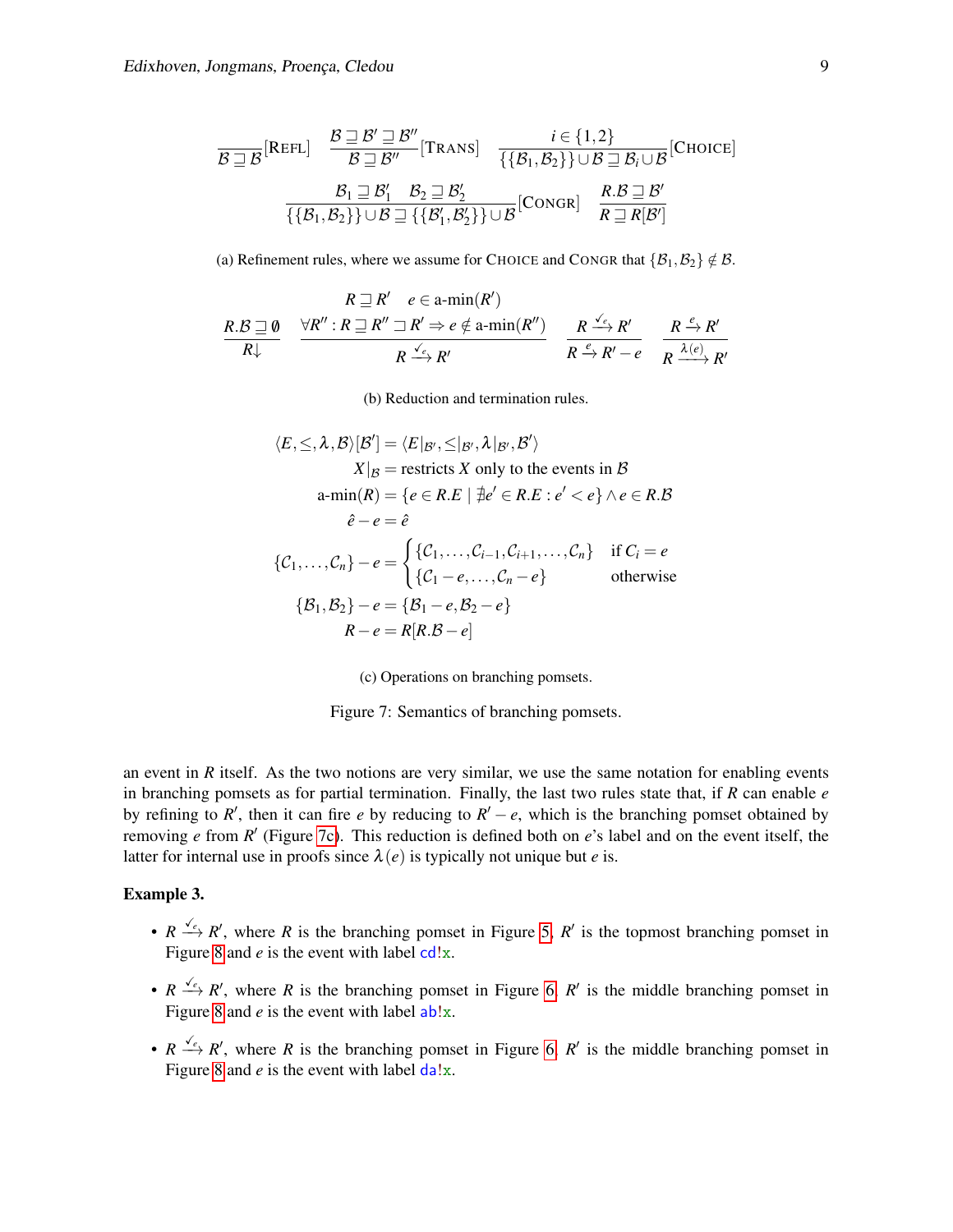<span id="page-9-1"></span>
$$
\left(\begin{array}{c}\nab!x \longrightarrow ab?x \\
\longmapsto \text{bd}!x \longrightarrow \text{bd}?x \longrightarrow \text{cd}!x \longrightarrow \text{cd}?x\n\end{array}\right)
$$

Obtained by applying CHOICE to the pomset in Figure [5.](#page-6-0)



Obtained by applying CHOICE to the outer choice of the pomset in Figure [6.](#page-7-0)



Obtained by applying CONGR to the outer and CHOICE to both inner choices of the pomset in Figure [6.](#page-7-0)

Figure 8: Three refined pomsets.

### <span id="page-9-0"></span>4 Branching pomsets for choreographies

In this section we formalise the construction of a branching pomset for a choreography *c* and we show that the pomset semantics for the branching pomset are bisimilar to the operational semantics for *c*.

We have given examples of choreographies and corresponding branching pomsets in Figures [5](#page-6-0) and [6.](#page-7-0) Formally, the rules for the construction of a branching pomset for a choreography *c*, written  $\llbracket c \rrbracket$ , are defined in Figure [9.](#page-10-0) Most rules are as expected. We highlight the rules for operators.

- The rule for parallel composition ( $\llbracket c_1 \rrbracket$  *c*<sub>2</sub> $\llbracket$ ) takes the pairwise union of all components.
- The rule for sequential composition ( $\llbracket c_1; c_2 \rrbracket$ ) also adds dependencies to ensure that, for every a, all events with subject a in  $\llbracket c_1 \rrbracket$  (denoted  $E_{1a}$ ) must precede all events with subject a in  $\llbracket c_2 \rrbracket$ .<br>This metabes the reduction rule for weak sequential composition of ebergeraphies (*Eigure 4g*), as This matches the reduction rule for weak sequential composition of choreographies (Figure [4a\)](#page-4-0), as events in  $\llbracket c_2 \rrbracket$  are only required to wait for events in  $\llbracket c_1 \rrbracket$  whose subject is the same.
- The rule for choice ( $\llbracket c_1 + c_2 \rrbracket$ ) adds a single top-level choice in the branching structure to choose between the pomsets for  $c_1$  and  $c_2$ .
- The rule for loops ( $\llbracket c^* \rrbracket$ ) encodes a loop as a choice between terminating (0) and unfolding one iteration of the loop  $(c, c^*)$ . This results in a nomest of infinite size. We note that our theoretical iteration of the loop  $(c, c^*)$ . This results in a pomset of infinite size. We note that our theoretical results still hold even on infinite pomsets, but that any analysis of an infinite pomset will have to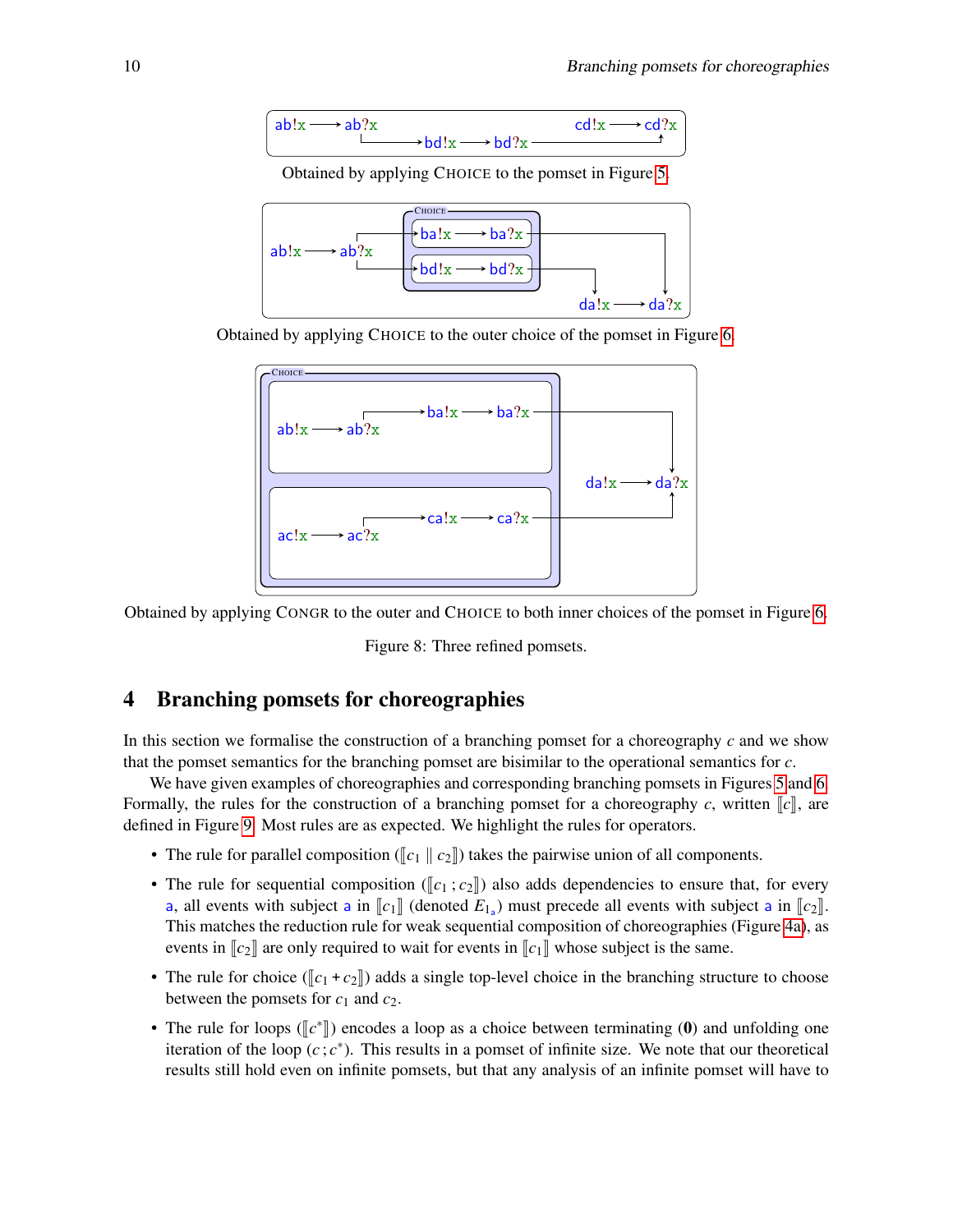<span id="page-10-0"></span>
$$
\begin{aligned}\n\llbracket \mathbf{0} \rrbracket &= \langle \emptyset, \emptyset, \emptyset, \emptyset \rangle \\
\llbracket \mathbf{a} \to \mathbf{b} : \mathbf{x} \rrbracket &= \langle \{e_1, e_2\}, \{e_1 \le e_1, e_1 \le e_2, e_2 \le e_2\}, \{e_1 \mapsto \mathbf{a} \mathbf{b} : \mathbf{x}, e_2 \mapsto \mathbf{a} \mathbf{b} ? \mathbf{x} \}, \{e_1, e_2\} \rangle \\
\llbracket \mathbf{a} \mathbf{b} ? \mathbf{x} \rrbracket &= \langle \{e\}, \{e \le e\}, \{e \mapsto \mathbf{a} \mathbf{b} ? \mathbf{x}\}, \{e\} \rangle \\
\llbracket c_1 \dagger c_2 \rrbracket &= \llbracket c_1 \rrbracket \dagger \llbracket c_2 \rrbracket \text{ for } \dagger \in \{;, +, \parallel\} \\
\llbracket c^* \rrbracket &= \llbracket (c; c^*) + \mathbf{0} \rrbracket \\
R_1 \parallel R_2 &= \langle E_1 \cup E_2, \leq_1 \cup \leq_2, \lambda_1 \cup \lambda_2, \mathcal{B}_1 \cup \mathcal{B}_2 \rangle \\
R_1 \dagger R_2 &= \langle E_1 \cup E_2, \leq_1 \cup \leq_2 \cup \bigcup_{\mathbf{a} \in \mathcal{A}} E_{1_\mathbf{a}} \times E_{2_\mathbf{a}}, \lambda_1 \cup \lambda_2, \mathcal{B}_1 \cup \mathcal{B}_2 \rangle \\
R_1 + R_2 &= \langle E_1 \cup E_2, \leq_1 \cup \leq_2, \lambda_1 \cup \lambda_2, \{\{ \mathcal{B}_1, \mathcal{B}_2 \} \} \rangle\n\end{aligned}
$$

Figure 9: Pomset interpretation of choreographies, where  $R_i = \langle E_i, \leq_i, \lambda_i, \mathcal{B}_i \rangle$  for  $i \in \{1, 2\}$ , A is the set of all participants  $(a, b, ...)$  and  $E_{i_a}$  is the subset of events in  $E_i$  with subject a.

be symbolic. However, since the focus of this paper is on supporting choices, we do not discuss this further and leave symbolic analyses for loops for future work.

As an example, we construct part of the branching pomset in Figure [5:](#page-6-0)  $(b \rightarrow c: x + b \rightarrow d: x)$ ;  $c \rightarrow d: x$ (thus omitting  $a\rightarrow b:x$ ). Let  $[\![b\rightarrow c:x]\!] = \langle \{e_1,e_2\},\leq_1,\lambda_1,\{e_1,e_2\}\rangle$ ,  $[\![b\rightarrow d:x]\!] = \langle \{e_3,e_4\},\leq_2,\lambda_2,\{e_3,e_4\}\rangle$ and  $\llbracket c \rightarrow d: x \rrbracket = \langle \{e_5, e_6\}, \leq_3, \lambda_3, \{e_5, e_6\} \rangle$  as in Figure [9.](#page-10-0) First,  $\llbracket b \rightarrow c: x + b \rightarrow d: x \rrbracket = \langle \{e_1, \ldots, e_4\}, \leq_1 \cup \{e_2, \ldots, e_k\} \rangle$  $\leq_2, \lambda_1 \cup \lambda_2, \{ \{e_1, e_2\}, \{e_3, e_4\} \} \rangle$ ; this is the pairwise union of the first three components, with the branching structure adding a choice between the two branches. Then  $[(b \rightarrow c: x + b \rightarrow d: x) : c \rightarrow d: x]] =$  $\langle \{e_1,\ldots,e_6\},\leq_1 \cup \leq_2 \cup \leq_3 \cup \{e_2 \leq e_5,e_4 \leq e_6\},\lambda_1 \cup \lambda_2 \cup \lambda_2, \{e_5,e_6,\{\{e_1,e_2\},\{e_3,e_4\}\}\}\rangle$ ; again, this is the pairwise union of all components, with the addition of two dependencies:  $e_2 \le e_5$  represents the arrow in Figure [5](#page-6-0) from  $bc?x$  to cd!x as they both have subject c,  $e_4 \le e_6$  represents the arrow from  $bd?x$ to  $cd$ ?x as they both have subject d. There are no direct dependencies between  $e_1$  ( $bc!x$ ) or  $e_3$  ( $bd!x$ ) and either *e*<sub>5</sub> or *e*<sub>6</sub>, as the latter two do not have subject **b**.

Bisimulation For any given a choreography *c* we can derive two labelled transition systems: one from the operational semantics in Figure [4](#page-4-0) over *c*, and one from the pomset semantics in Figure [7](#page-8-0) over the branching pomset  $\llbracket c \rrbracket$  produced by the rules in Figure [9.](#page-10-0) In the remainder of this section we show that the two transition systems are bisimilar.

Two systems are language equivalent (or trace equivalent) if their languages are the same, i.e., if they accept the same set of words (or traces). Two systems are bisimilar if each of them can simulate the other, i.e., if they cannot be distinguished from each other just by looking at their behaviour. This is a stronger notion of equivalence than language equivalence: if two systems are bisimilar then they are also language equivalent, but the inverse is not necessarily true.

#### Example 4.

• a $\rightarrow$ b:x;  $(b\rightarrow a:x + b\rightarrow a:y)$  is language equivalent but not bisimilar to  $(a\rightarrow b:x ; b\rightarrow a:x) + (a\rightarrow b:x ;$  $b\rightarrow a:y$ ). In the former the choice between  $b\rightarrow a:x$  and  $b\rightarrow a:y$  is made only after  $a\rightarrow b:x$ , while in the latter the choice is made up front. As a result, it is possible in the latter system to fire  $ab!x$ ;  $ab?x$ and then end up in a state where  $ba!x$  cannot be fired because the branch with  $b \rightarrow a:y$  was chosen — or the other way around; in the former system it is always possible to fire both  $ba!x$  and  $ba!y$ .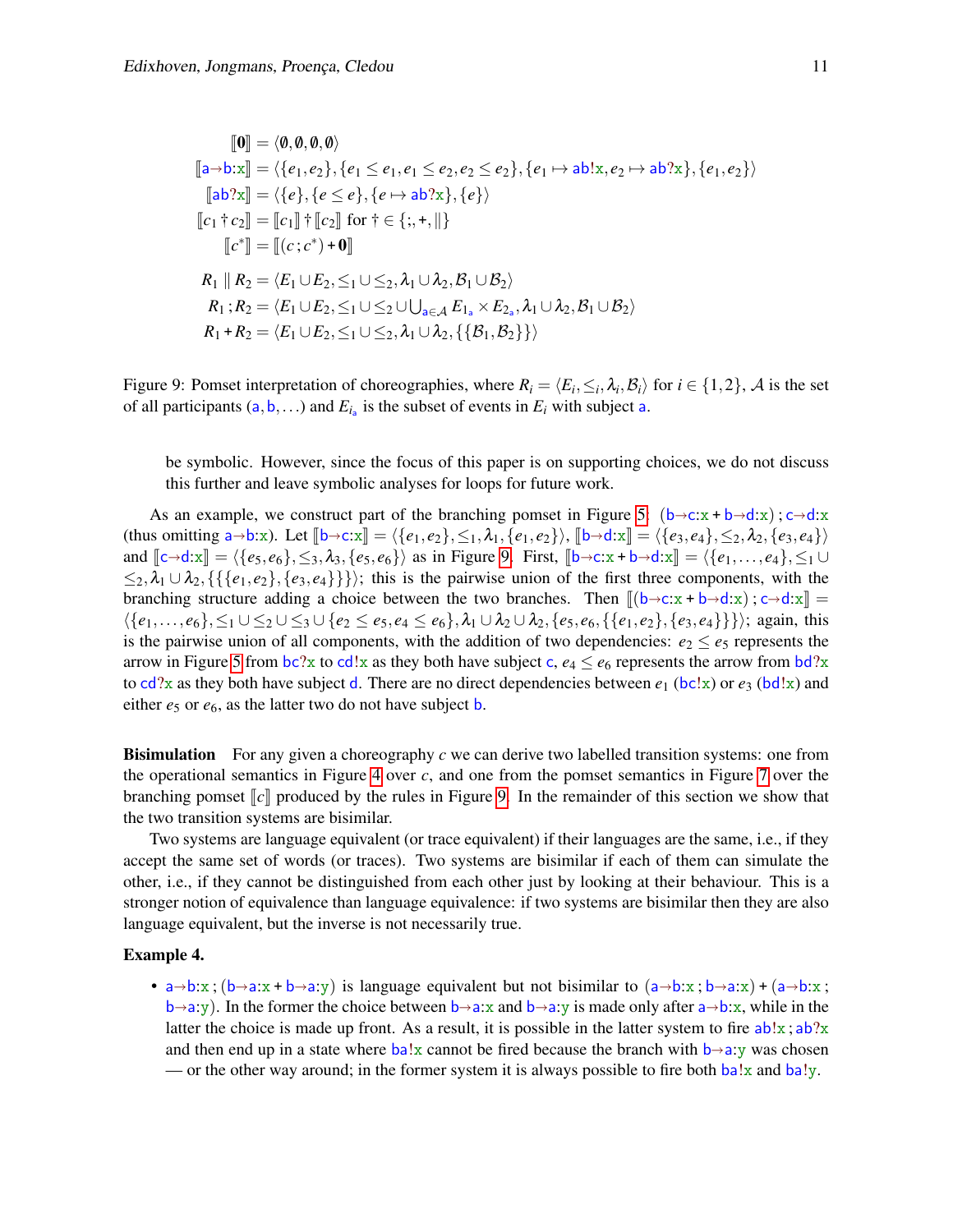•  $a \rightarrow b:x$  is bisimilar to  $a \rightarrow b:x + a \rightarrow b:x$ . While the latter contains a choice, the two systems cannot be distinguished by their behaviour. In both cases, the only allowed action is  $ab!x$  and then  $ab?x$ .

Formally, two transition systems  $A_1$ ,  $A_2$  are bisimilar, written  $A_1 \sim A_2$ , if there exists a bisimulation relation R relating the states of  $A_1$  and  $A_2$  which relates their initial states [\[16\]](#page-15-10). The relation R is a bisimulation relation if, for every pair of states  $\langle p, q \rangle \in \mathcal{R}$ :

- If  $p \stackrel{\ell}{\rightarrow} p'$  then  $q \stackrel{\ell}{\rightarrow} q'$  and  $\langle p', q' \rangle \in \mathcal{R}$  for some  $q'$ , and vice-versa.
- If *p*<sup> $\parallel$ </sup>, then *q*<sup> $\parallel$ </sup>, and vice-versa.

In other words: if one of the two can perform a step, then the other can perform a matching step such that the resulting states are again in the bisimulation relation.

This is also the approach we follow when proving that  $c \sim \llbracket c \rrbracket$  for all (dependently guarded) choreographies *c*: we define a relation  $\mathcal{R} = \{ \langle c, \lceil c \rceil \rangle \mid c \text{ is a dependency quarded choreography} \}$  relating all dependently guarded choreographies with their interpretation as branching pomset by the rules in Figure [9.](#page-10-0) We then show that:

- If  $c \stackrel{\ell}{\rightarrow} c'$  then  $\llbracket c \rrbracket \stackrel{\ell}{\rightarrow} \llbracket c' \rrbracket$  (Lemma [2\)](#page-11-0).
- If  $\llbracket c \rrbracket \stackrel{\ell}{\to} R'$  then  $c \stackrel{\ell}{\to} c'$  such that  $R' = \llbracket c' \rrbracket$  (Lemma [3\)](#page-12-1).
- If  $c \downarrow$  then  $\llbracket c \rrbracket \downarrow$  (Lemma [4\)](#page-12-2).
- If  $\llbracket c \rrbracket \downarrow$  then  $c \downarrow$  (Lemma [5\)](#page-12-3).

Together these lemmas prove that  $c \sim ||c||$  for all dependently guarded *c* (Theorem [6\)](#page-12-4). Most of the proofs are straightforward by structural induction on *c*. Of particular interest, however, are the two reduction lemmas in the case of weak sequential composition, i.e., if  $c_1$ ;  $c_2 \stackrel{\ell}{\to} c'_1$ ;  $c'_2$  in Lemma [2](#page-11-0) and if  $\llbracket c_1; c_2 \rrbracket \stackrel{e}{\rightarrow} R'$  where *e* is an event in  $\llbracket c_2 \rrbracket$  in Lemma [3.](#page-12-1) To prove these specific cases we need to show a correspondence between partial termination and enabling events. We do this with Lemma [1,](#page-11-1) in which we show two directions simultaneously. If the choreography  $c_1$  can partially terminate for the subject of an action  $\ell$  in  $c_2$  then the branching pomset  $\llbracket c_1; c_2 \rrbracket$  can enable the corresponding event. Conversely, if  $\llbracket c_1; c_2 \rrbracket$  can enable some event in  $\llbracket c_2 \rrbracket$  then the choreography  $c_1$  can partially terminate for the subject of its label. When proving these cases in Lemmas [2](#page-11-0) and [3,](#page-12-1) we then only have to show that the preconditions of Lemma [1](#page-11-1) hold.

In the following, a number of technical lemmas and most of the proofs are omitted in favour of informal proof sketches or highlights. The omitted proofs and technical lemmas can be found in a separate technical report [\[7\]](#page-15-11).

<span id="page-11-1"></span>**Lemma 1.** Let  $c_1$  and  $c_2$  be dependently guarded choreographies. Let  $c_2 \xrightarrow{\ell} c'_2$  and  $[[c_2]] \xrightarrow{\checkmark_c} R'_2$  such that  $\lambda(e) = \ell$  and  $[\![c'_2]\!] = R'_2 - e$ .

- *(a) If*  $c_1 \xrightarrow{\sqrt{\ell}} c'_1$  *then*  $\llbracket c_1; c_2 \rrbracket \xrightarrow{\sqrt{\ell}} \llbracket c'_1 \rrbracket$  *; R'*<sub>2</sub>*.*
- *(b) If*  $\llbracket c_1; c_2 \rrbracket \xrightarrow{\checkmark_c} R'_1; R'_2$  then  $c_1 \xrightarrow{\checkmark_{\lambda(e)}} c'_1$  and  $\llbracket c'_1 \rrbracket = R'_1.$

<span id="page-11-0"></span>*Proof sketch.* This proof is by structural induction on  $c_1$ . Although the details require careful consideration, it is conceptually straightforward: every case in (a) consists of showing that *e* is minimal and active in  $\llbracket c'_1 \rrbracket$ ;  $R'_2$  and that  $\llbracket c'_1 \rrbracket$ ;  $R'_2$  is the first refinement for which this is true, and then applying the second rule in Figure [7b;](#page-8-0) every case in (b) consists of showing that  $\llbracket c_3; c_2 \rrbracket \xrightarrow{\checkmark} \llbracket c'_3 \rrbracket$ ;  $R'_2$  for some subexpression<br>a of a and similarly for a (a  $\sigma$ , when  $a = a + a$ ) then applying the induction hypothesis (b)  $c_3$  of  $c_1$  and similarly for  $c_4$  (e.g., when  $c_1 = c_3 + c_4$ ), then applying the induction hypothesis (b) to obtain  $c_3 \xrightarrow{f_6} c'_3$  and  $c_4 \xrightarrow{f_6} c'_4$ , and finally applying the partial termination rules in Figure [4c.](#page-4-0)  $\Box$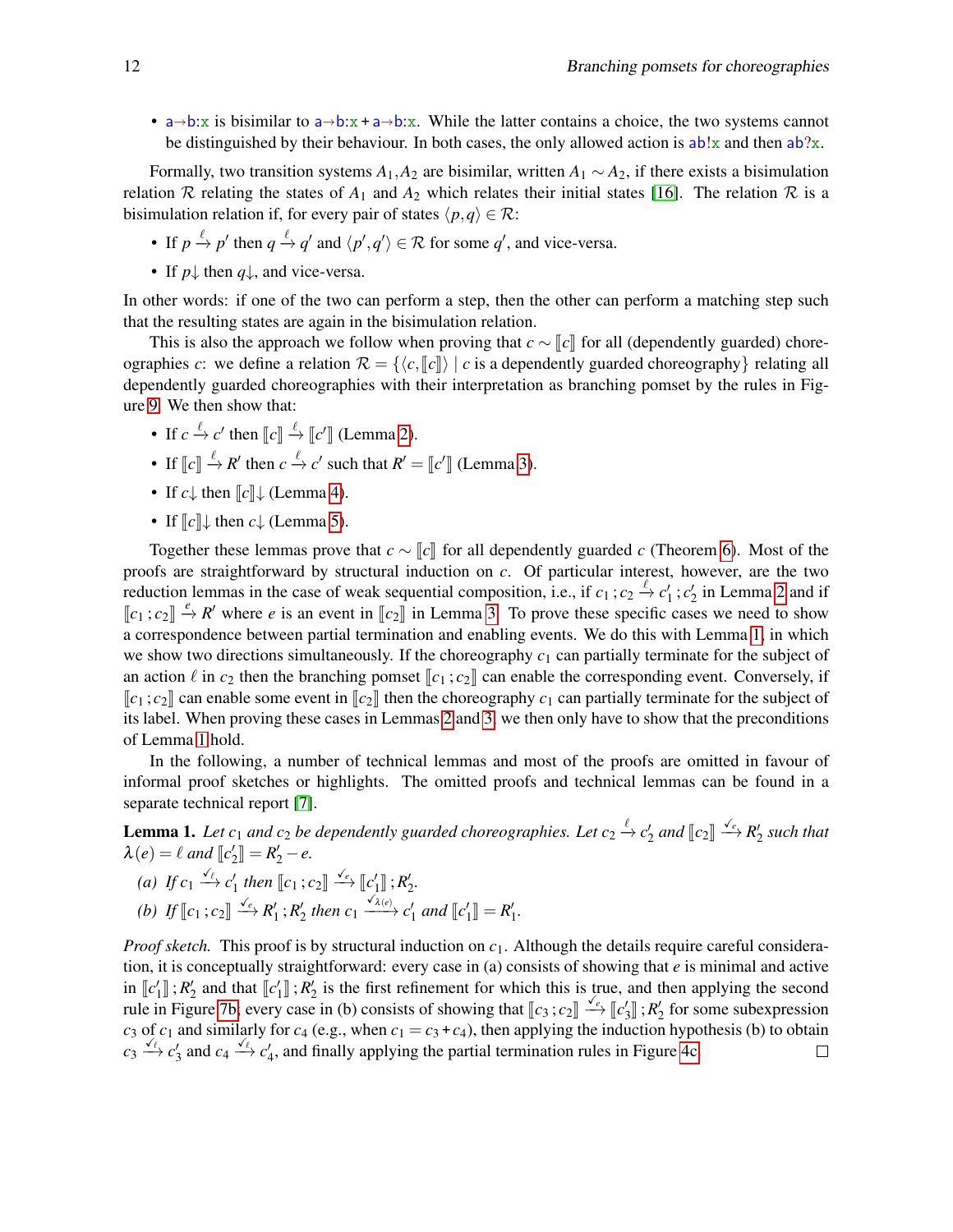**Lemma 2.** Let c be a dependently guarded choreography. If  $c \xrightarrow{\ell} c'$  then  $[[c]] \xrightarrow{\ell} [[c']]$ .

*Proof sketch.* This proof is by structural induction on *c*. We note that, if  $c = c_1$ ;  $c_2$  and  $c' = c'_1$ ;  $c'_2$ , i.e., when partial termination is applied, then the premises of Lemma [1](#page-11-1) hold by the induction hypothesis and the result swiftly follows. All other cases are straightforward.  $\Box$ 

<span id="page-12-1"></span>**Lemma 3.** Let c be a dependently guarded choreography. If  $\llbracket c \rrbracket \xrightarrow{\ell} R'$  for some  $R'$  then  $c \xrightarrow{\ell} c'$  such that  $P' = \llbracket c' \rrbracket$  $R' = [c']$ .

*Proof sketch.* This proof is by structural induction on *c*. We highlight two cases:

- If  $c = c_1^*$  then we use a technical lemma to show that  $R' = R_1'$ ;  $[c_1^*]$  such that  $[c_1] \stackrel{\ell}{\rightarrow} R_1'$ . It then follows from the induction hypothesis that  $c_1 \stackrel{\ell}{\rightarrow} c_2'$  such that  $[c_1^*] = P_1'$ . The remainder is then follows from the induction hypothesis that  $c_1 \stackrel{\ell}{\to} c'_1$  such that  $\llbracket c'_1 \rrbracket = R'_1$ . The remainder is straightforward.
- If  $c = c_1$ ;  $c_2$  then  $\llbracket c \rrbracket = \llbracket c_1 \rrbracket$ ;  $\llbracket c_2 \rrbracket$ . If *e* is an event in  $\llbracket c_2 \rrbracket$  then we proceed to show that  $\llbracket c_2 \rrbracket \xrightarrow{\ell} R'_2$ , at which point we gen emply the induction hypothesis. We have then at which point we can apply the induction hypothesis. We have then satisfied the premises of Lemma [1.](#page-11-1) The remainder is straightforward.

All other cases are straightforward.

<span id="page-12-2"></span>**Lemma 4.** Let c be a dependently guarded choreography. If  $c \downarrow$  then  $\llbracket c \rrbracket \downarrow$ .

*Proof sketch.* This proof is by structural induction on *c*. All cases are straightforward.

<span id="page-12-3"></span>**Lemma 5.** Let c be a dependently guarded choreography. If  $\llbracket c \rrbracket$  then  $c \downarrow$ .

*Proof sketch.* This proof is by structural induction on *c*. All cases are straightforward.

<span id="page-12-4"></span>**Theorem 6.** Let c be a dependently guarded choreography. Then  $c \sim [c]$ .

*Proof.* Recall the relation  $\mathcal{R} = \{ \langle c, \llbracket c \rrbracket \rangle \mid c \text{ is a dependency guarded choreography} \}.$  Let  $\langle c, R \rangle \in \mathcal{R}$ .

- If  $c \stackrel{\ell}{\to} c'$  then  $R \stackrel{\ell}{\to} R'$  and  $\langle c', R' \rangle \in \mathcal{R}$  (Lemma [2\)](#page-11-0).
- If  $R \stackrel{\ell}{\to} R'$  then  $c \stackrel{\ell}{\to} c'$  and  $\langle c', R' \rangle \in \mathcal{R}$  (Lemma [3\)](#page-12-1).
- If  $c \downarrow$  then  $R \downarrow$  (Lemma [4\)](#page-12-2).
- If  $R\downarrow$  then  $c\downarrow$  (Lemma [5\)](#page-12-3).

Then R is a bisimulation relation and  $c \sim \llbracket c \rrbracket$  ([\[16\]](#page-15-10)).

# <span id="page-12-0"></span>5 Conclusion

We have defined a choreography language and its operational semantics (Figures [3](#page-3-1) and [4\)](#page-4-0) using the weak sequential composition and partial termination of Rensink and Wehrheim [\[15\]](#page-15-8), which is novel in the context of choreographies. We have defined a model, branching pomsets (Definition [1\)](#page-7-1), which can compactly represent both concurrency and choices, and have defined its semantics (Figure [7\)](#page-8-0). We have shown that we can use branching pomsets to model choreographies (Figure [9\)](#page-10-0) and that this model is behaviourally equivalent to the operational semantics (Theorem [6\)](#page-12-4).

We believe that branching pomsets can be further improved. We mention three points in particular and then discuss related work.

 $\Box$ 

 $\Box$ 

 $\Box$ 

 $\Box$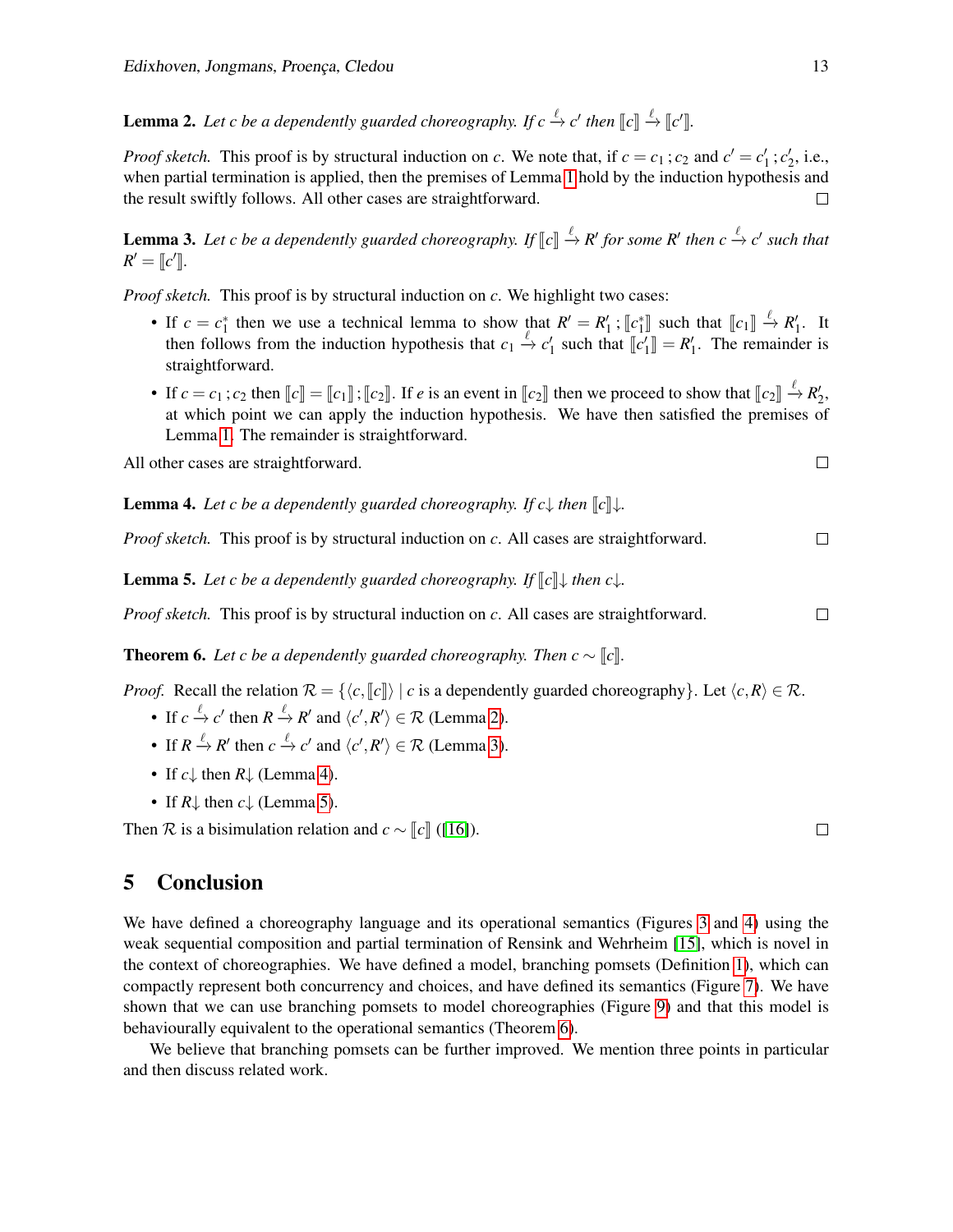**Binary choices** Our branching structure  $\beta$  only supports binary choices. This matches the structure of choreographies, but it would be more natural to represent  $c_1 + (c_2 + c_3)$  as a single choice between the pomsets  $\llbracket c_1 \rrbracket$ ,  $\llbracket c_2 \rrbracket$  and  $\llbracket c_3 \rrbracket$  instead of as two nested binary choices. However, supporting arbitrary *n*-ary choices also requires some thought about how to change the rules for refinement (Figure [7a\)](#page-8-0), in particular CHOICE. A naive change would be to simply have this rule use  $i \in \{1, ..., n\}$  and  $\{\{\mathcal{B}_1, ..., \mathcal{B}_n\}\}\$ of its current binary rules, but this is not sufficient as this naive *n*-ary choice would not be equivalent to the same branches composed as nested binary choices. For example,  $c_1 + (c_2 + c_3)$  can partially terminate to  $c_1 + c_2$  and its interpretation as a branching pomset can refine to  $\llbracket c_1 + c_2 \rrbracket$ , but a branching pomset whose branching structure consists of a single ternary choice  $\{\{\mathcal{B}_1,\mathcal{B}_2,\mathcal{B}_3\}\}\$  would not be able to refine to  $\{\{\mathcal{B}_1,\mathcal{B}_2\}\}\$  as the rules would only allow it to refine all of its branches or discard all but one of them. Properly supporting *n*-ary choices would thus also require a new rule that allows  $\{\{\mathcal{B}_1,\ldots,\mathcal{B}_m\}\}\$  to refine to choice between an arbitrary (non-empty) subset of its branches.

**Partial order** In Definition  $1, \leq$  is defined as a relation on events such that its transitive closure is a partial order, rather than  $\leq$  being a partial order itself as it is in traditional pomsets. The need for this change arises from the update rule  $R[\mathcal{B}]$  (Figure [7c\)](#page-8-0) in our use case as choreographies. Consider the branching pomset in Figure [5.](#page-6-0) To match the operational semantics, we should be able to refine this pomset by discarding the  $b\rightarrow c:\mathbf{x}$  branch of the choice, after which cd!x should be minimal. In our current rules the events bc!x and bc?x are removed along with their entries in  $\leq$  and then cd!x is minimal. However, if  $\leq$  is a partial order, then since a partial order is transitive  $\leq$  would also contain the entries  $ab!x \leq c d!x$  and  $ab?x \leq c d!x$  and, since these entries do not contain bc!x or bc?x but are obtained by transitivity, they are not removed. Consequently, there would be no refinement that enables cd!x.

In general, if  $R_1 \sqsupseteq R'_1$  and  $R_2 \sqsupseteq R'_2$  then it would not necessarily be true that  $R_1$ ;  $R_2 \sqsupseteq R'_1$ ;  $R'_2$ , as  $R_1$ ;  $R_2$ may contain dependencies obtained by transitivity which would still be present in its updated version but which cannot be derived in  $R'_1$ ;  $R'_2$ . We have no ready alternative. In the case of choreographies it may suffice to provide a more sophisticated update rule which properly trims these unwanted dependencies, but since this relies on knowledge of how these dependencies were derived from choreographies it is difficult to see how this could be applied to branching pomsets in general.

Loops In Figure [9](#page-10-0) a loop  $c^*$  is encoded by infinitely unfolding it. As such, branching pomsets do not currently provide a finite representation of infinite choreographies. This remains a topic for future work, for which we envision two possible directions. One possibility would be to add an explicit repetition construct to the branching structure (e.g., change the second grammatical rule to  $C = e \mid \{B_1, B_2\} \mid B^*$ ) and expand the semantics and proofs accordingly. Another possibility would be to explore the approach used in message sequence chart graphs [\[1\]](#page-14-0) and add a graph structure on top of the branching structure.

Related work Choreographies are typically used in a top-down workflow: the developer writes a global view *C* and decomposes it into its projections, such that the behaviour of *C* is *behaviourally equivalent* to the parallel composition of its projections. Examples of this approach include workflows based on message sequence charts [\[11,](#page-15-0) [1\]](#page-14-0), multiparty session types [\[9,](#page-15-1) [10\]](#page-15-2), and choreographic programs [\[2,](#page-14-1) [6\]](#page-15-3). The choreographic language used in this paper assumes asynchronous communication between agents and includes a finite loop operator, borrowing from this literature the same notion of actions as interactions and their (parallel, sequential, and choice) composition.

Pomsets were initially introduced by Pratt [\[14\]](#page-15-9) for concurrent models and have been widely used, e.g., in the context of message sequence charts by Katoen and Lambert [\[12\]](#page-15-6). Recently Guanciale and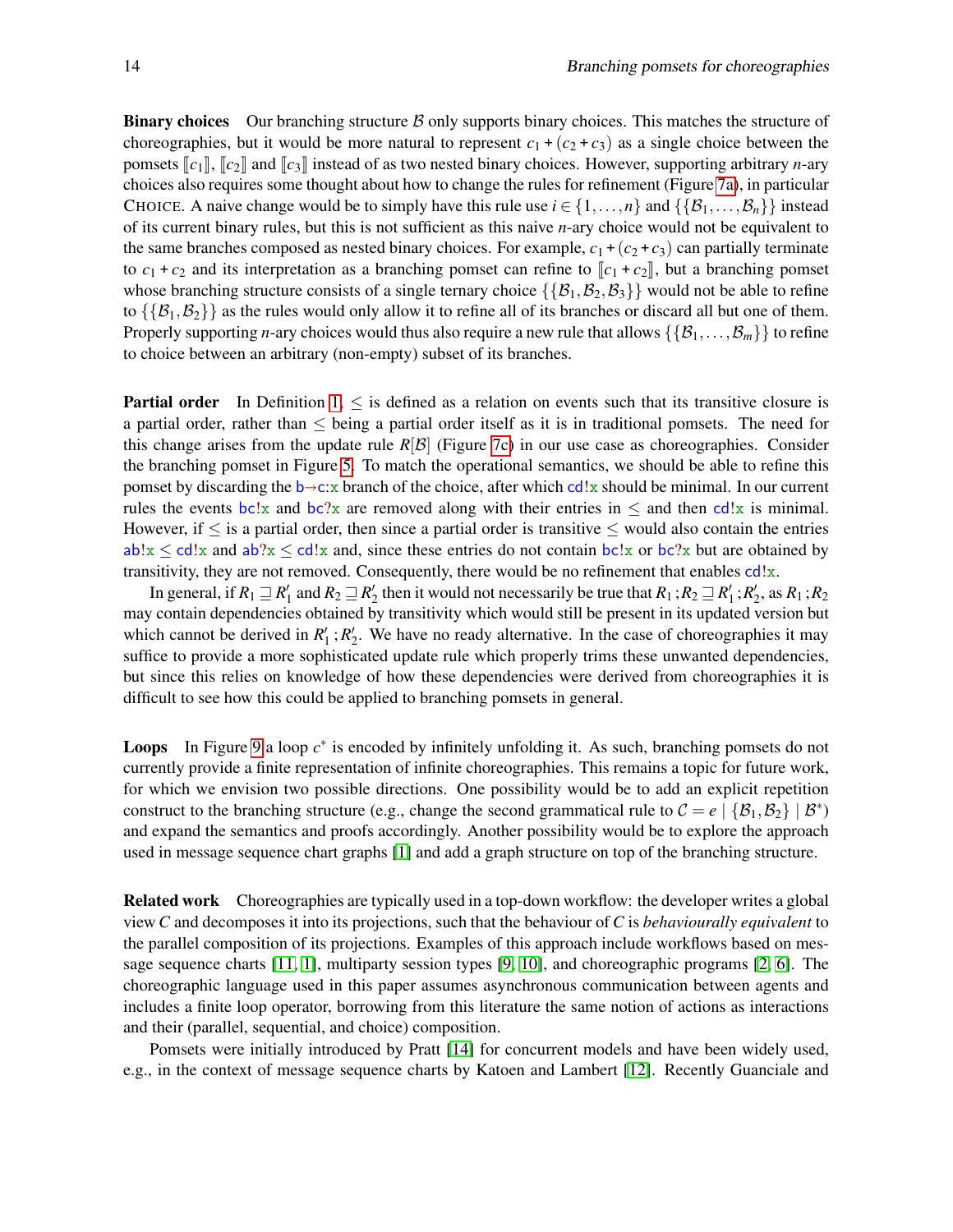Tuosto proposed two semantic frameworks for choreographies, one of which uses sets of pomsets [\[17\]](#page-15-12). They also note that the pomset framework exhibits exponential growth in the number of choices in a choreography, and they propose an alternative semantic framework using hypergraphs, which can compactly represent choices. While the hypergraph framework is more compact, their pomset framework is simpler and, they believe, more elegant. We agree with this analysis, and we aim to preserve the simplicity and elegance of the pomset framework by proposing a semantic framework that avoids exponential growth in the number of choices while still being based on pomsets. In another recent paper Guanciale and Tuosto use pomsets to reason over choreography realisability [\[8\]](#page-15-7). This demonstrates the potential of using pomsets for semantic analysis, and we are investigating how to use our framework for similar analysis.

Other related work includes the usage of event structures in the context of binary session types by Castellan and Yoshida [\[3\]](#page-14-2) and multiparty by Castellani et al. [\[4\]](#page-14-3). Event structures and branching pomsets both feature a set of events with a causality relation and a choice mechanism. The main difference between the two approaches is in the choice mechanism. Event structures are based on a conflict relation on events, where two events in conflict cannot occur together in an execution and one of the two must be chosen. In contrast, we structure events in branching pomsets hierarchically. In the latter work, Castellani et al. use prime event structures to encode global types. The conflict heredity property of prime event structures leads to the duplication of events, which is avoided in flow event structures and branching pomsets. We leave a detailed comparison between flow event structures and branching pomsets for future work. We note that, given a branching pomset, one may construct an event structure by defining its conflict relation as all pairs of events that belong to different branches of some choice in the branching structure.

#### Acknowledgments

*Funding by G. Cledou and J. Proença: European Regional Development Fund (ERDF), Operational Pro*gramme for Competitiveness and Internationalisation (COMPETE 2020), and Fundação para a Ciência e a Tecnologia (FCT): POCI-01-0145-FEDER-029946 (DaVinci). *Funding by S. Jongmans:* Netherlands Organisation of Scientific Research: 016.Veni.192.103. *Funding by J. Proença*: FCT, within the CISTER Research Unit: UIDB/04234/2020. FCT, I.P. (Portuguese Foundation for Science and Technology): PTDC/CCI-COM/4280/2021 (IBEX). ERDF and FCT, Portugal 2020 Partnership Agreement, Norte Portugal Regional Operational Programme (NORTE 2020): NORTE-01-0145-FEDER-028550 (REASSURE). ECSEL Joint Undertaking (JU): grant agreement No 876852 (VALU3S).

#### References

- <span id="page-14-0"></span>[1] Rajeev Alur, Kousha Etessami & Mihalis Yannakakis (2005): *Realizability and verification of MSC graphs*. Theor. Comput. Sci. 331(1), pp. 97–114.
- <span id="page-14-1"></span>[2] Marco Carbone & Fabrizio Montesi (2013): *Deadlock-freedom-by-design: multiparty asynchronous global programming*. In: POPL, ACM, pp. 263–274.
- <span id="page-14-2"></span>[3] Simon Castellan & Nobuko Yoshida (2019): *Two sides of the same coin: session types and game semantics: a synchronous side and an asynchronous side*. Proc. ACM Program. Lang. 3(POPL), pp. 27:1–27:29, doi[:10.1145/3290340.](http://dx.doi.org/10.1145/3290340) Available at <https://doi.org/10.1145/3290340>.
- <span id="page-14-3"></span>[4] Ilaria Castellani, Mariangiola Dezani-Ciancaglini & Paola Giannini (2019): *Event Structure Semantics for Multiparty Sessions*. In Michele Boreale, Flavio Corradini, Michele Loreti & Rosario Pugliese, editors: Models, Languages, and Tools for Concurrent and Distributed Programming - Essays Dedicated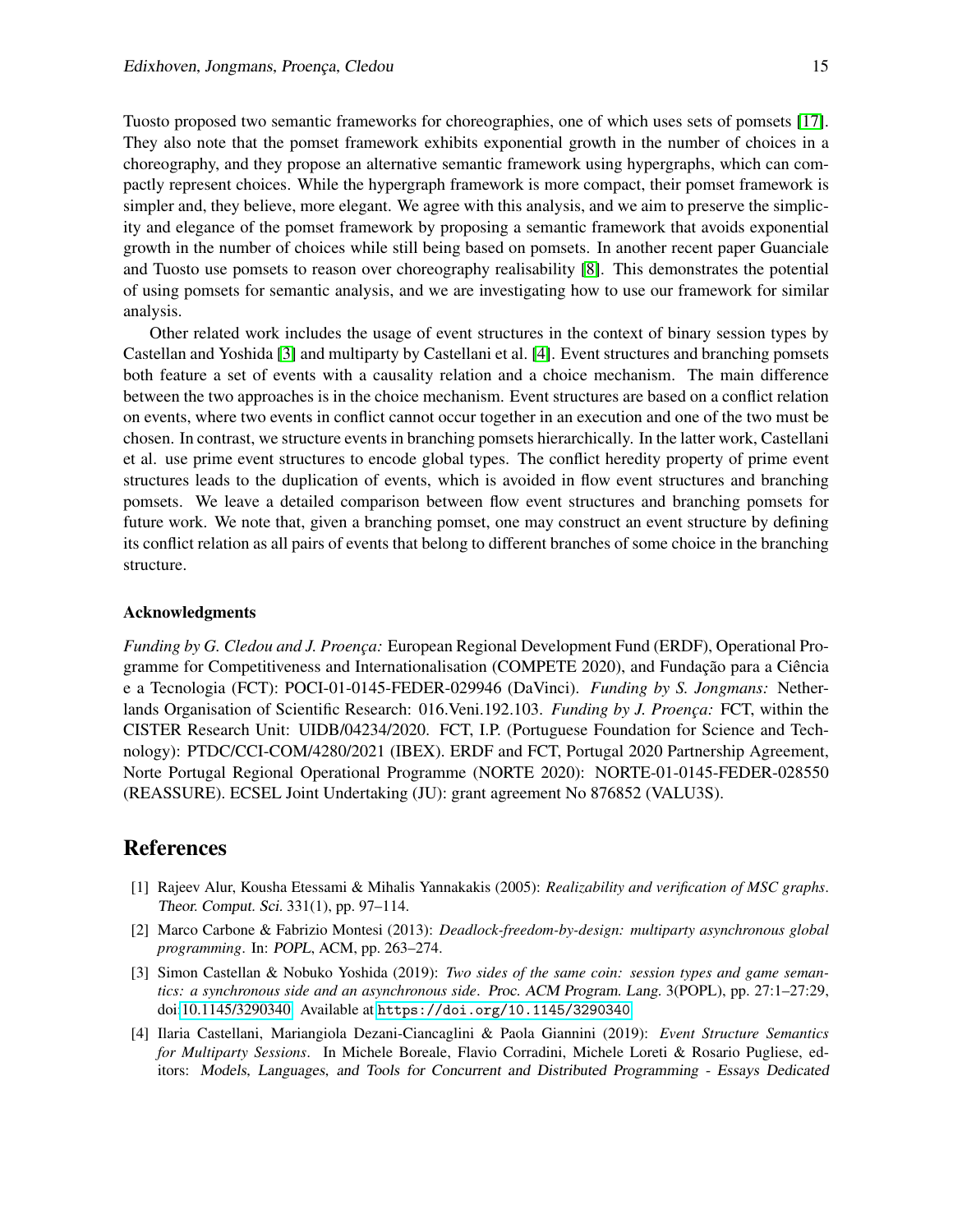to Rocco De Nicola on the Occasion of His 65th Birthday, Lecture Notes in Computer Science 11665, Springer, pp. 340–363, doi[:10.1007/978-3-030-21485-2](http://dx.doi.org/10.1007/978-3-030-21485-2_19) 19. Available at [https://doi.org/10.1007/](https://doi.org/10.1007/978-3-030-21485-2_19) [978-3-030-21485-2\\_19](https://doi.org/10.1007/978-3-030-21485-2_19).

- <span id="page-15-4"></span>[5] Guillermina Cledou, Luc Edixhoven, Sung-Shik Jongmans & José Proença (2022): *API Generation for Multiparty Session Types, Revisited and Revised Using Scala 3*. In: ECOOP, LIPIcs 222, Schloss Dagstuhl - Leibniz-Zentrum für Informatik, pp. 27:1–27:28.
- <span id="page-15-3"></span>[6] Lu´ıs Cruz-Filipe & Fabrizio Montesi (2020): *A core model for choreographic programming*. Theor. Comput. Sci. 802, pp. 38–66.
- <span id="page-15-11"></span>[7] Luc Edixhoven, Sung-Shik Jongmans, José Proença & Guillermina Cledou (2022): *Branching pomsets for choreographies (technical report)*. Technical Report OUNL-CS-2022-04, Open University of the Netherlands.
- <span id="page-15-7"></span>[8] Roberto Guanciale & Emilio Tuosto (2019): *Realisability of pomsets*. J. Log. Algebraic Methods Program. 108, pp. 69–89, doi[:10.1016/j.jlamp.2019.06.003.](http://dx.doi.org/10.1016/j.jlamp.2019.06.003) Available at [https://doi.org/10.1016/j.jlamp.](https://doi.org/10.1016/j.jlamp.2019.06.003) [2019.06.003](https://doi.org/10.1016/j.jlamp.2019.06.003).
- <span id="page-15-1"></span>[9] Kohei Honda, Nobuko Yoshida & Marco Carbone (2008): *Multiparty asynchronous session types*. In: POPL, ACM, pp. 273–284.
- <span id="page-15-2"></span>[10] Kohei Honda, Nobuko Yoshida & Marco Carbone (2016): *Multiparty Asynchronous Session Types*. J. ACM 63(1), pp. 9:1–9:67.
- <span id="page-15-0"></span>[11] ITU (2011): *ITU-T recommendation Z.120. Message Sequence Chart (MSC)*.
- <span id="page-15-6"></span>[12] Joost-Pieter Katoen & Lennard Lambert (1998): *Pomsets for MSC*. In Hartmut König & Peter Langendörfer, editors: Formale Beschreibungstechniken für verteilte Systeme, 8. GI/ITG-Fachgespräch, Cottbus, 4. und 5. Juni 1998, Verlag Shaker, pp. 197–207.
- <span id="page-15-5"></span>[13] Rumyana Neykova & Nobuko Yoshida (2017): *Let it recover: multiparty protocol-induced recovery*. In Peng Wu & Sebastian Hack, editors: Proceedings of the 26th International Conference on Compiler Construction, Austin, TX, USA, February 5-6, 2017, ACM, pp. 98–108. Available at [http://dl.acm.org/citation.](http://dl.acm.org/citation.cfm?id=3033031) [cfm?id=3033031](http://dl.acm.org/citation.cfm?id=3033031).
- <span id="page-15-9"></span>[14] Vaughan R. Pratt (1986): *Modeling concurrency with partial orders*. Int. J. Parallel Program. 15(1), pp. 33–71, doi[:10.1007/BF01379149.](http://dx.doi.org/10.1007/BF01379149) Available at <https://doi.org/10.1007/BF01379149>.
- <span id="page-15-8"></span>[15] Arend Rensink & Heike Wehrheim (2001): *Process algebra with action dependencies*. Acta Informatica 38(3), pp. 155–234, doi[:10.1007/s002360100070.](http://dx.doi.org/10.1007/s002360100070) Available at [https://doi.org/10.1007/](https://doi.org/10.1007/s002360100070) [s002360100070](https://doi.org/10.1007/s002360100070).
- <span id="page-15-10"></span>[16] Davide Sangiorgi (2011): *Introduction to bisimulation and coinduction*. Cambridge University Press.
- <span id="page-15-12"></span>[17] Emilio Tuosto & Roberto Guanciale (2018): *Semantics of global view of choreographies*. J. Log. Algebraic Methods Program. 95, pp. 17–40, doi[:10.1016/j.jlamp.2017.11.002.](http://dx.doi.org/10.1016/j.jlamp.2017.11.002) Available at [https://doi.org/10.](https://doi.org/10.1016/j.jlamp.2017.11.002) [1016/j.jlamp.2017.11.002](https://doi.org/10.1016/j.jlamp.2017.11.002).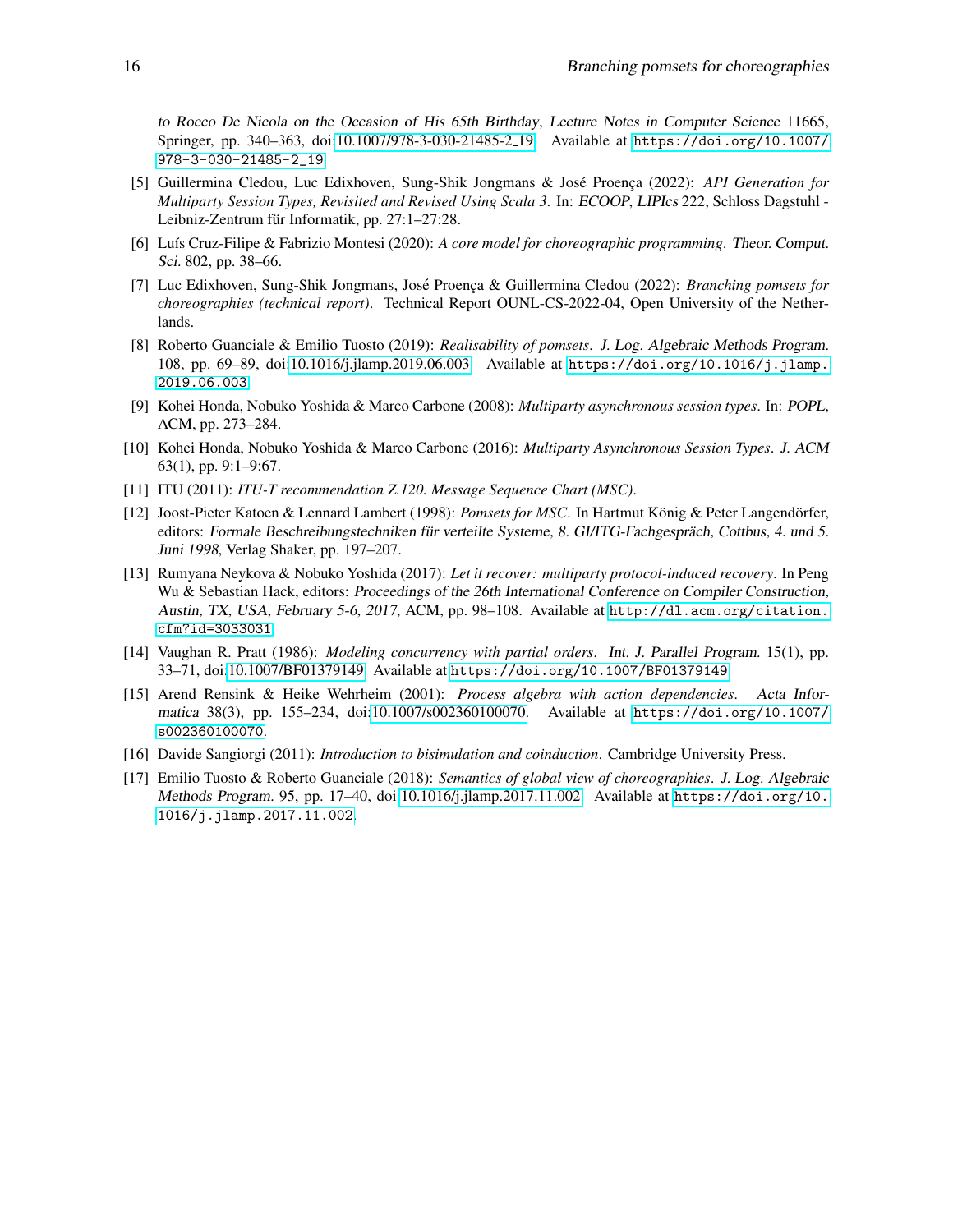#### A Proofs from the paper

**Lemma 1.** Let  $c_1$  and  $c_2$  be dependently guarded choreographies. Let  $c_2 \xrightarrow{\ell} c'_2$  and  $[[c_2]] \xrightarrow{\checkmark_c} R'_2$  such that  $\lambda(e) = \ell$  *and*  $\llbracket c_2' \rrbracket = R_2' - e$ .

(a) If  $c_1 \xrightarrow{\sqrt{\ell}} c'_1$  then  $\llbracket c_1; c_2 \rrbracket \xrightarrow{\sqrt{\ell}} \llbracket c'_1 \rrbracket$ ;  $R'_2$ . (b) If  $\llbracket c_1 : c_2 \rrbracket \xrightarrow{\checkmark_c} R'_1 : R'_2$  then  $c_1 \xrightarrow{\checkmark_{\checkmark_{\checkmark(c)}}} c'_1$  and  $\llbracket c'_1 \rrbracket = R'_1$ .

*Proof.* This is a proof by induction on the structure of  $c_1$ . We assume both (a) and (b) to hold for all subexpressions of *c*1.

- (a) If  $c_1 = \mathbf{0}$  then  $\llbracket c_1 \rrbracket = \llbracket c'_1 \rrbracket = \langle \mathbf{0}, \mathbf{0}, \mathbf{0}, \mathbf{0}, \mathbf{0} \rangle$  and  $\llbracket c_1; c_2 \rrbracket = \llbracket c_2 \rrbracket$  so the result holds trivially.
	- If  $c_1 = a \rightarrow b$ : x then by Fig. [4](#page-4-0)  $\text{subj}(\ell) \notin \{a, b\}$  and  $c'_1 = c_1$ . By Fig. [9](#page-10-0) the construction of  $\llbracket c_1; c_2 \rrbracket$  adds no dependencies between events in  $\llbracket c_1 \rrbracket$  and *e*, so  $\llbracket c_1; c_2 \rrbracket \xrightarrow{e} \llbracket c_1 \rrbracket$ ;  $R'_2 = \llbracket c'_1 \rrbracket$ ;  $R'_2$ .
	- If  $c_1 = ab$ ?x then we proceed analogously to the previous case.
	- If  $c_1 = c_3 \dagger c_4$  for  $\dagger \in \{\, ; , \parallel \}$  then by Fig. [4](#page-4-0)  $c_3 \xrightarrow{\sqrt{\ell}} c'_3$  and  $c_4 \xrightarrow{\sqrt{\ell}} c'_4$  and  $c'_1 = c'_3 \dagger c'_4$ . By the induction hypothesis (a)  $\llbracket c_3; c_2 \rrbracket \xrightarrow{f} \llbracket c'_3 \rrbracket$ ;  $R'_2$  and  $\llbracket c_4; c_2 \rrbracket \xrightarrow{f} \llbracket c'_4 \rrbracket$ ;  $R'_2$ . By Fig. [7](#page-8-0)  $\llbracket c_2 \rrbracket \rightrightarrows R'_2$ ,<br> $\llbracket c \rrbracket$  and  $\llbracket a \rrbracket \rightrightarrows a$  and  $\llbracket c_4; c_2 \rrbracket \xrightarrow{f} \llbracket c'_4 \rrbracket$ *[c<sub>3</sub>*]  $\exists$  *[c<sub>4</sub>*]  $\exists$  *c<sub>4</sub>]*  $\exists$  *<i>[c<sub>4</sub>*]  $\exists$  *[c<sub>4</sub>*]  $\exists$  *[c<sub>4</sub>*]  $\exists$  *[c<sub>4</sub>]*  $\exists$  *[c<sub>4</sub><sup>1</sup>]*  $\exists$  *k<sub>2</sub>*  $\exists$  *since*  $\exists$  *c*<sub>2</sub>  $\exists$  *min*(*F<sub>6</sub><sup>/</sup>*  $\exists$  $\exists$  *<i>k*<sub>2</sub>  $\exists$  *c*<sub>2</sub>  $\exists$  *min*(*F<sub>6</sub><sup>/</sup>*  $\exists$  $e \in \text{a-min}(R'_2), e \in \text{a-min}(\llbracket c'_3 \rrbracket$ ;  $R'_2)$  and  $e \in \text{a-min}(\llbracket c'_4 \rrbracket$ ;  $R'_2)$ , it follows that  $e \in \text{a-min}(\llbracket c'_5 \rrbracket$ ;  $\llbracket c'_7 \rrbracket$ ),  $R'_1$  $\llbracket c'_4 \rrbracket$ ; *R*'<sub>2</sub>). Suppose there exists some *R''* such that  $\llbracket c_3 \rrbracket + \llbracket c_4 \rrbracket$ ;  $\llbracket c_2 \rrbracket = R' \rbrack \rbrack \llbracket c_3 \rrbracket + \llbracket c_4 \rrbracket$ ;  $R'_2$ . If  $e \in \text{a-min}(R'')$  then it follows from Lemma [8\(](#page-21-0)iv) that either  $\llbracket c_3 \rrbracket$ ;  $\llbracket c_2 \rrbracket \rightrightarrows R'_3 \rightrightarrows \llbracket c'_3 \rrbracket$ ;  $R'_2$ <br>and  $e \in \text{a-min}(R')$  or analogously for  $e_1$ . This contradicts our observation that  $\llbracket a_1, a_2 \rr$ and  $e \in \text{a-min}(R'_3)$  or analogously for *c<sub>4</sub>*. This contradicts our observation that  $\llbracket c_3; c_2 \rrbracket \xrightarrow{\check{\ell}_e}$ <br> $\llbracket c' \rrbracket$ ,  $P'_\ell$  or analogously for *c<sub>4</sub>*. We conslude that  $e \notin \text{e min}(P'')$  and then by Fig. 7  $\llbracket c_3;$  $\llbracket c_3' \rrbracket$ ; *R*<sub>2</sub>, or analogously for *c*<sub>4</sub>. We conclude that *e* ∉ a-min(*R*<sup>*n*</sup>) and then by Fig. [7](#page-8-0)  $\llbracket c_1; c_2 \rrbracket \xrightarrow{c_e}$ <br> $\llbracket c'_1 \rrbracket$ , *P*<sub>1</sub>  $\llbracket c'_1 \rrbracket$ ;  $R'_2$ .
	- If  $c_1 = c_3 + c_4$ , we can distinguish three cases:
		- $-$  If  $c_3 \xrightarrow{f_6} c'_3$  and  $c_4 \xrightarrow{f_6} c'_4$  then  $c'_1 = c'_3 + c'_4$ . We then proceed analogously to the previous case, applying Lemma [8\(](#page-21-0)ii,v) instead of Lemma [8\(](#page-21-0)i,iii,iv).
		- If  $c_3 \xrightarrow{\sqrt{e}} c'_3$  but  $c_4 \xrightarrow{\sqrt{e}}$  then  $c'_1 = c'_3$ . By the induction hypothesis (a)  $\llbracket c_3 : c_2 \rrbracket \xrightarrow{\sqrt{e}} \llbracket c'_3 \rrbracket : R'_2$ ,<br>from which it follows that  $c \in \mathfrak{c}$  min( $\llbracket c'_3 \rrbracket : R'_1$ ). By the induction hypothesis from which it follows that  $e \in \text{a-min}([\![c'_3]\!], R'_2)$ . By the induction hypothesis (b)  $[\![c_4]\!]$ ,  $e^{\int_{c_1}^e \cdot \cdot \cdot}$   $\prod_{i=1}^e$  and  $e^{\int_{c_1}^e \cdot \cdot \cdot}$   $\prod_{i=1}^e$  and  $e^{\int_{c_1}^e \cdot \cdot \cdot}$   $\prod_{i=1}^e$  and  $e^{\int_{c_1}^e \cdot \$  $c_2 \parallel \frac{f}{f}$  since it would otherwise contradict the premise that  $c_4 \neq 0$ . By Lemma [8\(](#page-21-0)ii,iii)<br>  $\llbracket c_1, c_2 \rrbracket = \llbracket c \rrbracket \cdot \mathbf{p}'$ . Suppose that there exists some  $P''$  such that  $\llbracket c_1, c_2 \rrbracket = P'' - \llbracket c' \rrbracket \cdot \mathbf{p}'$  $\llbracket c_1; c_2 \rrbracket \equiv \llbracket c'_3 \rrbracket$ *;*  $R'_2$ *. Suppose that there exists some <i>R*<sup>*''*</sup> such that  $\llbracket c_1; c_2 \rrbracket \equiv R'' \sqsupset \llbracket c'_3 \rrbracket$ ;  $R'_2$ .<br>By Lamma 8(iii) *R'' = P''* · *R''* for some <u>Le </u><sup>1</sup>  $\sqsupseteq$  *P''*  $\sqsupseteq$   $R''$  and By Lemma [8\(](#page-21-0)iv)  $R'' = R''_1$ ;  $R''_2$  for some  $[[c_1]] \sqsupseteq R''_1 \sqsupseteq [[c'_3]]$  and  $[[c_2]] \sqsupseteq R''_2 \sqsupseteq R'_2$ . If  $R''_2 \neq R'$  then a  $d$  a min( $R''_1$ ) and a  $d$  a min( $R''_1$ ) By Lamma 8(ii) aither  $R''_1 = R''_1$  for some  $R'_2$  then  $e \notin \text{a-min}(R''_2)$  and  $e \notin \text{a-min}(R'')$ . By Lemma [8\(](#page-21-0)v) either  $R''_1 = R''_4$  for some  $\llbracket c_4 \rrbracket \supseteq R''_4 \supseteq \llbracket c'_3 \rrbracket$ , which is clearly impossible, or  $R''_1 = R''_3$  for some  $\llbracket c_3 \rrbracket \supseteq R''_3 \supseteq \llbracket c'_3 \rrbracket$ , in which asses  $c \notin e$  min( $B''$ ) since this would otherwise controlled  $\llbracket c_1, c_2 \rrbracket \supseteq c'_$ which case  $e \notin \text{a-min}(R'')$  since this would otherwise contradict  $\llbracket c_3; c_2 \rrbracket \stackrel{\sim}{\rightarrow} \llbracket c'_3 \rrbracket$ ;  $R'_2$ , or<br> $R'' - R'' + R''$  in which case  $e \notin \text{a-min}(R'')$  since this would otherwise contradict  $\llbracket c_3; c_2 \rrbracket \stackrel{\sim}{\rightarrow} \llbracket c$  $R''_1 = R''_3 + R''_4$ , in which case either  $e \notin \text{a-min}(R'')$  or  $e \in \text{a-min}(R''_4; R''_2)$ , which contradicts  $\lbrack c_4; c_2 \rbrack \rbrack \rbrack \rbrack$   $\rbrack$ . Then by Fig. [7](#page-8-0)  $\lbrack c_1; c_2 \rbrack \rbrack \rbrack \rbrack$   $\rbrack$   $\lbrack c'_3 \rbrack \rbrack$  ;  $R'_2 = \lbrack c'_1 \rbrack \rbrack$  ;  $R'_2$ .
		- $-$  If  $c_3 \nleftrightarrow$  and  $c_4 \nleftrightarrow c'_4$  then we proceed analogously to the previous case.
	- If  $c_1 = c_3^*$  for some  $c_3$  then by Fig. [4](#page-4-0) we can distinguish two cases:
		- $-$  If  $c_3 \xrightarrow{f \ell} c_3$  then  $c'_1 = c_1$ . Since  $c_1$  is dependently guarded, it follows that the subject of  $\ell$  does not occur in  $c_3$  or in  $c_1$ . Then by Fig. [9](#page-10-0) there are no dependencies between any event in  $\llbracket c_1 \rrbracket$  and *e* in  $\llbracket c_1; c_2 \rrbracket$ . It follows that  $\llbracket c_1; c_2 \rrbracket \rightrightarrows \llbracket c_1 \rrbracket$ ,  $R'_2$  and  $e \in \text{a-min}(\llbracket c_1 \rrbracket, R'_2)$ .<br>Since  $\llbracket a_1 \rrbracket \rightrightarrows e'$ ,  $R'$  there exists no  $R''$  such that  $\llbracket a_1 \rrbracket$ Since  $\llbracket c_2 \rrbracket \xrightarrow{e} R'_2$  there exists no  $R''_2$  such that  $\llbracket c_2 \rrbracket \xrightarrow{e} R'_2$  and  $e \in \text{a-min}(R''_2)$ . It then follows from Fig. [7](#page-8-0) that  $\llbracket c_1 : c_2 \rrbracket \xrightarrow{e} \llbracket c'_1 \rrbracket$ ;  $R'_2$ .
		- $\begin{bmatrix} 1 & 0 & 0 \\ 0 & 0 & 0 \\ 0 & 0 & 0 \end{bmatrix}$  *c*<sub>1</sub> ⇒ *c*<sub>1</sub>  $\begin{bmatrix} 0 & 0 & 0 \\ 0 & 0 & 0 \\ 0 & 0 & 0 \end{bmatrix}$  *c*<sub>1</sub>  $\begin{bmatrix} 0 & 0 & 0 \\ 0 & 0 & 0 \\ 0 & 0 & 0 \end{bmatrix}$  *c*<sub>1</sub>  $\begin{bmatrix} 0 & 0 & 0 \\ 0 & 0 & 0 \\ 0 & 0 & 0 \end{bmatrix}$  *c*<sub>1</sub>  $\begin{bmatrix} 0 & 0 & 0 \\$ and then by Lemma [8\(](#page-21-0)iii)  $\llbracket c_1 \rrbracket : \llbracket c_2 \rrbracket \equiv \llbracket \mathbf{0} \rrbracket : R'_2 = R'_2$ . Since  $\llbracket c_2 \rrbracket \stackrel{\checkmark_e}{\longrightarrow} R'_2$ , by Fig. [7](#page-8-0)  $e \in \mathbb{R}$ <br>e. min(*B*<sup>(</sup>)) a-min $(R'_2)$ .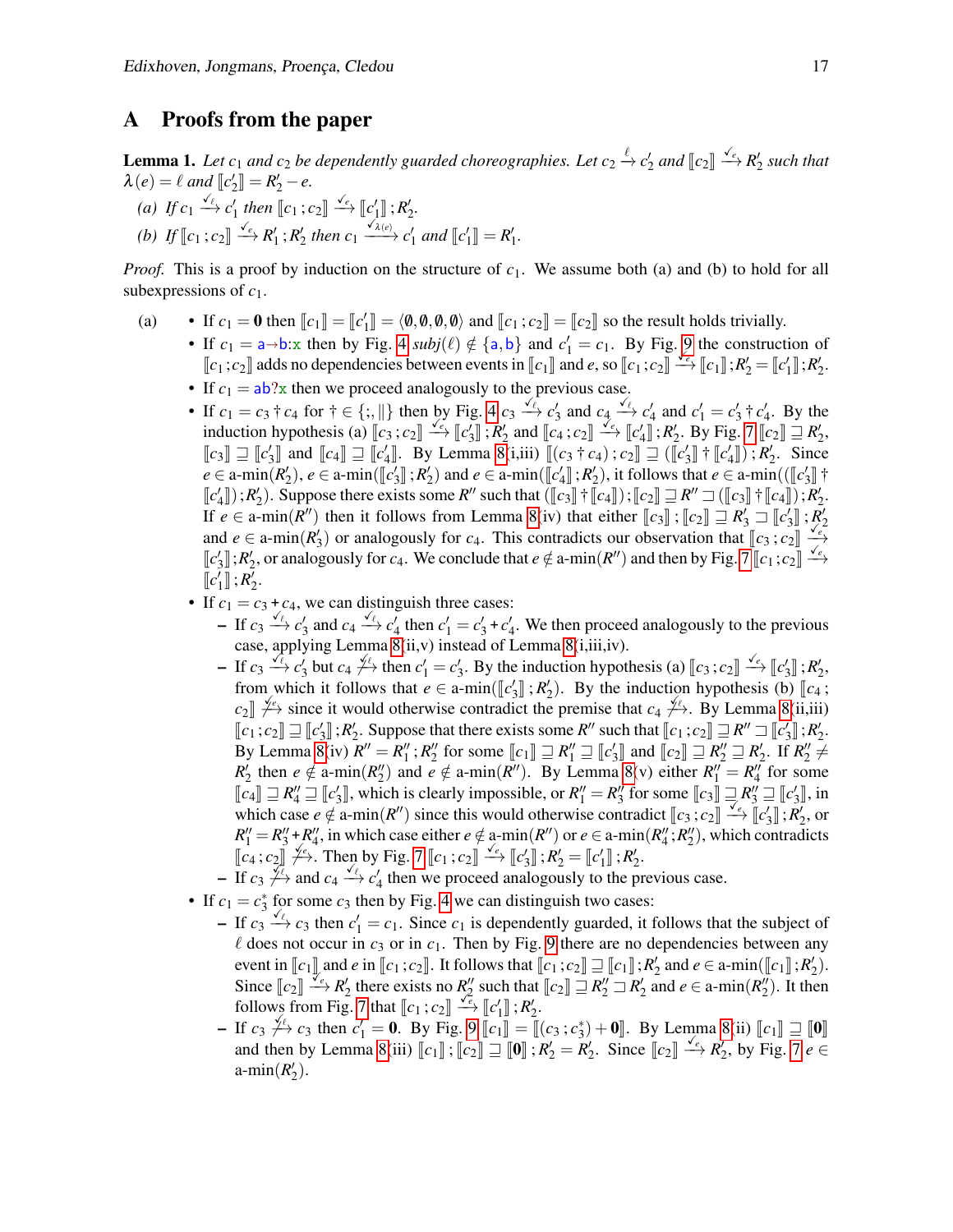Suppose there exists some  $R'_1 \neq [\![\mathbf{0}]\!]$  such that  $[\![c_1;c_2]\!] \xrightarrow{\checkmark} R'_1; R'_2$ . Then by the induction by the induction hypothesis (b)  $c_1 \xrightarrow{\chi_{\lambda}(e)} c'_1$  and  $[[c'_1]] = R'_1$  for some  $c'_1$ . Since  $R'_1 \neq [0]$ ,  $c'_1 \neq 0$ , which<br>controllets our ordig statement that  $e_1 = 0$ . We conclude that there exists no such  $P'_1$ . contradicts our earlier statement that  $c_1 = 0$ . We conclude that there exists no such  $R'_1$ and that by Fig. [7](#page-8-0)  $\llbracket c_1; c_2 \rrbracket \stackrel{\checkmark_e}{\longrightarrow} \llbracket c'_1 \rrbracket$  ;  $R'_2$ .

- (b) By Lemma [8\(](#page-21-0)iv)  $\llbracket c_1 \rrbracket \sqsupseteq R'_1$ .
	- If  $c_1 = \mathbf{0}$  then  $\llbracket c_1 \rrbracket = \llbracket c'_1 \rrbracket = R'_1 = \langle \mathbf{0}, \mathbf{0}, \mathbf{0}, \mathbf{0} \rangle$ . By Fig. [4](#page-4-0)  $\mathbf{0} \xrightarrow{\checkmark_{\lambda(e)}} \mathbf{0}$  so the result holds trivially.
	- If  $c_1 = a \rightarrow b$ : x then by Fig. [7](#page-8-0)  $R'_1 = [c_1]$  since there is no rule to refine it and  $\text{subj}(\lambda(e)) \notin$  ${a,b}$  since  $e \in \text{a-min}(R'_1; R'_2)$ . Then by Fig. [4](#page-4-0)  $c_1 \xrightarrow{\check{a}_{\lambda(e)}} c_1 = c'_1$ .
	- If  $c_1 = ab$ ?x then we proceed analogously to the previous case.
	- If  $c_1 = c_3 \dagger c_4$  for  $\dagger \in \{\, ; ,\, \}\}$  then by Lemma [8\(](#page-21-0)iv)  $R'_1 = R'_3 \dagger R'_4$  for some  $\llbracket c_3 \rrbracket \sqsupseteq R'_3$  and  $\llbracket c_3 \rrbracket \sqsupseteq R'_1$ . Suppose there exists some  $R''$  such that  $\llbracket a, a \rrbracket \sqsupseteq R' \cup R' \sqsupseteq R'$  and  $a \in R$  $\llbracket c_4 \rrbracket \supseteq R'_4$ . Suppose there exists some  $R''_3$  such that  $\llbracket c_3; c_2 \rrbracket \supseteq R''_3; R'_2 \supseteq R'_3; R'_2$  and  $e \in$ <br>a min(*P''* · *P'*) It would follow from I amma *9(i* iii) that  $\llbracket a$  ·  $e \rrbracket \supseteq R'' + P'$ ) · *P'*  $\supseteq$  $\lim_{x \to a} \left(R''_3; R'_2\right)$ . It would follow from Lemma [8\(](#page-21-0)i,iii) that  $\left[\c{c_1; c_2}\right] \equiv \left(R''_3 \dagger R'_4\right); R'_2 \equiv R'_1; R'_2$ <br>and  $\sin \left(\left(P'' + P'\right) \cdot P'\right)$ , which contradicts our promise that  $\left[\c{c_3; a_1}\right] \leq \c{c_2}$ ,  $P'_1 \cdot P'_2$ , It th and *e* ∈ a-min( $(R_3'' \nmid R_4' ; R_2'$ ), which contradicts our premise that  $[[c_1;c_2]] \xrightarrow{\epsilon} R_1'; R_2'$ . It thus follows from Eig. 7 that  $[[c_1;c_2]] \xrightarrow{\epsilon} R_1'$  ;  $R_2'$ . It thus follows from Fig. [7](#page-8-0) that  $\llbracket c_3; c_2 \rrbracket \xrightarrow{\checkmark} R'_3; R'_2$  and similarly for *c<sub>4</sub>*. By the induction hypothesis (b)  $\alpha$ ,  $\chi^{\chi^2(e)}$ ,  $\alpha'$  and the  $\llbracket \alpha' \rrbracket = R'_1$  and similarly for  $\alpha$ . Then by Fig. 4,  $\alpha$ ,  $\star \alpha$ , (b)  $c_3 \xrightarrow{\chi_{\lambda(e)}} c'_3$  such that  $[[c'_3]] = R'_3$  and similarly for  $c_4$ . Then by Fig. [4](#page-4-0)  $c_3 \dagger c_4 \xrightarrow{\chi_{\lambda(e)}} c'_3 \dagger c'_4$ .
	- If  $c_1 = c_3 + c_4$  then by Lemma [8\(](#page-21-0)v) we can distinguish three cases:
		- $-$  If  $R'_1 = R'_3 + R'_4$  for some  $R'_3 \sqsupseteq [c_3]$  and  $R'_4 \sqsupseteq [c_4]$  then by Lemma [8\(](#page-21-0)iii)  $[c_3; c_2] \sqsupseteq R'_3; R'_2$ <br>and cimilarly for  $c_4$ . Analogously to the provisive associated by the formal  $\ell_3$ ,  $c_4$ ,  $R'_4$ ,  $R'_5$ , and similarly for *c*<sub>4</sub>. Analogously to the previous case it follows that  $\llbracket c_3; c_2 \rrbracket \stackrel{\sim}{\longrightarrow} R'_3; R'_2$ <br>and by the induction hypothesis (b) that  $c_1 \stackrel{\lambda(e)}{\longrightarrow} c'_1$  and  $\llbracket c'_1 \rrbracket = R'_1$  and similarly for  $c_2$ and by the induction hypothesis (b) that  $c_3 \xrightarrow{\lambda(e)} c'_3$  and  $[[c'_3]] = R'_3$ , and similarly for  $c_4$ .<br>Then by Eig. *A*  $c_4$ ,  $c_5 \xrightarrow{\lambda(e)} c'_4$ , and by Eig. 0  $[[c'_4]] = B'_1 + B'_2$ . Then by Fig. [4](#page-4-0)  $c_3 + c_4 \xrightarrow{\sqrt{\lambda(e)}} c'_3 + c'_4$  and by Fig. [9](#page-10-0)  $\llbracket c'_3 + c'_4 \rrbracket = R'_3 + R'_4$ .
		- If  $R'_1 \sqsupseteq [c_3]$  then analogously to the previous case it follows that  $[c_3;c_2] \xrightarrow{c_e} R'_1; R'_2$ . By the induction hypothesis (b)  $c_1 \xrightarrow{c_{\ell}} c'$  and  $B' = \lceil c' \rceil$ the induction hypothesis (b)  $c_3 \xrightarrow{\chi_{\ell}} c'_3$  and  $R'_1 = [c'_3]$ .<br>
		Suppose that  $c_4 \xrightarrow{\chi_{\ell}} c'_2$  for some  $c'_4$ . Then by the in Suppose that  $c_4 \xrightarrow{\chi_{\lambda(e)}} c'_4$  for some  $c'_4$ . Then by the induction hypothesis (a) also  $[[c_4; c_4, \dots, c_k]] \xrightarrow{\chi_{e}} [[c_4, \dots, c_k]] \xrightarrow{\chi_{e}} [[c_4, \dots, c_k]] \xrightarrow{\chi_{e}} [[c_4, \dots, c_k]] \xrightarrow{\chi_{e}} [[c_4, \dots, c_k]] \xrightarrow{\chi_{e}} [[c_4, \dots, c_k]] \xrightarrow{\chi_{e}} [[c_4, \dots, c_k]] \$  $c_2$   $\parallel$   $\stackrel{\checkmark}{\rightarrow}$   $\parallel$   $c'_4$   $\parallel$ ;  $R'_2$ . It would follow from Fig. [7](#page-8-0) that  $\parallel$   $(c_3 + c_4)$ ;  $c_2$   $\parallel$   $\stackrel{\checkmark}{\rightarrow}$   $\parallel$   $(c'_3$   $\parallel$  +  $\parallel$   $(c'_4)$   $\parallel$  ;  $R'_2$ . However, since  $([\![c'_3]\!] + [\![c'_4]\!]$ ;  $R'_2 \sqsupseteq [\![c'_3]\!]$ ;  $R'_2$  this contradicts our premise that  $R'_1 = [\![c'_3]\!]$ . The conclude that  $c_4 \nleftrightarrow$  and then by Fig. [4](#page-4-0)  $c_3 + c_4 \xrightarrow{\sqrt{\lambda(e)}} c'_3$ .
		- − If  $R'_1 \sqsupseteq [c_4]$  then we proceed analogously to the previous case.
	- If  $c_1 = c_3^*$  then recall that by Fig. [9](#page-10-0)  $\llbracket c_3^* \rrbracket = \llbracket (c_3; c_3^*) + \mathbf{0} \rrbracket$ . We can distinguish two cases:
		- $\mathbf{F} = \begin{bmatrix} \mathbf{r} \\ \mathbf{r} \end{bmatrix}$  then analogously to the previous cases it follows that  $\begin{bmatrix} \mathbf{r}_3 \\ \mathbf{r}_2 \end{bmatrix}$   $\mathbf{r}_2 \mathbf{r}_1 + \mathbf{r}_2 = \begin{bmatrix} \mathbf{r}_1 \\ \mathbf{r}_2 \end{bmatrix}$   $\mathbf{r}_1 + \mathbf{r}_2 = \begin{bmatrix} \mathbf{r}_1 \\ \mathbf{r}_2 \end{bmatrix}$   $\Lambda_1 = \llbracket c_1 \rrbracket$  then analogously to the previous cases it follows that  $\llbracket c_2 \rrbracket$  *c*<sub>2</sub>.  $c_2 \rrbracket$  and by the induction hypothesis (b)  $c_3 \xrightarrow{\sim} c_3$ . Then by Fig. [4](#page-4-0)  $c_1 \xrightarrow{\sim} c_1$ .
		- $\begin{aligned} \n\text{Let } R_1' \neq \llbracket c_1 \rrbracket \text{ then suppose that } \llbracket c_3; c_2 \rrbracket \xrightarrow{\checkmark} R_3'; R_2' \text{ for some } \llbracket c_3 \rrbracket \xrightarrow{\checkmark} R_3'. \text{ It would follow from the induction hypothesis (b) that } c_1 \downarrow c_2' \text{ such that } \llbracket c_1 \rrbracket = P_1' \text{ Then } e_2' \neq c_1. \n\end{aligned}$ from the induction hypothesis (b) that  $c_3 \xrightarrow{X_1} c_2'$  for some  $\llbracket c_3 \rrbracket \rightrightarrows R_3$ . Then  $c_3' \neq c_3$ ,<br>from the induction hypothesis (b) that  $c_3 \xrightarrow{X_1c_2} c_3'$  such that  $\llbracket c_3' \rrbracket = R_3'$ . Then  $c_3' \neq c_3$ , from the induction hypothesis (b) that  $c_3 \xrightarrow{A(e)} c'_3$  such that  $[[c'_3]] = R'_3$ . Then  $c'_3 \neq c_3$ , which is contradictory since  $c_1 = c_3^*$  is dependently guarded. It thus follows that  $[[c_3]]$ ; which is contradictory since  $c_1 = c_3$  is dependently guarded. It this follows that  $\|c_3$ ,<br>  $c_2 \leq \int_{\lambda(e)}^{\sqrt{e}}$  and that  $R'_1 = [\![\mathbf{0}]\!]$ . By the induction hypothesis (a)  $c_3 \neq \lambda(e)$  and then by Fig. [4](#page-4-0)  $c_1 \xrightarrow{\mathcal{L}_{\lambda(e)}} 0.$

**Lemma 2.** Let c be a dependently guarded choreography. If  $c \xrightarrow{\ell} c'$  then  $[[c]] \xrightarrow{\ell} [[c']]$ .

*Proof.* This is a proof by structural induction on *c*.

- Suppose  $c \in \{0, a\rightarrow b:x, ab?x\}$ . Then the result holds trivially.
- Suppose  $c = c_1 \parallel c_2$ . If  $c \stackrel{\ell}{\to} c'$ , then without loss of generality  $c_1 \stackrel{\ell}{\to} c'_1$  and  $c' = c'_1 \parallel c_2$  (the other case is analogous). By the induction hypothesis  $\llbracket c_1 \rrbracket \xrightarrow{\ell} \llbracket c'_1 \rrbracket$ , so by Fig. [7](#page-8-0)  $\llbracket c_1 \rrbracket \xrightarrow{\ell} R'$  such that  $\llbracket \ll \llbracket a \rrbracket = P'$  and  $\lambda(a) = \ell$ . It follows from Lamma Q(i) that  $\llbracket c'_1 \rrbracket + \llbracket a \rrbracket \times \llbracket$  $\llbracket c'_1 \rrbracket = R' - e$  and  $\lambda(e) = \ell$ . It follows from Lemma [9\(](#page-22-0)i) that  $\llbracket c'_1 \rrbracket \parallel \llbracket c_2 \rrbracket \xrightarrow{e} R' \parallel \llbracket c_2 \rrbracket$  and then by  $\text{Fig. 7 } [c] = [c_1] \parallel [c_2] \stackrel{\ell}{\rightarrow} (R' - e) \parallel [c_2] = [c'] \parallel [c_2] = [c']$  $\text{Fig. 7 } [c] = [c_1] \parallel [c_2] \stackrel{\ell}{\rightarrow} (R' - e) \parallel [c_2] = [c'] \parallel [c_2] = [c']$  $\text{Fig. 7 } [c] = [c_1] \parallel [c_2] \stackrel{\ell}{\rightarrow} (R' - e) \parallel [c_2] = [c'] \parallel [c_2] = [c']$ .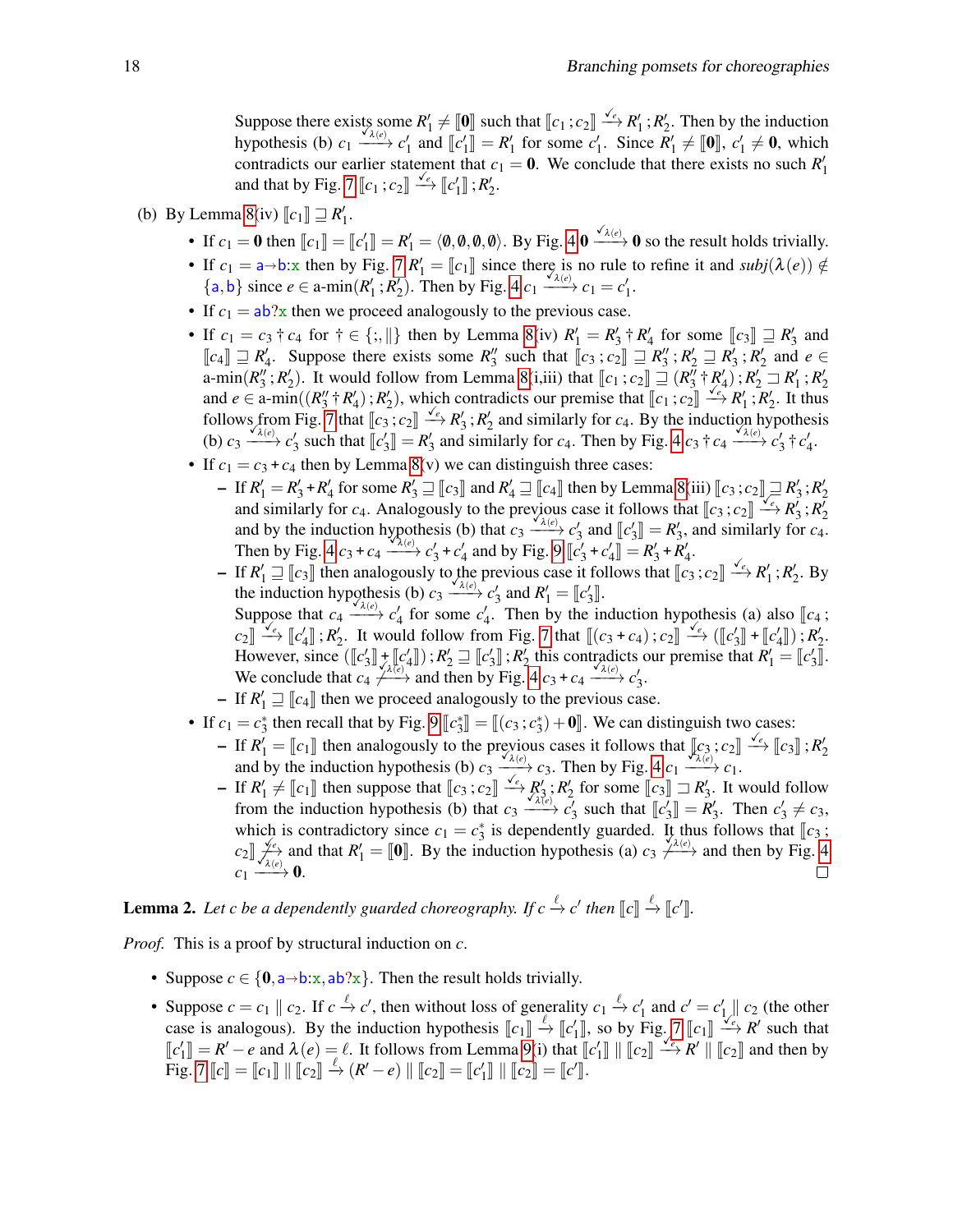- Suppose  $c = c_1 + c_2$ . If  $c \xrightarrow{\ell} c'$ , then without loss of generality  $c_1 \xrightarrow{\ell} c'$  (the other case if analogous). By the induction hypothesis  $[\![c_1]\!] \xrightarrow{\ell} [\![c']\!]$ , so by Fig. [7](#page-8-0)  $[\![c_1]\!] \xrightarrow{\ell} R'$  such that  $[\![c']\!] = R' - e$  and  $\lambda(e) = \ell$ . It follows from Lamma  $\Omega(i)$  that  $[\![c_1]\!] + [\![c_2]\!] \xrightarrow{\ell} R'$  and than by Fig. 7  $[\![c_1]\!] = [\![c_2]\!] + [\![c_$  $\lambda$ (*e*) =  $\ell$ . It follows from Lemma [9\(](#page-22-0)ii) that  $\llbracket c_1 \rrbracket + \llbracket c_2 \rrbracket \xrightarrow{\ell_e} R'$  and then by Fig. [7](#page-8-0)  $\llbracket c \rrbracket = \llbracket c_1 \rrbracket + \llbracket c_2 \rrbracket \xrightarrow{\ell_e} R'$  $R' - e = [c']$ .
- Suppose  $c = c_1^*$ . If  $c \xrightarrow{\ell} c'$ , then  $c_1 \xrightarrow{\ell} c'_1$  and  $c' = c'_1$ ;  $c_1^*$ . By the induction hypothesis  $[[c_1]] \xrightarrow{\ell} [[c'_1]]$ ,<br>  $\infty$  by Fig. 7  $[[c_1]] \xrightarrow{\ell} [c'_2]$ , please that  $[[c'_1]] [c'_2]$  and  $[(c_1) \xrightarrow{\ell} [c_1]$ . Since so by Fig. [7](#page-8-0)  $\llbracket c_1 \rrbracket \xrightarrow{f_e} R'$  such that  $\llbracket c'_1 \rrbracket = R' - e$  and  $\lambda(e) = \ell$ . Since  $\llbracket c_1^* \rrbracket = \llbracket (c_1; c_1^*) + \mathbf{0} \rrbracket$ , it follows<br>from Lamma  $\Omega(i; i; i; \lambda)$  that  $\llbracket (c_1; c_1^*) + \mathbf{0} \rrbracket \xrightarrow{f_e} P' \cdot \llbracket c_1^* \rrbracket$  $\begin{array}{l}\n\text{so by Fig. 7 } \llbracket c_1 \rrbracket \longrightarrow K \text{ such that } \llbracket c_1 \rrbracket = K \longrightarrow e \text{ and } \mathcal{X}(e) = \ell. \text{ Since } \llbracket c_1 \rrbracket = \llbracket (c_1 \cdot c_1^*) + \mathbf{0} \rrbracket \longrightarrow K \text{ from Lemma 9(ii–iii) that } \llbracket (c_1 \cdot c_1^*) + \mathbf{0} \rrbracket \longrightarrow e \text{ and then by Fig. 7 } \llbracket c \rrbracket = \llbracket (c_1 \cdot c_1^*) + \mathbf{0} \rrbracket \longrightarrow e \text{ and then by Fig. 7$  $\begin{array}{l}\n\text{so by Fig. 7 } \llbracket c_1 \rrbracket \longrightarrow K \text{ such that } \llbracket c_1 \rrbracket = K \longrightarrow e \text{ and } \mathcal{X}(e) = \ell. \text{ Since } \llbracket c_1 \rrbracket = \llbracket (c_1 \cdot c_1^*) + \mathbf{0} \rrbracket \longrightarrow K \text{ from Lemma 9(ii–iii) that } \llbracket (c_1 \cdot c_1^*) + \mathbf{0} \rrbracket \longrightarrow e \text{ and then by Fig. 7 } \llbracket c \rrbracket = \llbracket (c_1 \cdot c_1^*) + \mathbf{0} \rrbracket \longrightarrow e \text{ and then by Fig. 7$  $\begin{array}{l}\n\text{so by Fig. 7 } \llbracket c_1 \rrbracket \longrightarrow K \text{ such that } \llbracket c_1 \rrbracket = K \longrightarrow e \text{ and } \mathcal{X}(e) = \ell. \text{ Since } \llbracket c_1 \rrbracket = \llbracket (c_1 \cdot c_1^*) + \mathbf{0} \rrbracket \longrightarrow K \text{ from Lemma 9(ii–iii) that } \llbracket (c_1 \cdot c_1^*) + \mathbf{0} \rrbracket \longrightarrow e \text{ and then by Fig. 7 } \llbracket c \rrbracket = \llbracket (c_1 \cdot c_1^*) + \mathbf{0} \rrbracket \longrightarrow e \text{ and then by Fig. 7$  $\begin{array}{l}\n\text{so by Fig. 7 } \llbracket c_1 \rrbracket \longrightarrow K \text{ such that } \llbracket c_1 \rrbracket = K \longrightarrow e \text{ and } \mathcal{X}(e) = \ell. \text{ Since } \llbracket c_1 \rrbracket = \llbracket (c_1 \cdot c_1^*) + \mathbf{0} \rrbracket \longrightarrow K \text{ from Lemma 9(ii–iii) that } \llbracket (c_1 \cdot c_1^*) + \mathbf{0} \rrbracket \longrightarrow e \text{ and then by Fig. 7 } \llbracket c \rrbracket = \llbracket (c_1 \cdot c_1^*) + \mathbf{0} \rrbracket \longrightarrow e \text{ and then by Fig. 7$  $\begin{array}{l}\n\text{so by Fig. 7 } \llbracket c_1 \rrbracket \longrightarrow K \text{ such that } \llbracket c_1 \rrbracket = K \longrightarrow e \text{ and } \mathcal{X}(e) = \ell. \text{ Since } \llbracket c_1 \rrbracket = \llbracket (c_1 \cdot c_1^*) + \mathbf{0} \rrbracket \longrightarrow K \text{ from Lemma 9(ii–iii) that } \llbracket (c_1 \cdot c_1^*) + \mathbf{0} \rrbracket \longrightarrow e \text{ and then by Fig. 7 } \llbracket c \rrbracket = \llbracket (c_1 \cdot c_1^*) + \mathbf{0} \rrbracket \longrightarrow e \text{ and then by Fig. 7$  $(R'-e)$ ;  $[\![c_1^*]\!] = [\![c_1']\!]$ ;  $[\![c_1^*]\!] = [\![c']\!]$ .
- Finally, suppose  $c = c_1$ ;  $c_2$ . If  $c \stackrel{\ell}{\rightarrow} c'$ , we can distinguish two cases:
	- − Suppose  $c_1 \stackrel{\ell}{\rightarrow} c'_1$  and  $c' = c'_1$ ;  $c_2$ . By the induction hypothesis  $[[c_1]] \stackrel{\ell}{\rightarrow} [[c'_1]]$ , so by Fig. [7](#page-8-0)<br>  $[[c_1]] \stackrel{\ell}{\rightarrow} [[c']]$ , so by Fig. 7  $\mathbb{F}_{e_1} \rightarrow \mathbb{F}_{e_2} \rightarrow \mathbb{F}_{e_3}$  and that  $\mathbb{F}_{e_1} = \mathbb{F}' - e$  and  $\lambda(e) = e$ . It follows from Lemma [9\(](#page-22-0)iii) that  $\mathbb{F}_{e_1} \rightarrow \mathbb{F}_{e_2}$   $\mathbb{F}_{e_3} \rightarrow \mathbb{F}_{e_4} \rightarrow \mathbb{F}_{e_5}$  and then by Eig 7  $\mathbb{F}_{e_1} \rightarrow \mathbb{F}_{e_2} \rightarrow$ 1  $\llbracket c_2 \rrbracket \xrightarrow{\checkmark} R'; \llbracket c_2 \rrbracket$  and then by Fig. [7](#page-8-0)  $\llbracket c \rrbracket = \llbracket c_1 \rrbracket : \llbracket c_2 \rrbracket \xrightarrow{\ell} (R'-e) : \llbracket c_2 \rrbracket = \llbracket c'_1 \rrbracket : \llbracket c_2 \rrbracket = \llbracket c'_1 \rrbracket : \llbracket c_2 \rrbracket = \llbracket c'_1 \rrbracket : \llbracket c'_2 \rrbracket = \llbracket c'_1 \rrbracket : \llbracket c'_2 \rrbracket = \llbracket c'_1 \rrbracket$
	- Suppose  $c_1 \xrightarrow{\ell} c'_1$ ,  $c_2 \xrightarrow{\ell} c'_2$  and  $c' = c'_1$ ;  $c'_2$ . By the induction hypothesis  $\llbracket c_2 \rrbracket \xrightarrow{\ell} \llbracket c'_2 \rrbracket$  and then<br>it follows from Lamma 1(a) that  $\llbracket a \rrbracket = \llbracket a \rrbracket \cdot \llbracket a \rrbracket \times \llbracket c' \rrbracket \cdot \llbracket c' \rrbracket \cdot \$ it follows from Lemma [1\(](#page-11-1)a) that  $\llbracket c \rrbracket = \llbracket c_1 \rrbracket$ ;  $\llbracket c_2 \rrbracket \stackrel{\checkmark_e}{\longrightarrow} \llbracket c'_1 \rrbracket$ ;  $R'_2$  $\stackrel{\ell}{\leftrightarrow} [\![c_1']\!] ; [\![c_2']\!] = [\![c']\!]$ .

**Lemma 3.** Let c be a dependently guarded choreography. If  $\llbracket c \rrbracket \xrightarrow{\ell} R'$  for some  $R'$  then  $c \xrightarrow{\ell} c'$  such that  $P' = \llbracket c' \rrbracket$  $R' = [c']$ .

*Proof.* This is a proof by structural induction on *c*. Let  $R = \lbrack c \rbrack$ .

- Suppose  $c \in \{0, a\rightarrow b:x, ab?x\}$ . Then the result holds trivially.
- Suppose  $c = c_1 || c_2$ . If  $R \stackrel{\ell}{\rightarrow} R'$ , then without loss of generality  $[[c_1]] \stackrel{\ell}{\rightarrow} R'_1$  and  $R' = R'_1 || [[c_2]]$  (the other case is analogous). By the induction hypothesis there exists some  $c'_1$  such that  $c_1$ ,  $c'_2$  su other case is analogous). By the induction hypothesis there exists some  $c_1^{\prime}$  such that  $c_1 \stackrel{\text{def}}{\rightarrow} c_1^{\prime}$  such that  $R'_1 = [c'_1]$ . Then by Fig. [4](#page-4-0)  $c_1 \parallel c_2 \stackrel{\ell}{\to} c'_1 \parallel c_2 = c'$ , and  $[[c']] = R'$ .
- Suppose  $c = c_1 + c_2$ . If  $R \stackrel{\ell}{\rightarrow} R'$ , then without loss of generality  $\llbracket c_1 \rrbracket \stackrel{\ell}{\rightarrow} R'$  (the other case is anal-<br>caseus). By the induction hypothesis there then exists some c' such that  $c_1 \stackrel{\ell}{\rightarrow} c'$  and  $\ll$ ogous). By the induction hypothesis there then exists some *c'* such that  $c_1 \xrightarrow{\ell} c'$  and  $[[c']] = R'$  and then by Fig. 4.0,  $||c||^2 \searrow c'$ then by Fig. [4](#page-4-0)  $c_1 + c_2 \xrightarrow{\ell} c'$ .
- Suppose  $c = c_1^*$ . If  $R \xrightarrow{\ell} R'$ , then it follows from Lemma [10](#page-22-1) that  $[[c_1]] \xrightarrow{\ell} R'_1$  and  $R' = R'_1$ ;  $[[c_1^*]]$ . By the induction hypothesis there exists some  $c'_1$  such that  $c_1 \xrightarrow{\ell} c'_1$  and  $R'_1 = [c'_1]$ . Then by Fig. [4](#page-4-0) *c* ∗ 1  $\stackrel{\ell}{\rightarrow} c_1'; c_1^* = c', \text{ and } R' = [\![c']\!]$ .
- Finally, suppose  $c = c_1$ ;  $c_2$ . If  $R \xrightarrow{\ell} R'$ , then by Fig. [7](#page-8-0)  $R \xrightarrow{\checkmark_{e}} R''$  such that  $R' = R'' e$  and  $\lambda(e) = \ell$ . By Lemma [8\(](#page-21-0)iv)  $R'' = R'_1$ ;  $R'_2$  for some  $[[c_1]] \sqsupseteq R'_1$  and  $[[c_2]] \sqsupseteq R'_2$ . We can distinguish two cases:
	- Suppose *<sup>e</sup>* is an event in <sup>J</sup>*c*1K. Suppose <sup>J</sup>*c*1<sup>K</sup> <sup>⊒</sup> *<sup>R</sup>* ′′ <sup>1</sup> <sup>⊐</sup> *<sup>R</sup>* ′ 1 for some *R* ′′ 1 . Then *e* ∈/ a-min(*R* ′′ 1 ). If it were, then also  $[\![c_1]\!]$ ;  $[\![c_2]\!] \supseteq R''$ ;  $R'_2 \supseteq R'_1$ ;  $R'_2$  and  $e \in \text{a-min}(R''_1; R'_2)$ , which contradicts  $\text{Eiz } \mathcal{I}$  that  $[\![c_2]\!] \supseteq R''$ ,  $R'_1$  and  $[\![c_3]\!]$ ,  $R'_2$  and  $[\![c_4]\!]$ ,  $R'_1$  and  $[\![c_5]\!]$ ,  $R'_2$  a Fig. [7.](#page-8-0) It follows from Fig. [7](#page-8-0) that  $[\![c_1]\!] \xrightarrow{\phi} R'_1$  and  $[\![c_1]\!] \xrightarrow{\phi} R'_1 - e$ . By the induction hypothesis there exists some  $e'$  and the test  $e'$  and  $[\![c_1]\!] \xrightarrow{\phi} R'_1 - e$ . By the induction hypothesis there exists some there exists some  $c'_1$  such that  $c_1 \stackrel{\psi}{\rightarrow} c'_1$  and  $\llbracket c'_1 \rrbracket = R'_1 - e$ . By Fig. [4](#page-4-0)  $c_1$ ;  $c_2 \stackrel{\ell}{\rightarrow} c'_1$ ;  $c_2 = c'$  and then  $R' = [c']$ .
	- Suppose *e* is an event in  $\llbracket c_2 \rrbracket$ . Suppose  $\llbracket c_2 \rrbracket \Rightarrow R'_2 \Rightarrow R'_2$  for some  $R''_2$ . Then *e* ∉ a-min( $R''_2$ ).<br>If it were then also  $\llbracket a \rrbracket \Rightarrow R'_1 \cdot R'_2$  and  $a \in a$  min( $R'_1 \cdot R''_2$ ), which contradicts If it were, then also  $[\![c_1]\!]$ ;  $[\![c_2]\!] \sqsupseteq R'_1$ ;  $R''_2 \sqsupseteq R'_1$ ;  $R''_2$  and  $e \in \text{a-min}(R'_1; R''_2)$ , which contradicts<br>Fig. 7. It follows from Fig. 7 that  $[\![a_1]\!] \times_{e_1}^{\infty} P'_1$  and  $[\![a_n]\!] \overset{\ell_1}{\longrightarrow} P'_1$  as By the indu Fig. [7.](#page-8-0) It follows from Fig. [7](#page-8-0) that  $\llbracket c_2 \rrbracket \xrightarrow{\prec} R'_2$  and  $\llbracket c_2 \rrbracket \xrightarrow{\ell} R'_2 - e$ . By the induction hypothesis there exists some of such that  $e_1, e_2, e_3$  and  $\llbracket c_2 \rrbracket \xrightarrow{\ell} R'_2 - e$ . By the induction hypothesis t there exists some  $c'_2$  such that  $c_2 \stackrel{\psi}{\rightarrow} c'_2$  and  $\left[ c'_2 \right] = R'_2 - e$ . It then follows from Lemma [1\(](#page-11-1)b) that  $c_1 \xrightarrow{\sqrt{\ell}} c'_1$  and  $[[c'_1]] = R'_1$ . Then by Fig. [4,](#page-4-0)  $c_1$ ;  $c_2 \xrightarrow{\ell} c'_1$ ;  $c'_2 = c'$  and  $[[c']] = R'$ .  $\Box$

**Lemma 4.** Let c be a dependently guarded choreography. If  $c \downarrow$  then  $\llbracket c \rrbracket \downarrow$ .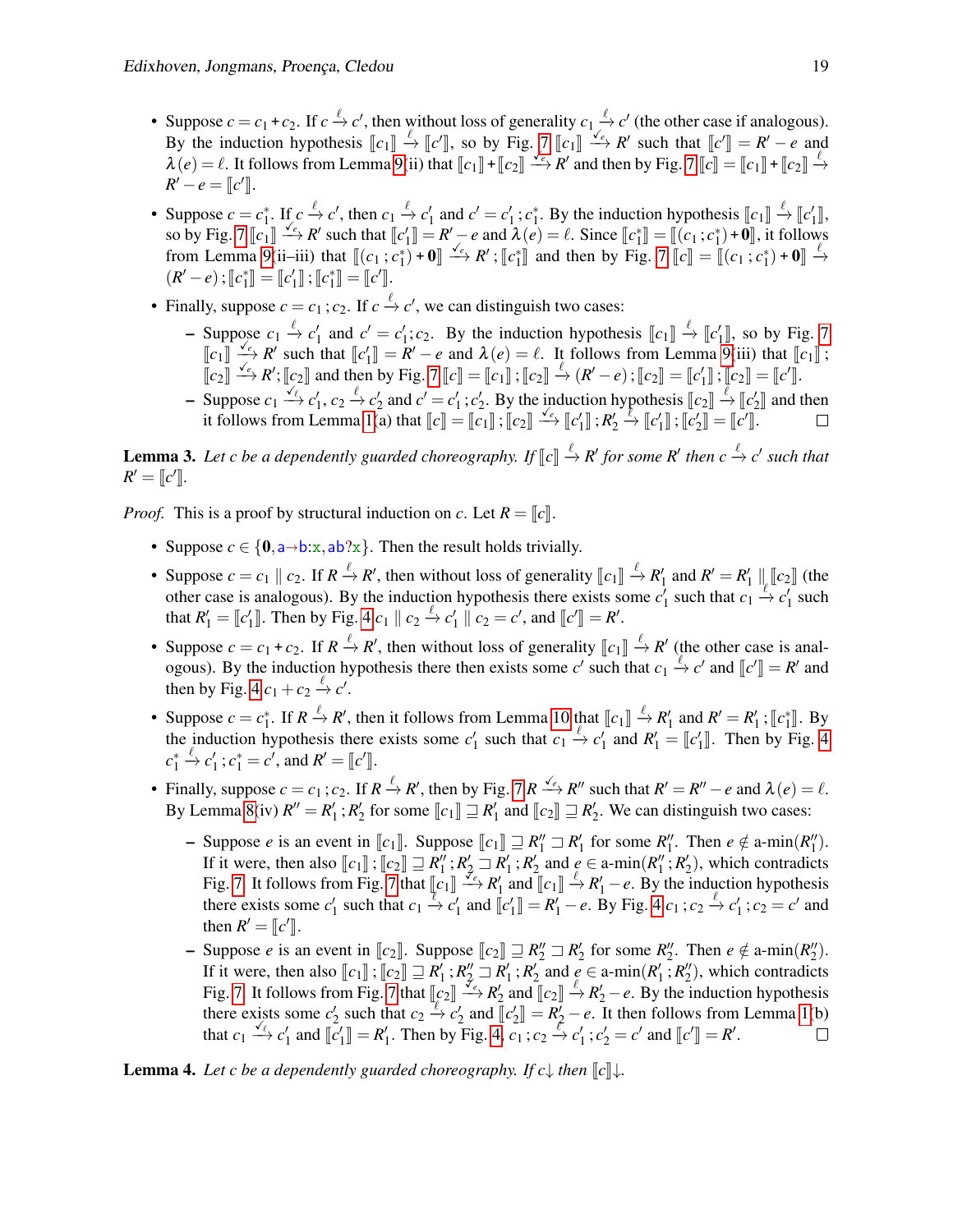*Proof.* This is a proof by structural induction on *c*.

- If  $c = 0$  then both *c* and  $\llbracket c \rrbracket$  can terminate.
- If  $c = a \rightarrow b$ : x or  $c = ab$ ? x then neither *c* or  $\llbracket c \rrbracket$  can terminate.
- If  $c = c_1 \uparrow c_2$  for  $\uparrow \in \{\cdot, \cdot\}$  then by Fig. [4](#page-4-0)  $c_1 \downarrow$  and  $c_2 \downarrow$ . By the induction hypothesis  $\llbracket c_1 \rrbracket \downarrow$  and  $\llbracket c_2 \rrbracket \downarrow$ . By Fig. [7](#page-8-0)  $\llbracket c_1 \rrbracket \cdot \mathcal{B} \sqsupseteq \emptyset$  and  $\llbracket c_2 \rrbracket \cdot \mathcal{B} \sqsupseteq \emptyset$ . By Fig. [9](#page-10-0)  $\llbracket c_1 \dagger c_2 \rrbracket \cdot \mathcal{B} = \llbracket c_1 \rrbracket \cdot \mathcal{B} \cup \llbracket c_2 \rrbracket \cdot \mathcal{B}$  and by Fig. 7  $\llbracket c_1 \dagger c_2 \rrbracket \cdot \mathcal{B} \sqsupseteq \emptyset$  and  $\llbracket c_1 \dagger c_2 \rrbracket \downarrow$ .
- If  $c = c_1 + c_2$  then by Fig. [4](#page-4-0) either  $c_1 \downarrow$  or  $c_2 \downarrow$ . Without loss of generality we assume  $c_1 \downarrow$ ; the other case is analogous. By the induction hypothesis  $\llbracket c_1 \rrbracket \downarrow$  and by Fig. [7](#page-8-0)  $\llbracket c_1 \rrbracket \cdot \mathcal{B} \sqsupseteq \emptyset$ . By Fig. 7  $\llbracket c_1 + c_2 \rrbracket \cdot \mathcal{B} \sqsupseteq \emptyset$  and then  $\llbracket c_1 + c_2 \rrbracket \downarrow$ .
- If  $c = c_1^*$  then  $c \downarrow$  by Fig. [4.](#page-4-0) By Fig. [9](#page-10-0)  $[[c]] = [[(c_1; c_1^*) + 0]].$  Since  $[[0]].$  B = 0, it follows from Fig. [7](#page-8-0) that  $[[c]]$  B  $\Box$  0, and then  $[[d]]$  B  $\Box$ that  $\llbracket c \rrbracket \cdot \mathcal{B} \sqsupseteq \emptyset$  and then  $\llbracket c \rrbracket \downarrow$ .

#### **Lemma 5.** Let c be a dependently guarded choreography. If  $\llbracket c \rrbracket$  then  $c \downarrow$ .

*Proof.* This is a proof by structural induction on *c*.

- If  $c = 0$  then both  $c$  and  $\llbracket c \rrbracket$  can terminate.
- If  $c = a \rightarrow b$ : x or  $c = ab$ ? x then neither *c* or  $\llbracket c \rrbracket$  can terminate.
- If  $c = c_1 \dagger c_2$  for  $\dagger \in \{\,;\,\,\|\}$  and  $\|c\| \downarrow$  then by Fig. [7](#page-8-0)  $\|c_1 \dagger c_2\| \cdot \mathcal{B} \sqsupseteq \emptyset$ . It follows from Lemma [7\(](#page-19-0)ii) that  $\emptyset = \mathcal{B}'_1 \cup \mathcal{B}'_2$  such that  $[\![c_1]\!]$ .  $\mathcal{B} \sqsupseteq \mathcal{B}'_1$  and  $[\![c_2]\!]$ .  $\mathcal{B} \sqsupseteq \mathcal{B}'_2$ . It follows that  $[\![c_1]\!]$ .  $\mathcal{B} \sqsupseteq \emptyset$  and  $[\![c_2]\!]$ .  $\mathcal{B} \sqsupseteq \emptyset$ ,  $\emptyset$  and  $[\![c_2]\!]$ .  $\mathcal{B} \sqsupseteq$ so by Fig. [7](#page-8-0)  $\llbracket c_1 \rrbracket \downarrow$  and  $\llbracket c_2 \rrbracket \downarrow$ . By the induction hypothesis  $c_1 \downarrow$  and  $c_2 \downarrow$  and then by Fig. [4](#page-4-0)  $c_1 \uparrow c_2 \downarrow$ .
- If  $c = c_1 + c_2$  and  $c \downarrow$  then by Fig. [7](#page-8-0)  $\llbracket c_1 + c_2 \rrbracket \cdot \mathcal{B} = \{ \llbracket c_1 + c_2 \rrbracket \cdot \mathcal{B} = \{ \llbracket c_1 \rrbracket \cdot \mathcal{B}, \llbracket c_2 \rrbracket \cdot \mathcal{B} \} \}$ . By Lemma [7\(](#page-19-0)iii) either:
	- $\emptyset = \{\{\mathcal{B}'_1, \mathcal{B}'_2\}\}\$ for some  $[\![c_1]\!], \mathcal{B} \sqsupseteq \mathcal{B}'_1$  and  $[\![c_2]\!], \mathcal{B} \sqsupseteq \mathcal{B}'_2$ , which is a clear contradiction; or
	- $-I[c_1\].\mathcal{B} \supseteq \emptyset$ , in which case  $\llbracket c_1 \rrbracket$  and by the induction hypothesis  $c_1\downarrow$  and then by Fig. [4](#page-4-0)  $c_1 + c_2 \downarrow$ ; or
	- $-I [c_2]$  *B* ⊇ 0, which is analogous to the previous case.
- If  $c = c_1^*$  then, as in Lemma [4,](#page-12-2) both  $\llbracket c \rrbracket \downarrow$  and  $c \downarrow$ .

# B Additional proofs

<span id="page-19-0"></span>**Lemma 7.** Let  $\mathcal{B}_1, \mathcal{B}_2$  be branching structures.

- *(i) If*  $\mathcal{B}_1 \sqsupseteq \mathcal{B}_1^{\ddagger}$  *and*  $\mathcal{B}_1 \uplus \mathcal{B}_2$  *is defined, then*  $\mathcal{B}_1 \cup \mathcal{B}_2 \sqsupseteq \mathcal{B}_1^{\ddagger} \cup \mathcal{B}_2$ *.*
- (*ii*) If  $\mathcal{B}_1 \cup \mathcal{B}_2 \sqsupseteq \mathcal{B}^{\ddagger}$ , then  $\mathcal{B}_1 \sqsupseteq \mathcal{B}^{\ddagger}_1$  and  $\mathcal{B}_2 \sqsupseteq \mathcal{B}^{\ddagger}_2$  and  $\mathcal{B}^{\ddagger}_1 \cup \mathcal{B}^{\ddagger}_2 = \mathcal{B}^{\ddagger}$ , for some  $\mathcal{B}^{\ddagger}_1$  $_1^{\ddag},\mathcal{B}_2^{\ddag}$ 2 *.*
- (iii) If  $\{\{B_1,B_2\}\}\sqsupseteq\mathcal{B}^\ddagger$ , then either  $\mathcal{B}_1\sqsupseteq\mathcal{B}^\ddagger_1$  and  $\mathcal{B}_2\sqsupseteq\mathcal{B}^\ddagger_2$  and  $\{\{B^\ddagger_1,B^\ddagger_2\}$  $\{\frac{1}{2}\}\} = \mathcal{B}^{\ddagger}$ , for some  $\mathcal{B}^{\ddagger}_{1}$  $_1^{\ddag},\mathcal{B}_2^{\ddag}$  $\frac{1}{2}$ *, or*  $\mathcal{B}_1 \sqsupseteq \mathcal{B}^{\ddagger}$ , or  $\mathcal{B}_2 \sqsupseteq \mathcal{B}^{\ddagger}$ .

#### *Proof.*

- (i) Recall  $\mathcal{B}_1 \sqsupseteq \mathcal{B}_1^*$ . Then, by the definition of refinement:
	- Base: REFL, such that  $B_1 = B_1^{\ddagger}$ . Recall  $B_1 \cup B_2$  is defined. Then, by REFL,  $B_1 \cup B_2 \sqsupseteq B_1 \cup B_2$ . Then,  $\boxed{B_1 \cup B_2 \sqsupseteq B_1^{\pm} \cup B_2}$ .

$$
\qquad \qquad \Box
$$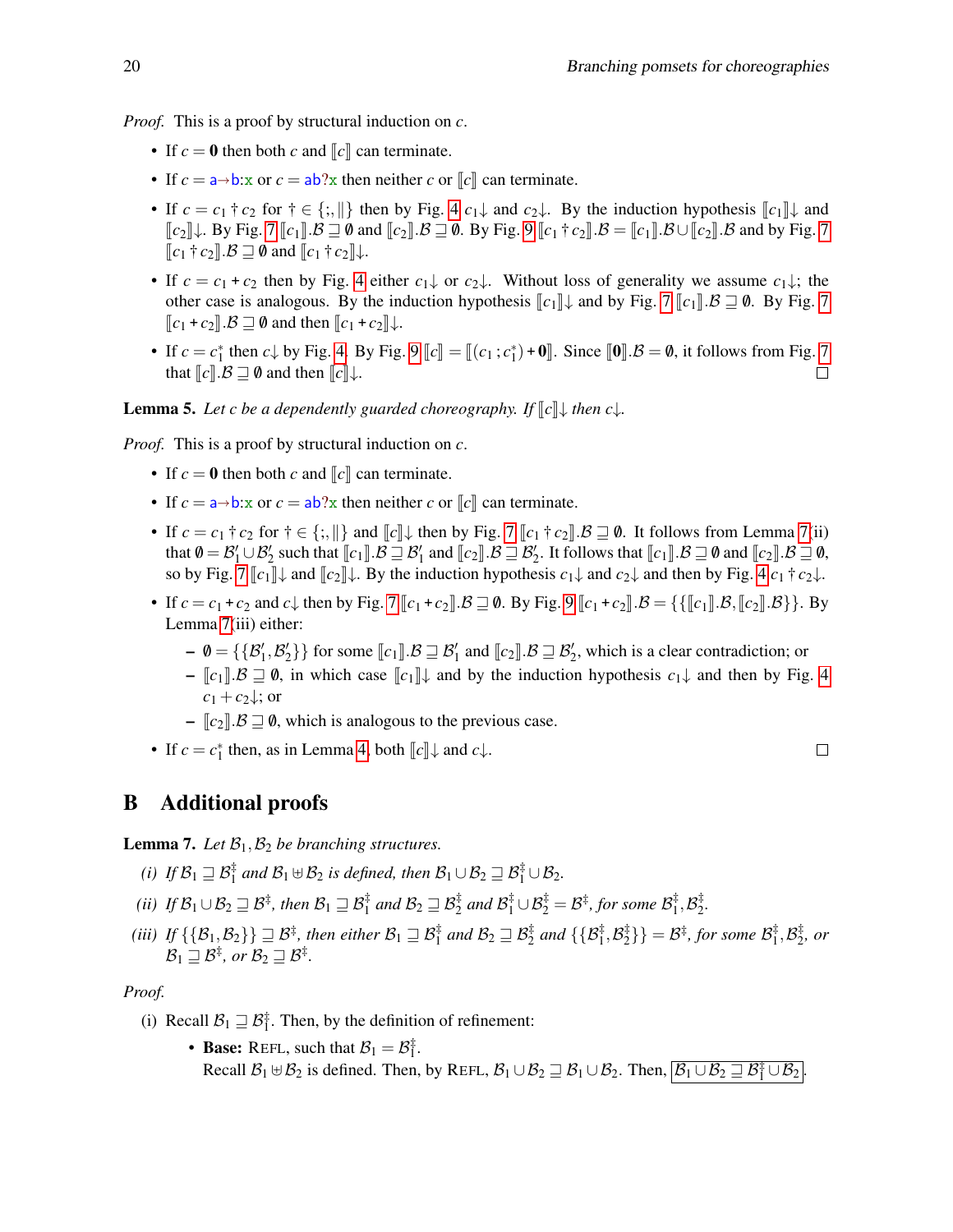- Base: CHOICE, such that  $\mathcal{B}_1 = \{ \{\hat{\mathcal{B}}_1, \ldots, \hat{\mathcal{B}}_m\} \} \cup \hat{\mathcal{B}}$  and  $\mathcal{B}_1^{\pm} = \hat{\mathcal{B}}_i \cup \hat{\mathcal{B}}$  and  $1 \le i \le m$ , for some  $\hat{\mathcal{B}}, \hat{\mathcal{B}}_1, \dots, \hat{\mathcal{B}}_m, i, m$ .
	- Recall  $\mathcal{B}_1 \uplus \mathcal{B}_2$  is defined. Then,  $(\{\{\hat{\mathcal{B}}_1,\ldots,\hat{\mathcal{B}}_m\}\}\uplus \hat{\mathcal{B}}) \uplus \mathcal{B}_2$  is defined. Then,  $\{\{\hat{\mathcal{B}}_1,\ldots,\hat{\mathcal{B}}_m\}\}\biguplus (\hat{\mathcal{B}}\uplus \mathcal{B}_2)$  is defined.

 $-$  Recall  $\{\{\hat{\mathcal{B}}_1,\ldots,\hat{\mathcal{B}}_m\}\}\uplus (\hat{\mathcal{B}} \uplus \mathcal{B}_2)$  is defined, and  $1 \le i \le m$ . Then, by CHOICE,  $\{ \{\hat{\mathcal{B}}_1,\ldots,\hat{\mathcal{B}}_m\} \} \uplus (\hat{\mathcal{B}} \uplus \mathcal{B}_2) \sqsupseteq \hat{\mathcal{B}}_i \cup (\hat{\mathcal{B}} \uplus \mathcal{B}_2)$ . Then,  $\{ \{\hat{\mathcal{B}}_1,\ldots,\hat{\mathcal{B}}_m\} \} \cup (\hat{\mathcal{B}} \cup \mathcal{B}_2) \sqsupseteq \hat{\mathcal{B}}_i \cup (\hat{\mathcal{B}} \cup \mathcal{B}_2)$ . Then,  $(\{\{\hat{\mathcal{B}}_1,\ldots,\hat{\mathcal{B}}_m\}\}\cup \hat{\mathcal{B}})\cup \mathcal{B}_2 \sqsupseteq (\hat{\mathcal{B}}_i\cup \hat{\mathcal{B}})\cup \mathcal{B}_2$ . Then,  $\boxed{\mathcal{B}_1\cup \mathcal{B}_2 \sqsupseteq \mathcal{B}_1^{\ddagger}\cup \mathcal{B}_2}$ .

- Step: TRANS, such that  $\mathcal{B}_1 \sqsupseteq \mathcal{B}_1^{\dagger} \sqsupseteq \mathcal{B}_1^{\dagger}$ , for some  $\mathcal{B}_1^{\dagger}$ .
	- Recall  $\mathcal{B}_1 \sqsupseteq \mathcal{B}_1^{\dagger}$  and  $\mathcal{B}_1 \uplus \mathcal{B}_2$  is defined. Then, by induction,  $\mathcal{B}_1 \cup \mathcal{B}_2 \sqsupseteq \mathcal{B}_1^{\dagger} \cup \mathcal{B}_2$ .
	- Recall  $\mathcal{B}_1 \cup \mathcal{B}_2 \sqsupseteq \mathcal{B}_1^{\dagger} \cup \mathcal{B}_2$ . Then,  $\mathcal{B}_1^{\dagger} \cup \mathcal{B}_2$  is defined.
	- Recall  $\mathcal{B}_1^{\dagger} \sqsupseteq \mathcal{B}_1^{\dagger}$  and  $\mathcal{B}_1^{\dagger} \cup \mathcal{B}_2$  is defined. Then, by induction,  $\mathcal{B}_1^{\dagger} \cup \mathcal{B}_2 \sqsupseteq \mathcal{B}_1^{\dagger} \cup \mathcal{B}_2$ .
	- $\vdash$  Recall  $\mathcal{B}_1 \cup \mathcal{B}_2 \sqsupseteq \mathcal{B}_1^{\ddagger} \cup \mathcal{B}_2 \sqsupseteq \mathcal{B}_1^{\ddagger} \cup \mathcal{B}_2$ . Then, by TRANS,  $\boxed{\mathcal{B}_1 \cup \mathcal{B}_2 \sqsupseteq \mathcal{B}_1^{\ddagger} \cup \mathcal{B}_2}$ .
- Step: CONGR. Similar to case CHOICE.
- (ii) Recall  $\mathcal{B}_1 \cup \mathcal{B}_2 \sqsupseteq \mathcal{B}^{\ddagger}$ . Then, by the definition of refinement:
	- Base: REFL, such that  $B_1 \cup B_2 = B^{\ddagger}$ .
		- $-$  By REFL,  $\mathcal{B}_1 \sqsupseteq \mathcal{B}_1$ . Then,  $\mathcal{B}_1^{\ddagger} = \mathcal{B}_1$  and  $\boxed{\mathcal{B}_1 \sqsupseteq \mathcal{B}_1^{\ddagger}}$ , for some  $\mathcal{B}_1^{\ddagger}$
		- By REFL,  $B_2 \sqsupseteq B_2$ . Then,  $B_2^{\pm} = B_2$  and  $\boxed{B_2 \sqsupseteq B_2^{\pm}}$ , for some  $B_2^{\pm}$
		- Recall  $\mathcal{B}_1 \cup \mathcal{B}_2 = \mathcal{B}^{\ddagger}$ . Then,  $\boxed{\mathcal{B}_1^{\ddagger} \cup \mathcal{B}_2^{\ddagger} = \mathcal{B}^{\ddagger}}$ .
	- Base: CHOICE, such that  $\mathcal{B}_1 \cup \mathcal{B}_2 = \{\{\hat{\mathcal{B}}_1,\ldots,\hat{\mathcal{B}}_m\}\}\,\forall\,\hat{\mathcal{B}}\,$  and  $\mathcal{B}^\ddagger = \hat{\mathcal{B}}_i \cup \hat{\mathcal{B}}$  and  $1 \leq i \leq m$ , for some  $\hat{\mathcal{B}}, \hat{\mathcal{B}}_1, \dots, \hat{\mathcal{B}}_m, i, m$ .

.

.

Recall  $\mathcal{B}_1 \cup \mathcal{B}_2 = \{ \{ \hat{\mathcal{B}}_1, \ldots, \hat{\mathcal{B}}_m \} \} \uplus \hat{\mathcal{B}}$ . Then:

- **Case 1:**  $\mathcal{B}_1 = \{ \{\hat{\mathcal{B}}_1, \ldots, \hat{\mathcal{B}}_m\} \} \uplus \hat{\mathcal{B}}'$  and  $\mathcal{B}_2 = \hat{\mathcal{B}}''$  and  $\hat{\mathcal{B}} = \hat{\mathcal{B}}' \cup \hat{\mathcal{B}}''$ , for some  $\hat{\mathcal{B}}', \hat{\mathcal{B}}''$ .
	- \* Recall  $1 \le i \le m$ . Then, by CHOICE,  $\{\{\hat{\beta}_1,\ldots,\hat{\beta}_m\}\}\cup \hat{\beta}' \sqsupseteq \hat{\beta}_i \cup \hat{\beta}'$ . Then,  $\mathcal{B}_1 \sqsupseteq \hat{\mathcal{B}}_i \cup \hat{\mathcal{B}}'_i$ . Then,  $\mathcal{B}_1^{\ddagger} = \hat{\mathcal{B}}_i \cup \hat{\mathcal{B}}'_i$  and  $\boxed{\mathcal{B}_1 \sqsupseteq \mathcal{B}_1^{\ddagger}}$ , for some  $\mathcal{B}_1^{\ddagger}$ .
	- \* By REFL,  $\hat{\mathcal{B}}'' \equiv \hat{\mathcal{B}}''$ . Then,  $\mathcal{B}_2 \sqsupseteq \hat{\mathcal{B}}''$ . Then,  $\overline{\mathcal{B}_2^{\pm}} = \overline{\hat{\mathcal{B}}''}$  and  $\overline{\mathcal{B}_2 \sqsupseteq \hat{\mathcal{B}}_2^{\pm}}$  for some  $\overline{\mathcal{B}_2^{\pm}}$ . \* Recall  $\mathcal{B}^{\ddagger} = \hat{\mathcal{B}}_i \cup \hat{\mathcal{B}}$ . Then,  $\mathcal{B}^{\ddagger} = \hat{\mathcal{B}}_i \cup \hat{\mathcal{B}}' \cup \hat{\mathcal{B}}''$ . Then,  $\boxed{\mathcal{B}^{\ddagger}_1 \cup \mathcal{B}^{\ddagger}_2 = \mathcal{B}^{\ddagger}}$ .
- **−** Case 2:  $\mathcal{B}_1 = \hat{\mathcal{B}}'$  and  $\mathcal{B}_2 = \{\{\hat{\mathcal{B}}_1, \ldots, \hat{\mathcal{B}}_m\}\}\,\forall\,\hat{\mathcal{B}}''$  and  $\hat{\mathcal{B}} = \hat{\mathcal{B}}' \cup \hat{\mathcal{B}}''$ , for some  $\hat{\mathcal{B}}', \hat{\mathcal{B}}''$ . Similar to case 1.
- Step: TRANS, such that  $\mathcal{B}_1 \cup \mathcal{B}_2 \sqsupseteq \mathcal{B}^{\dagger} \sqsupseteq \mathcal{B}^{\dagger}$ , for some  $\mathcal{B}^{\dagger}$ .
	- Recall  $\mathcal{B}_1 \cup \mathcal{B}_2 \sqsupseteq \mathcal{B}^{\dagger}$ . Then, by induction,  $\mathcal{B}_1 \sqsupseteq \mathcal{B}_1^{\dagger}$  and  $\mathcal{B}_2 \sqsupseteq \mathcal{B}_2^{\dagger}$  and  $\mathcal{B}^{\dagger} = \mathcal{B}_1^{\dagger} \cup \mathcal{B}_2^{\dagger}$ , for some  $\mathcal{B}_1^{\dagger}, \mathcal{B}_2^{\dagger}$ .
	- $\vdash$  Recall  $\mathcal{B}^{\dagger} \sqsupseteq \mathcal{B}^{\dagger}$ . Then,  $\mathcal{B}_1^{\dagger} \cup \mathcal{B}_2^{\dagger} \sqsupseteq \mathcal{N}^{\dagger}$ . Then, by induction,  $\mathcal{B}_1^{\dagger} \sqsupseteq \mathcal{B}_1^{\dagger}$  and  $\mathcal{B}_2^{\dagger} \sqsupseteq \mathcal{B}_2^{\dagger}$  and  $\mathcal{B}^{\ddagger} = \mathcal{B}^{\ddagger}_{1} \cup \mathcal{B}^{\ddagger}_{2}$ , for some  $\mathcal{B}^{\ddagger}_{1}, \mathcal{B}^{\ddagger}_{2}$ .
	- $-$  Recall  $\mathcal{B}_1 \sqsupseteq \mathcal{B}_1^{\dagger} \sqsupseteq \mathcal{B}_1^{\dagger}$ . Then, by TRANS,  $\lbrack \mathcal{B}_1 \sqsupseteq \mathcal{B}_1^{\dagger} \rbrack$ .
	- Recall  $\mathcal{B}_2 \sqsupseteq \mathcal{B}_2^{\dagger} \sqsupseteq \mathcal{B}_2^{\dagger}$ . Then, by TRANS,  $\boxed{\mathcal{B}_2 \sqsupseteq \mathcal{B}_2^{\dagger}}$ .
- Step: CONGR. Similar to case CHOICE.
- (iii) Recall  $\{\{\mathcal{B}_1,\mathcal{B}_2\}\}\sqsupseteq \mathcal{B}^{\ddagger}$ . Then, by the definition of refinement:
	- Base: REFL, such that  $\{\{\mathcal{B}_1, \mathcal{B}_2\}\} = \mathcal{B}^{\ddagger}$ .

- By REFL, 
$$
\mathcal{B}_1 \sqsupseteq \mathcal{B}_1
$$
. Then,  $\mathcal{B}_1^{\ddagger} = \mathcal{B}_1$  and  $\boxed{\mathcal{B}_1 \sqsupseteq \mathcal{B}_1^{\ddagger}}$ , for some  $\mathcal{B}_1^{\ddagger}$ .

- By REFL,  $B_1 \equiv B_1$ . Then,  $B_1^{\pm} = B_1$  and  $B_1 \equiv B_1$ ,  $B_2 \equiv B_2^{\pm}$ ,  $\frac{1}{1}$  for some  $B_2^{\pm}$ .

 $\Box$ 

 $\Box$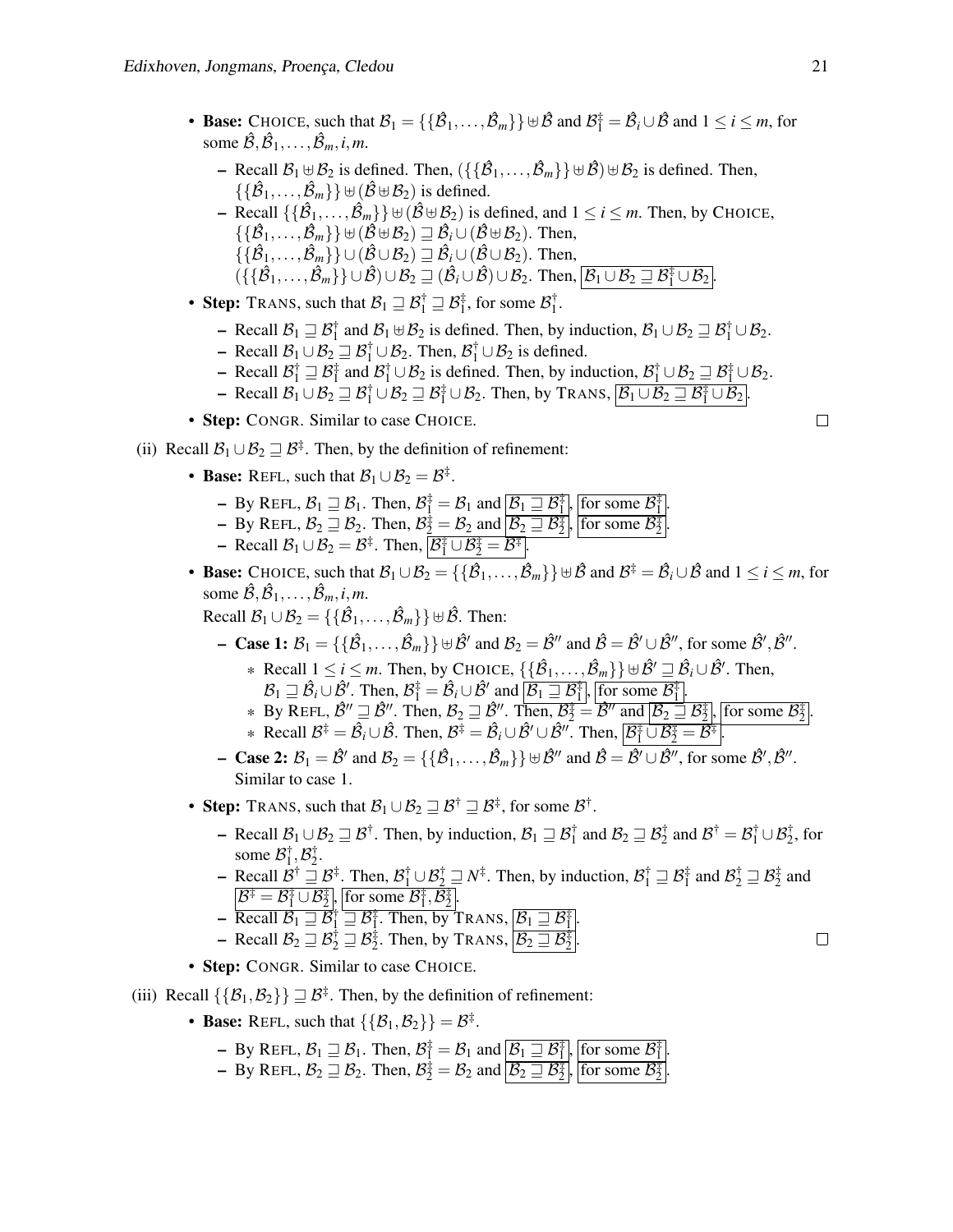$\Box$ 

 $-$  Recall  $\{\{\mathcal{B}_1, \mathcal{B}_2\}\} = \mathcal{B}^{\ddagger}$ . Then,  $\{\{\mathcal{B}_1^{\ddagger}, \mathcal{B}_2^{\ddagger}\}\} = \mathcal{B}^{\ddagger}$ . • **Base:** CHOICE, such that  $\mathcal{B}^{\ddagger} = \mathcal{B}_i$  and  $1 \le i \le 2$ . Recall  $1 \le i \le 2$ . Then:  $-$  Case:  $i = 1$ . By REFL,  $\mathcal{B}_1 \sqsupseteq \mathcal{B}_1$ . Then,  $\mathcal{B}_1 \sqsupseteq \mathcal{B}_i$ . Then,  $\overline{\mathcal{B}_1 \sqsupseteq \mathcal{B}^{\ddagger}}$ .  $-$  **Case:**  $i = 2$ . Similar to case  $i = 1$ . • Step: TRANS, such that  $\{\{\mathcal{B}_1,\mathcal{B}_2\}\}\sqsupseteq\mathcal{B}^\dagger\sqsupseteq\mathcal{B}^\ddagger$ , for some  $\mathcal{B}^\dagger$ .  $-$  Recall  $\{\{\mathcal{B}_1,\mathcal{B}_2\}\}\sqsupseteq \mathcal{B}^{\dagger}$ . Then, by induction: **★ Case 1:**  $\mathcal{B}_1 \sqsupseteq \mathcal{B}_1^{\dagger}$  and  $\mathcal{B}_2 \sqsupseteq \mathcal{B}_2^{\dagger}$  and  $\{\mathcal{B}_1^{\dagger}, \mathcal{B}_2^{\dagger}\} = \mathcal{B}$ , for some  $\mathcal{B}_1^{\dagger}, \mathcal{B}_2^{\dagger}$ . Recall  $\mathcal{B}^{\dagger} \sqsupseteq \mathcal{B}^{\ddagger}$ . Then,  $\{\mathcal{B}^{\dagger}_1, \mathcal{B}^{\dagger}_2\} \sqsupseteq \mathcal{B}^{\ddagger}$ . Then, by induction: **• Case 1a:**  $\mathcal{B}_1^{\dagger} \sqsupseteq \mathcal{B}_1^{\dagger}$  and  $\mathcal{B}_2^{\dagger} \sqsupseteq \mathcal{B}_2^{\dagger}$  and  $\left[ \{\mathcal{B}_1^{\dagger}, \mathcal{B}_2^{\dagger} \} = \mathcal{B}^{\dagger} \right]$ , [for some  $\mathcal{B}_1^{\dagger}, \mathcal{B}_2^{\dagger}$ ]. Recall  $\mathcal{B}_1 \sqsupseteq \mathcal{B}_1^{\dagger} \sqsupseteq \mathcal{B}_1^{\dagger}$  and  $\mathcal{B}_2 \sqsupseteq \mathcal{B}_2^{\dagger} \sqsupseteq \mathcal{B}_2^{\dagger}$ . Then, by TRANS,  $\mathcal{B}_1 \sqsupseteq \mathcal{B}_1^{\dagger}$  and  $\mathcal{B}_2 \sqsupseteq \mathcal{B}_2^{\ddagger}.$ • Case 1b:  $\mathcal{B}_1^{\dagger} \sqsupseteq \mathcal{B}^{\ddagger}$ . Recall  $\mathcal{B}_1 \sqsupseteq \mathcal{B}_1^{\dagger} \sqsupseteq \mathcal{B}^{\ddagger}$ . Then, by TRANS,  $\boxed{\mathcal{B}_1 \sqsupseteq \mathcal{B}^{\ddagger}}$ . • **Case 1c:**  $\mathcal{B}_2^{\dagger} \sqsupseteq \mathcal{B}^{\ddagger}$ . Similar to case 1b. \* Case 2:  $B_1 \sqsupseteq B^{\dagger}$ . Recall  $\mathcal{B}_1 \sqsupseteq \mathcal{B}^{\ddagger} \sqsupseteq \mathcal{B}^{\ddagger}$ . Then, by TRANS,  $\boxed{\mathcal{B}_1 \sqsupseteq \mathcal{B}^{\ddagger}}$ . **\*** Case 3:  $\mathcal{B}_2 \sqsupseteq \mathcal{B}^{\dagger}$ . Similar to case 2. • Step: CONGR, such that  $\mathcal{B}^{\ddagger} = {\{\{\mathcal{B}^{\ddagger}_1, \mathcal{B}^{\ddagger}_2\}\}\}\$  and  $\overline{[\mathcal{B}_1 \sqsupseteq \mathcal{B}_1^{\ddagger}]}$  and  $\overline{[\mathcal{B}_2 \sqsupseteq \mathcal{B}_2^{\ddagger}]}$ ,

for some  $\mathcal{B}_{1}^{\ddagger}, \mathcal{B}_{2}^{\ddagger}$ .

<span id="page-21-0"></span>**Lemma 8.** Let  $R_1, R_2$  be branching pomsets.

- *(i) If*  $R_1 \sqsupseteq R'_1$  *and*  $R_2 \sqsupseteq R'_2$  *then*  $R_1 \parallel R_2 \sqsupseteq R'_1 \parallel R'_2$ *.*
- (*ii*) *If*  $R_1 \sqsupseteq R'_1$  and  $R_2 \sqsupseteq R'_2$  then  $R_1 + R_2 \sqsupseteq R'_1$ ,  $R_1 + R_2 \sqsupseteq R'_2$  and  $R_1 + R_2 \sqsupseteq R'_1 + R'_2$ .
- *(iii) If*  $R_1 \sqsupseteq R'_1$  *and*  $R_2 \sqsupseteq R'_2$  *then*  $R_1$ ;  $R_2 \sqsupseteq R'_1$ ;  $R'_2$ .
- *(iv) If*  $R_1$   $\dagger$   $R_2 \sqsupseteq R_3$  *for*  $\dagger \in \{\,;\,\}\}$  *then*  $R_3 = R'_1 \dagger R'_2$  *for some*  $R_1 \sqsupseteq R'_1$  *and*  $R_2 \sqsupseteq R'_2$ *.*
- $F(v)$  *If*  $R_1 + R_2 \sqsupseteq R_3$  *then either*  $R_3 = R'_1$  *or*  $R_3 = R'_2$  *or*  $R_3 = R'_1 + R'_2$  *for some*  $R_1 \sqsupseteq R'_1$ ,  $R_2 \sqsupseteq R'_2$ .

*Proof.* Let  $R_1 = \langle E_1, \leq_1, \lambda_1, B_1 \rangle$  with  $\leq_1 = \leq_1^*$  and similarly for  $R_2$ . By the rules in Fig. [7](#page-8-0)  $R'_1 = R_1[\mathcal{B}'_1] =$  $\langle E'_1, \leq'_1, \lambda'_1, \mathcal{B}'_1 \rangle$  for some  $\mathcal{B}_1 \sqsupseteq \mathcal{B}'_1$  and analogously for  $\mathcal{R}'_2$ .

- (i) By the rules in Fig. [9](#page-10-0)  $R_1 \parallel R_2 = \langle E_1 \cup E_2, \leq_1 \cup \leq_2, \lambda_1 \cup \lambda_2, \beta_1 \cup \beta_2 \rangle$ . By Lemma [7\(](#page-19-0)i)  $\beta_1 \cup \beta_2 \supseteq \emptyset$  $\mathcal{B}'_1 \cup \mathcal{B}_2 \sqsupseteq \mathcal{B}'_1 \cup \mathcal{B}'_2$ . It follows that  $R_1 \parallel R_2 \sqsupseteq (R_1 \parallel R_2) [\mathcal{B}'_1 \cup \mathcal{B}'_2] = \langle E'_1 \cup E'_2, \leq'_1 \cup \leq'_2, \lambda'_1 \cup \lambda'_2, \mathcal{B}'_1 \cup \lambda'_2]$  $\mathcal{B}'_2$   $\rangle = R'_1 \parallel R'_2.$
- (ii) By the rules in Fig. [9](#page-10-0)  $R_1 + R_2 = \langle E_1 \cup E_2, \le_1 \cup \le_2, \lambda_1 \cup \lambda_2, \{\{\beta_1, \beta_2\}\}\rangle$ . By the rules in Fig. [7](#page-8-0)  $\{\{\mathcal{B}_1,\mathcal{B}_2\}\}\sqsupseteq \mathcal{B}'_1$ . It follows that  $R_1 + R_2 \sqsupseteq (R_1 + R_2)[\mathcal{B}'_1] = \langle E'_1, \leq'_1, \lambda'_1, \mathcal{B}'_1 \rangle = R'_1$ . The case for  $R'_2$  is analogous. By the rules in Fig. [7](#page-8-0)  $\{\{\mathcal{B}_1, \mathcal{B}_2\}\}\sqsupseteq \{\{\mathcal{B}'_1, \mathcal{B}'_2\}\}\.$  It follows that  $R_1 + R_2 \sqsupseteq (R_1 + R_2)$  $R_2$ [{ ${B'_1, B'_2}$ }] =  $R'_1$  +  $R'_2$ .
- (iii) By the rules in Fig.  $7 R_1$ ;  $R_2 = \langle E_1 \cup E_2, \leq_1 \cup \leq_2 \cup \bigcup_{a \in A} E_{1_a} \times E_{2_a}, \lambda_1 \cup \lambda_2, \mathcal{B}_1 \cup \mathcal{B}_2 \rangle$ . By Lemma [7](#page-8-0)(i)  $\mathcal{B}_1 \cup \mathcal{B}_2 \sqsupseteq \mathcal{B}'_1 \cup \mathcal{B}_2 \sqsupseteq \mathcal{B}'_1 \cup \mathcal{B}'_2$ . It follows that  $R_1$ ;  $R_2 \sqsupseteq (R_1$ ;  $R_2)[\mathcal{B}'_1 \cup \mathcal{B}'_2] = \langle E'_1 \cup E'_2, \leq'_1 \cup \leq'_2 \rangle$  $\cup \bigcup_{a \in \mathcal{A}} E'_{1_a} \times E'_{2_a}, \lambda'_1 \cup \lambda'_2, \mathcal{B}'_1 \cup \mathcal{B}'_2 \rangle = R'_1$ ;  $R'_2$ .